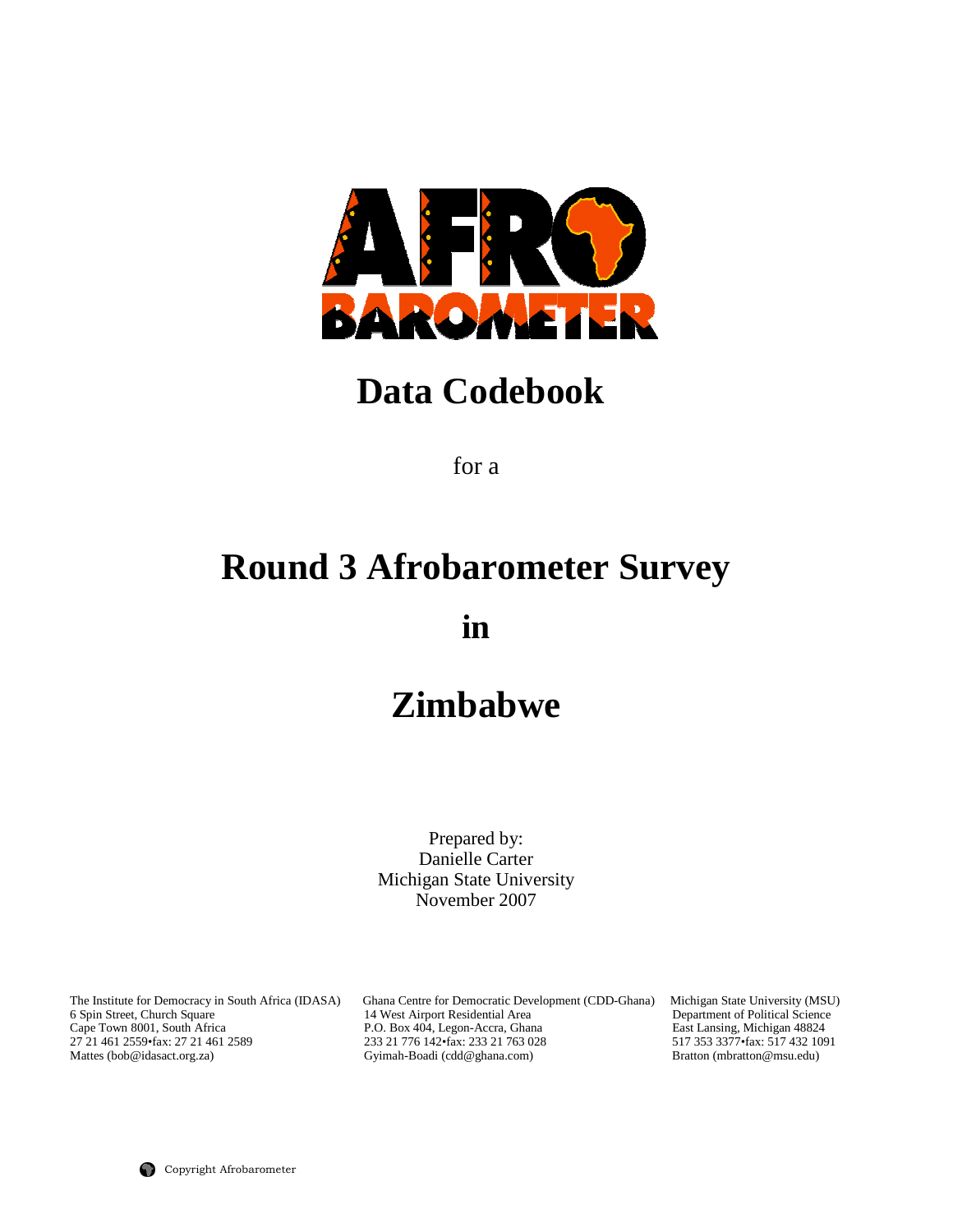*Question Number:* respno *Question:* Respondent number *Variable Label:* Respondent number *Values:* ZIM0001-ZIM1112 *Value Labels:* String variable *Note:* Assigned by data managers

*Question Number:* backchk *Question:* Household back-checked? *Variable Label:* Household back-checked? *Values:* 1-2 *Value Labels:* 1=Yes, 2=No *Note:* Answered by interviewer

*Question Number:* urbrur *Question:* PSU/EA *Variable Label:* Urban or Rural Primary Sampling Unit *Values:* 1-2 *Value Labels:* 1=urban, 2=rural *Note:* Answered by interviewer

*Question Number:* region *Question:* Region *Variable Label:* Province or Region *Values:* 440-449 *Value Labels:* 440=Harare, 441=Bulawayo, 442=Midlands, 443=Masvingo, 444=Mashonaland East, 445=Mashonaland West, 446= Mashonaland Central, 447= Matebeleland South, 448= Matebeleland North, 449=Manicaland *Note:* Answered by interviewer

*Question Number:* district *Question:* District *Variable Label:* District *Values:* String variable *Note:* Answered by interviewer

*Question Number:* hholdse1 *Question:* Reasons for unsuccessful calls – Household 1 *Variable Label:* Reason for Unsuccessful Call 1 *Values:* 1-8, 997

*Value Labels:* 1=Refused to be interviewed, 2=Person selected was never at home, 3=Household/Premises empty for the survey period, 4=Not a citizen/Spoke only a foreign language, 5=Deaf/Did not speak a survey language, 6=Did not fit gender quota, 7=No adults in household, 8=Other, 997=Not Applicable *Source:* Southern Africa Barometer (SAB)

*Note:* Answered by interviewer, after instructions, "It is your job is to select a random (this means any) household. A household is a group of people who presently eat together from the same spot. Start your walk pattern from the start point that has been randomly chosen by your Field Supervisor. Team members must walk in opposite directions to each other. If A walks towards the sun, B must walk away from the sun; C and D must walk at right angles to A and B. Use the day code to determine the sampling interval. For example, on the  $5<sup>th</sup>$ ,  $14<sup>th</sup>$  and  $23<sup>rd</sup>$  of the month, the day code (and sampling interval) is five. So you choose the fifth dwelling structure on the right. On the  $6<sup>th</sup>$ ,  $15<sup>th</sup>$  and  $24<sup>th</sup>$  of the month, the sampling interval is six. So you choose the sixth dwelling structure on the right. And so on. If a call is unsuccessful, use the table below to record your progress until you make a successful call. Circle a code number for unsuccessful calls only."

*Question Number:* hholdse2 *Question:* Reasons for unsuccessful calls – Household 2 *Variable Label:* Reason for Unsuccessful Call 2 *Values:* 1-8, 997

 $\bigcirc$  Copyright Afrobarometer 2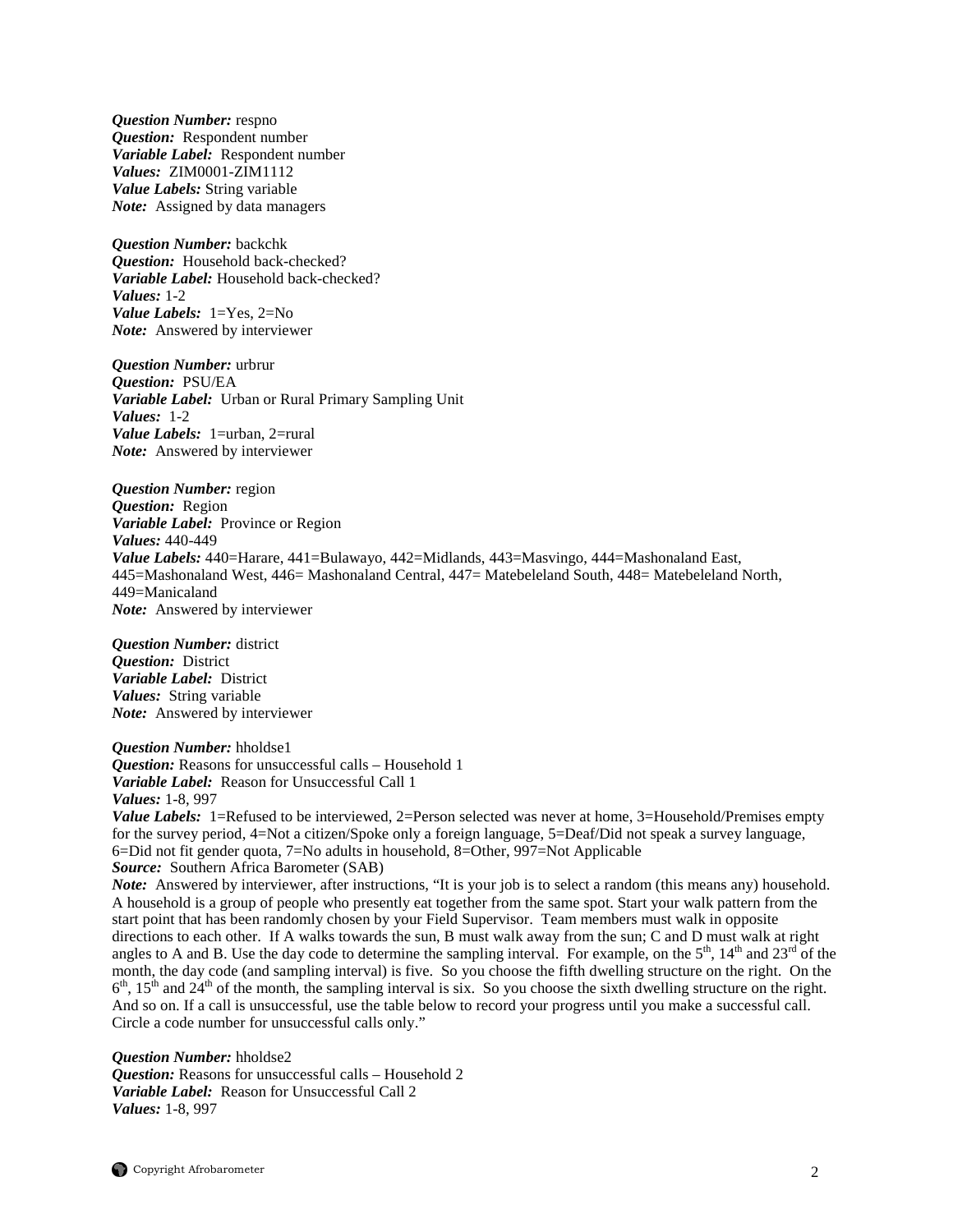Value Labels: 1=Refused to be interviewed, 2=Person selected was never at home, 3=Household/Premises empty for the survey period, 4=Not a citizen/Spoke only a foreign language, 5=Deaf/Did not speak a survey language, 6=Did not fit gender quota, 7=No adults in household, 8=Other, 997=Not Applicable *Source:* SAB

*Question Number:* hholdse3 *Question:* Reasons for unsuccessful calls – Household 3 *Variable Label:* Reason for Unsuccessful Call 3 *Values:* 1-8, 997 *Value Labels:* 1=Refused to be interviewed, 2=Person selected was never at home, 3=Household/Premises empty for the survey period, 4=Not a citizen/Spoke only a foreign language, 5=Deaf/Did not speak a survey language, 6=Did not fit gender quota, 7=No adults in household, 8=Other, 997=Not Applicable *Source:* SAB *Note:* Answered by interviewer

*Question Number:* hholdse4

*Question:* Reasons for unsuccessful calls – Household 4 *Variable Label:* Reason for Unsuccessful Call 4 *Values:* 1-8, 997 *Value Labels:* 1=Refused to be interviewed, 2=Person selected was never at home, 3=Household/Premises empty for the survey period, 4=Not a citizen/Spoke only a foreign language, 5=Deaf/Did not speak a survey language, 6=Did not fit gender quota, 7=No adults in household, 8=Other, 997=Not Applicable *Source:* SAB *Note:* Answered by interviewer

*Question Number:* hholdse5 *Question:* Reasons for unsuccessful calls – Household 5 *Variable Label:* Reason for Unsuccessful Call 5 *Values:* 1-8, 997 *Value Labels:* 1=Refused to be interviewed, 2=Person selected was never at home, 3=Household/Premises empty for the survey period, 4=Not a citizen/Spoke only a foreign language, 5=Deaf/Did not speak a survey language, 6=Did not fit gender quota, 7=No adults in household, 8=Other, 997=Not Applicable *Source:* SAB *Note:* Answered by interviewer

*Question Number:* hholdse6 *Question:* Reasons for unsuccessful calls – Household 6 *Variable Label:* Reason for Unsuccessful Call 6 *Values:* 1-8, 997 *Value Labels:* 1=Refused to be interviewed, 2=Person selected was never at home, 3=Household/Premises empty for the survey period, 4=Not a citizen/Spoke only a foreign language, 5=Deaf/Did not speak a survey language, 6=Did not fit gender quota, 7=No adults in household, 8=Other, 997=Not Applicable *Source:* SAB *Note:* Answered by interviewer

*Question Number:* hholdse7 *Question:* Reasons for unsuccessful calls – Household 7 *Variable Label:* Reason for Unsuccessful Call 7 *Values:* 1-8, 997 *Value Labels:* 1=Refused to be interviewed, 2=Person selected was never at home, 3=Household/Premises empty for the survey period, 4=Not a citizen/Spoke only a foreign language, 5=Deaf/Did not speak a survey language, 6=Did not fit gender quota, 7=No adults in household, 8=Other, 997=Not Applicable *Source:* SAB *Note:* Answered by interviewer

*Question Number:* prevint *Question:* Previous interview was with a: *Variable Label:* Previous interview, gender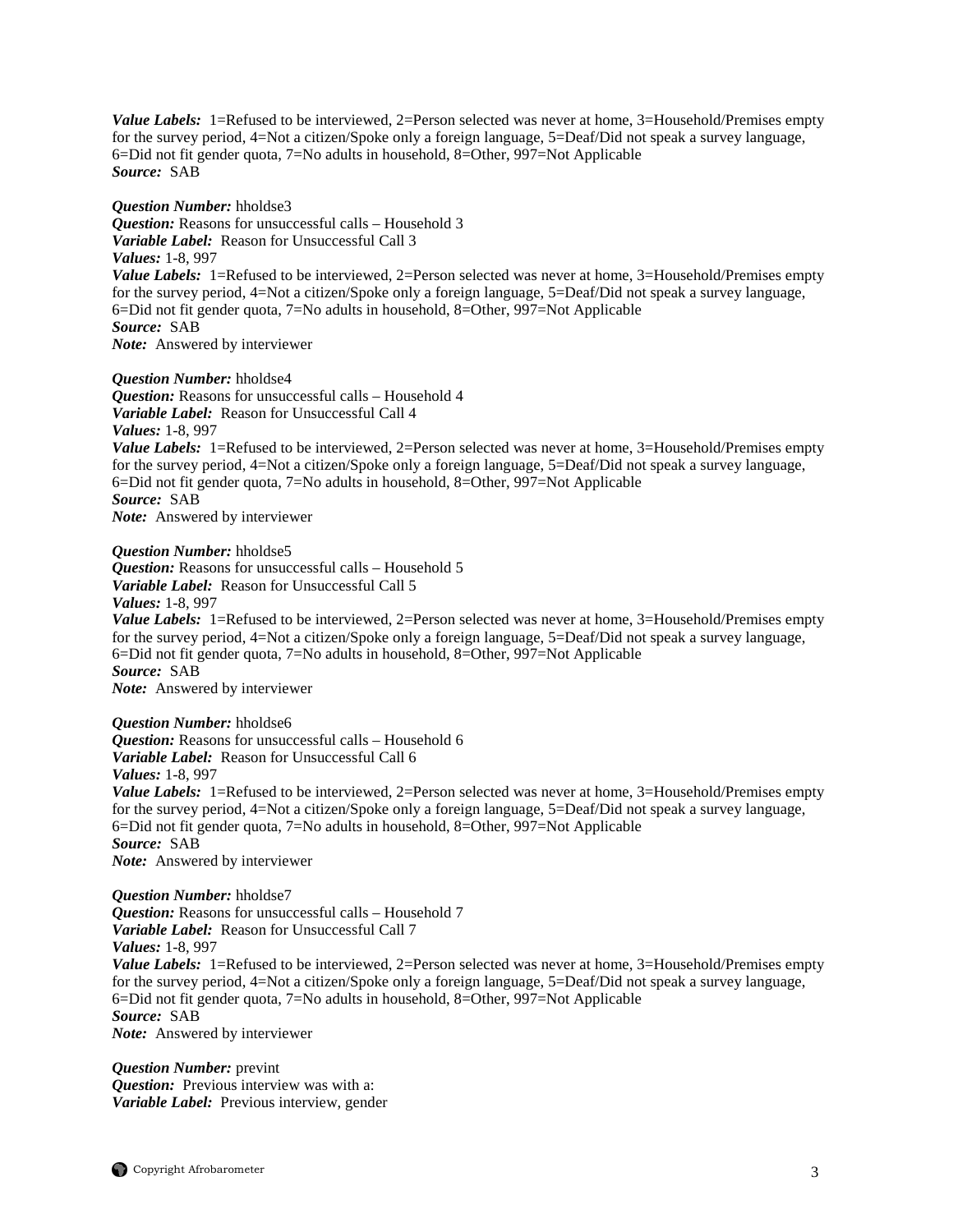*Values:* 1, 2, -1 *Value Labels:* 1=Male, 2=Female, -1=Missing Data *Note:* Answered by interviewer

*Question Number:* currint *Question:* This interview must be with a: *Variable Label:* This interview, gender *Values:* 1, 2 *Value Labels:* 1=Male, 2=Female *Note:* Answered by interviewer

*Question Number:* calls *Question:* Interviewer: How many calls were made to the household where the interview actually took place? *Variable Label:* Number of calls *Values:* 1, 2 *Value Labels:* 1=One call, 2=Two calls *Source:* SAB *Note:* Answered by interviewer

*Question Number:* dateintr *Question:* Date of interview *Variable Label:* Date of interview *Values:* 09Oct2005 through 28Oct2005 *Note:* Answered by interviewer.

*Question Number:* strtime *Question:* Time interview started *Variable Label:* Time interview started *Note:* Answered by interviewer. Entered hour and minute, 24 hour clock

*Question Number:* Q1 *Question:* How old are you? *Variable Label:* Age *Values:* 18-110, 998, 999, -1 *Value Labels:* 998=Refused to Answer, 999=Don't Know, -1=Missing Data

*Question Number:* Q2 *Question:* Are you the head of the household? *Variable Label:* Head of household *Values:* 0, 1, 9, -1 *Value Labels:* 0=No, 1=Yes, 9=Don't know, -1=Missing Data

*Question Number:* Q3 *Question:* Which Zimbabwean language is your mother tongue? *Variable Label:* Language of respondent *Values:* 1-3, 440-444, -1 *Value Labels:* 1=English, 2=French, 3=Portuguese, 440=Ndebele, 441=Shona, 442=Venda, 443=Kalanga, 444=Tonga, -1= Missing Data *Source:* SAB

*Question Number:* Q4A *Question:* How recently did you come to stay in this area? *Variable Label:* How recently come to stay in this area *Values:* 1-3, 9, -1 *Value Labels:* 1=Within the last six months, 2=Between six and twelve months ago, 3=More than a year ago, 9=Don't Know, -1=Missing Data *Source:* Zimbabwe Afrobarometer Round 3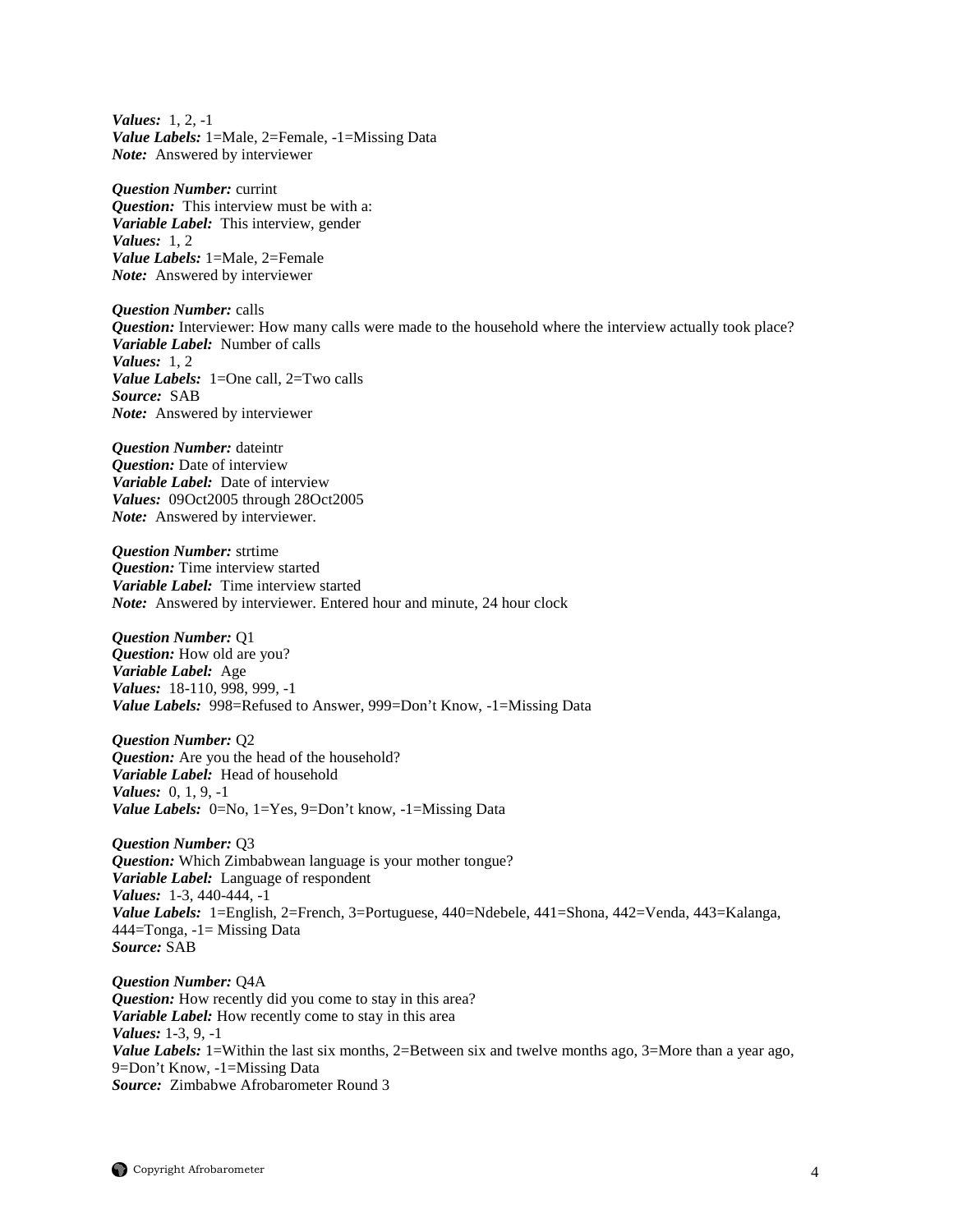*Question Number:* Q4B *Question:* How long have you lived with this household? *Variable Label:* How long lived with this household *Values:* 1-3, 9, -1 *Value Labels:* 1=Within the last six months, 2=Between six and twelve months ago, 3=More than a year ago, 9=Don't Know, -1=Missing Data *Source:* Zimbabwe Afrobarometer Round 3

*Question Number:* Q5 *Question:* Before you came to stay here, where were you living? *Variable Label:* Where live before *Values:* 1-6, 9 , -1 *Value Labels:* 1=An urban area in Zimbabwe, 2=Acommunal area in Zimbabwe, 3=A rural resettlement area in Zimbabwe, 4=A neighboring African country, 5=An overseas country, 6=I have always lived here, 9=Don't Know, - 1=Missing Data *Source:* Zimbabwe Afrobarometer Round 3

*Question Number:* Q6A *Question:* In general, how would you describe: The present economic conditions of this country? *Variable Label:* The present economic conditions of this country *Values:* 1-5, 9, -1 Value Labels: 1=Very bad, 2=Fairly bad, 3=Neither good nor bad, 4=Fairly good, 5=Very good, 9=Don't Know, -1=Missing Data *Source:* NDB, Zambia96

*Question Number:* Q6B *Question:* In general, how would you describe: Your own present living conditions? *Variable Label:* Your present living conditions *Values:* 1-5, 9, -1 *Value Labels:* 1=Very bad, 2=Fairly bad, 3=Neither good nor bad, 4=Fairly good, 5=Very good, 9=Don't Know, -1=Missing Data *Source:* NDB, Zambia96

*Question Number:* Q7 *Question:* In general, how do you rate: Your living conditions compared to those of other Zimbabweans *Variable Label:* Your living conditions vs. others *Values:* 1-5, 9, -1 *Value Labels:* 1=Much worse, 2=Worse, 3=Same, 4=Better, 5=Much better, 9=Don't Know, -1=Missing Data *Source:* NDB, Zambia96

*Question Number:* Q8A

*Question:* Looking back, how do you rate the following compared to twelve months ago: Economic conditions in this country? *Variable Label:* Country's economic condition 12 months ago *Values:* 1-5, 9, -1 *Value Labels:* 1=Much worse, 2=Worse, 3=Same, 4=Better, 5=Much better, 9=Don't Know, -1=Missing Data *Source:* SAB

*Question Number:* Q8B

*Question:* Looking back, how do you rate the following compared to twelve months ago: Your living conditions? *Variable Label:* Your living conditions 12 months ago *Values:* 1-5, 9, -1 *Value Labels:* 1=Much worse, 2=Worse, 3=Same, 4=Better, 5=Much better, 9=Don't Know, -1=Missing Data *Source:* NDB, Zambia96

*Question Number:* Q9A

*Question:* Looking ahead, do you expect the following to be better or worse: Economic conditions in this country in twelve months time?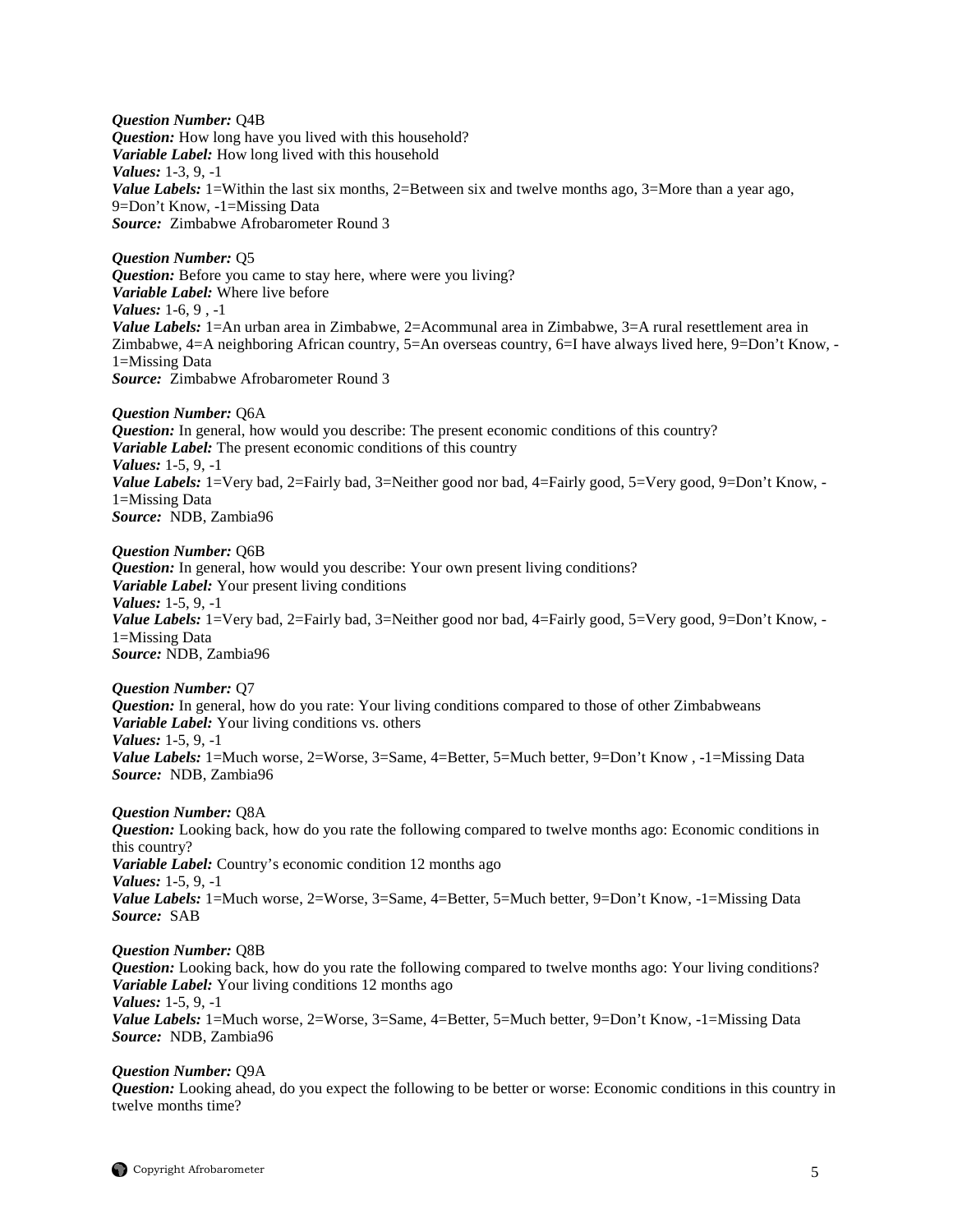*Variable Label:* Country's economic conditions in 12 months time *Values:* 1-5, 9, -1

Value Labels: 1=Much worse, 2=Worse, 3=Same, 4=Better, 5=Much better, 9=Don't Know, -1=Missing Data *Source:* NDB, Zambia96

#### *Question Number:* Q9B

*Question:* Looking ahead, do you expect the following to be better or worse: Your living conditions in twelve months time? *Variable Label:* Your living conditions in 12 months time *Values:* 1-5, 9, -1 *Value Labels:* 1=Much worse, 2=Worse, 3=Same, 4=Better, 5=Much better, 9=Don't Know, -1=Missing Data *Source:* NDB, Zambia96

#### *Question Number:* Q10

*Question:* In your opinion who is most responsible for the present economic condition of this country? *Variable Label:* Most responsible for present economic conditions *Values:* 1-6, 9, -1 *Value Labels:* 1=Sanctions by foreign countries and international agencies, 2=Tony Blair and British government, 3=The current ZANU-PF government, 4=The MDC opposition, 5=A previous government (e.g. Ian Smith's Rhodesian Front), 6=Other, 9=Don't Know, -1=Missing Data

*Source:* Zimbabwe Afrobarometer Round 3

#### *Question Number:* Q11A

*Question:* Considering all the activities you engage in to secure a livelihood, which of the following do you do now? What about six months ago? Earning a wage or salary? *Variable Label:* Earning a wage or salary *Values:* 1-4, 9, -1

*Value Labels:*  $1 = Yes$ , now only,  $2 = Yes$ , both now and 6 months ago,  $3 = No$  now, but yes 6 months ago,  $4 = No$ , never, 9=Don't Know, -1=Missing Data *Source:* Zimbabwe Afrobarometer Round 3

## *Question Number:* Q11B *Question:* Considering all the activities you engage in to secure a livelihood, which of the following do you do now? What about six months ago? Buying and selling goods as a trader? *Variable Label:* Buying and selling goods as a trader *Values:* 1-4, 9, -1 *Value Labels:* 1=Yes, now only, 2=Yes, both now and 6 months ago, 3=No now, but yes 6 months ago, 4=No, never, 9=Don't Know, -1=Missing Data *Source:* Zimbabwe Afrobarometer Round 3

#### *Question Number:* Q11C

*Question:* Considering all the activities you engage in to secure a livelihood, which of the following do you do now? What about six months ago? Doing work in-kind for food or shelter? *Variable Label:* Doing work in-kind for food or shelter *Values:* 1-4, 9, -1 *Value Labels:*  $1 = Yes$ , now only,  $2 = Yes$ , both now and 6 months ago,  $3 = No$  now, but yes 6 months ago,  $4 = No$ , never, 9=Don't Know, -1=Missing Data *Source:* Zimbabwe Afrobarometer Round 3

#### *Question Number:* Q11D

*Question:* Considering all the activities you engage in to secure a livelihood, which of the following do you do now? What about six months ago? Employing other people to work for you? *Variable Label:* Employing other people to work for you *Values:* 1-4, 9, -1 *Value Labels:*  $1 = Yes$ , now only,  $2 = Yes$ , both now and 6 months ago,  $3 = No$  now, but yes 6 months ago,  $4 = No$ , never, 9=Don't Know, -1=Missing Data *Source:* Zimbabwe Afrobarometer Round 3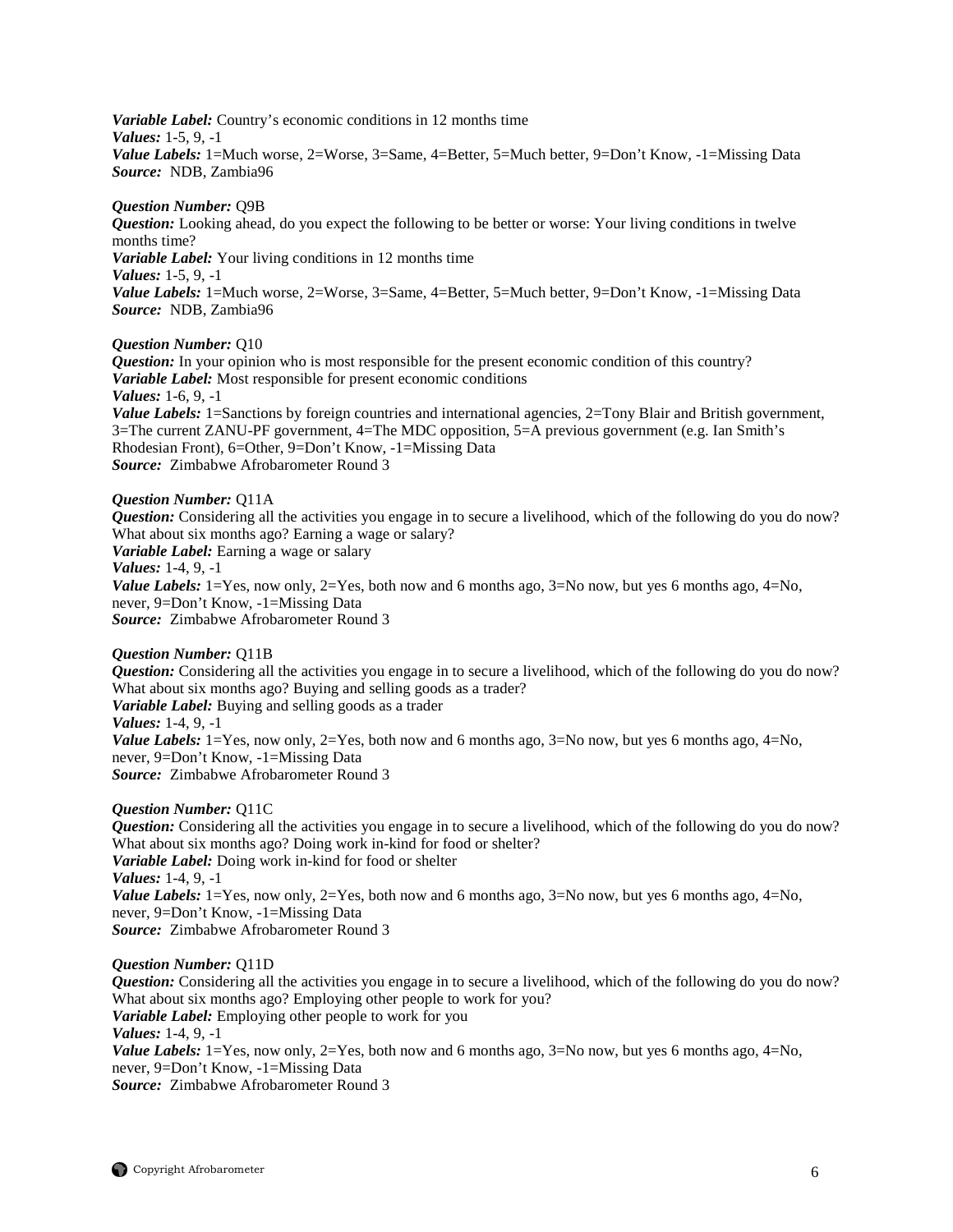*Question Number:* Q11E

*Question:* Considering all the activities you engage in to secure a livelihood, which of the following do you do now? What about six months ago? Participating in a community savings group? *Variable Label:* Participating in a community savings group *Values:* 1-4, 9, -1 *Value Labels:* 1=Yes, now only, 2=Yes, both now and 6 months ago, 3=No now, but yes 6 months ago, 4=No, never, 9=Don't Know, -1=Missing Data *Source:* Zimbabwe Afrobarometer Round 3

*Question Number:* Q11F *Question:* Considering all the activities you engage in to secure a livelihood, which of the following do you do now? What about six months ago? Borrowing money from friends or family? *Variable Label:* Borrowing money from friends or family *Values:* 1-4, 9, -1 *Value Labels:*  $1 = Yes$ , now only,  $2 = Yes$ , both now and 6 months ago,  $3 = No$  now, but yes 6 months ago,  $4 = No$ , never, 9=Don't Know, -1=Missing Data *Source:* Zimbabwe Afrobarometer Round 3

*Question Number:* Q11G

*Question:* Considering all the activities you engage in to secure a livelihood, which of the following do you do now? What about six months ago? Borrowing money from a bank? *Variable Label:* Borrowing money from a bank *Values:* 1-4, 9, -1 *Value Labels:*  $1 = Yes$ , now only,  $2 = Yes$ , both now and 6 months ago,  $3 = No$  now, but yes 6 months ago,  $4 = No$ , never, 9=Don't Know, -1=Missing Data

*Source:* Zimbabwe Afrobarometer Round 3

#### *Question Number:* Q11H

*Question:* Considering all the activities you engage in to secure a livelihood, which of the following do you do now? What about six months ago? Receiving money from family members working elsewhere in the country? *Variable Label:* Receiving money from family members working elsewhere in the country *Values:* 1-4, 9, -1 *Value Labels:* 1=Yes, now only, 2=Yes, both now and 6 months ago, 3=No now, but yes 6 months ago, 4=No, never, 9=Don't Know, -1=Missing Data *Source:* Zimbabwe Afrobarometer Round 3

*Question Number:* Q11I

*Question:* Considering all the activities you engage in to secure a livelihood, which of the following do you do now? What about six months ago? Receiving money from family members working in other countries? *Variable Label:* Receiving money from family members working in other countries *Values:* 1-4, 9, -1 *Value Labels:* 1=Yes, now only, 2=Yes, both now and 6 months ago, 3=No now, but yes 6 months ago, 4=No, never, 9=Don't Know, -1=Missing Data *Source:* Zimbabwe Afrobarometer Round 3

*Question Number:* Q12A *Question:* Over the past year, how often, if ever, have you or your family gone without: Enough food to eat? *Variable Label:* How often gone without food *Values:* 0-4, 7, 9, -1 *Value Labels:* 0=Never, 1=Just once or twice, 2=Several times, 3=Many times, 4=Always, 7=No children/no access, 9=Don't Know, -1=Missing Data *Source:* NDB

*Question Number:* Q12B *Question:* Over the past year, how often, if ever, have you or your family gone without: Enough clean water for home use? *Variable Label:* How often gone without clean water *Values:* 0-4, 7, 9, -1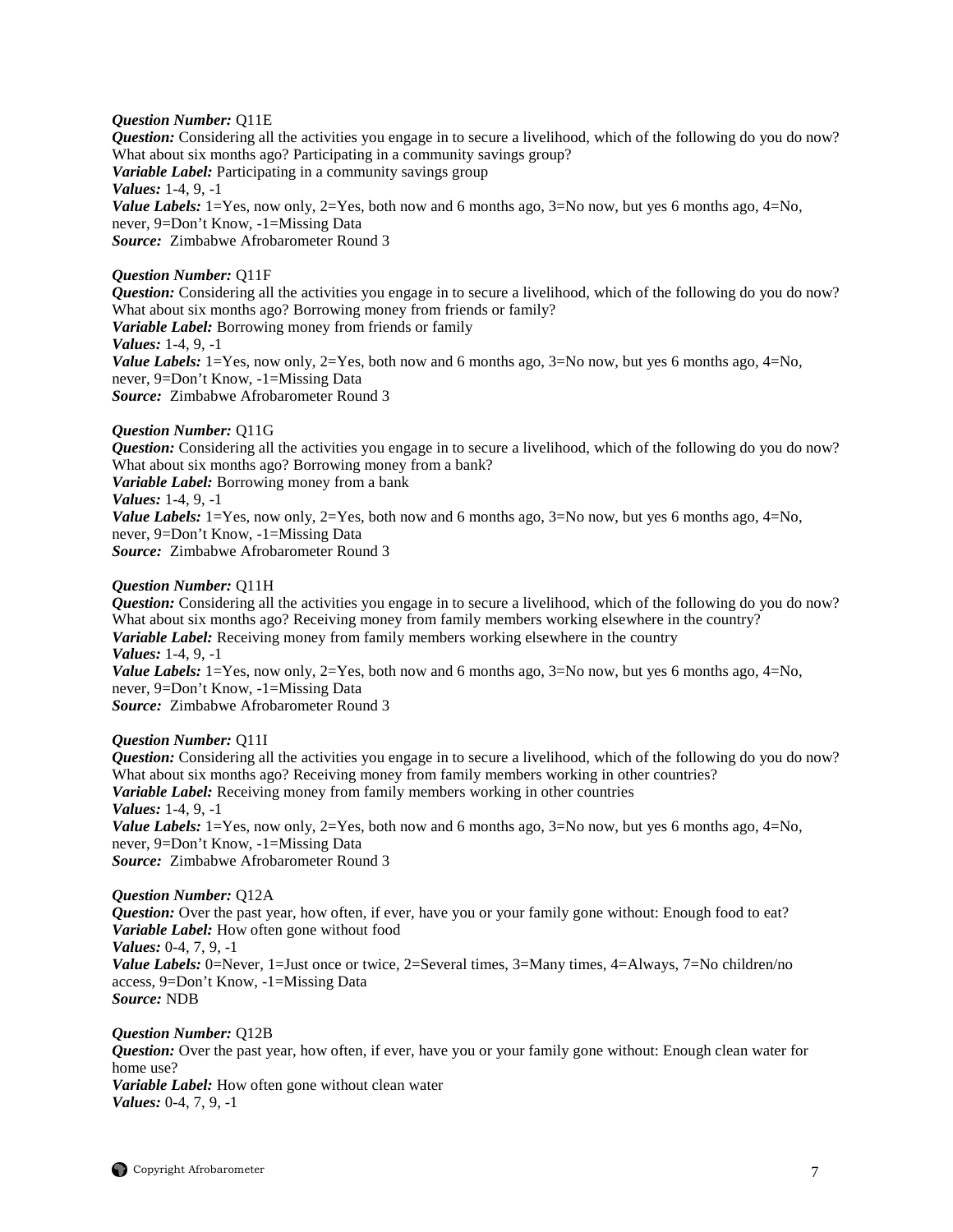*Value Labels:* 0=Never, 1=Just once or twice, 2=Several times, 3=Many times, 4=Always, 7=No children/no access, 9=Don't Know, -1=Missing Data *Source:* NDB

#### *Question Number:* Q12C

*Question:* Over the past year, how often, if ever, have you or your family gone without: Medicines or medical treatment? *Variable Label:* How often gone without medicine or medical treatment

*Values:* 0-4, 7, 9, -1

*Value Labels:* 0=Never, 1=Just once or twice, 2=Several times, 3=Many times, 4=Always, 7=No children/no access, 9=Don't Know, -1=Missing Data *Source:* NDB

#### *Question Number:* Q12D

*Question:* Over the past year, how often, if ever, have you or your family gone without: Enough fuel to cook your food?

*Variable Label:* How often gone without fuel to cook your food *Values:* 0-4, 7, 9, -1 *Value Labels:* 0=Never, 1=Just once or twice, 2=Several times, 3=Many times, 4=Always, 7=No children/no access, 9=Don't Know, -1=Missing Data *Source:* SAB

#### *Question Number:* Q12E

*Question:* Over the past year, how often, if ever, have you or your family gone without: A cash income? *Variable Label:* How often gone without cash income *Values:* 0-4, 7, 9, -1 *Value Labels:* 0=Never, 1=Just once or twice, 2=Several times, 3=Many times, 4=Always, 7=No children/no access, 9=Don't Know, -1=Missing Data *Source:* SAB

#### *Question Number:* Q12F

*Question:* Over the past year, how often, if ever, have you or your family gone without: School expenses for your children (like fees, uniforms or books)? *Variable Label:* How often gone without school expenses for your children *Values:* 0-4, 7, 9, -1 *Value Labels:* 0=Never, 1=Just once or twice, 2=Several times, 3=Many times, 4=Always, 7=No children/no access, 9=Don't Know, -1=Missing Data *Source:* SAB

*Question Number:* Q12G *Question:* Over the past year, how often, if ever, have you or your family gone without: Shelter? *Variable Label:* How often gone without shelter *Values:* 0-4, 7, 9, -1 *Value Labels:* 0=Never, 1=Just once or twice, 2=Several times, 3=Many times, 4=Always, 7=No children/no access, 9=Don't Know, -1=Missing Data *Source:* Zimbabwe Afrobarometer Round 3

*Question Number:* Q12H *Question:* Over the past year, how often, if ever, have you or your family gone without: Transport? *Variable Label:* How often gone without transport *Values:* 0-4, 7, 9, -1 *Value Labels:* 0=Never, 1=Just once or twice, 2=Several times, 3=Many times, 4=Always, 7=No children/no access, 9=Don't Know, -1=Missing Data *Source:* Zimbabwe Afrobarometer Round 3

Let's discuss about Zimbabwe's relations with other countries :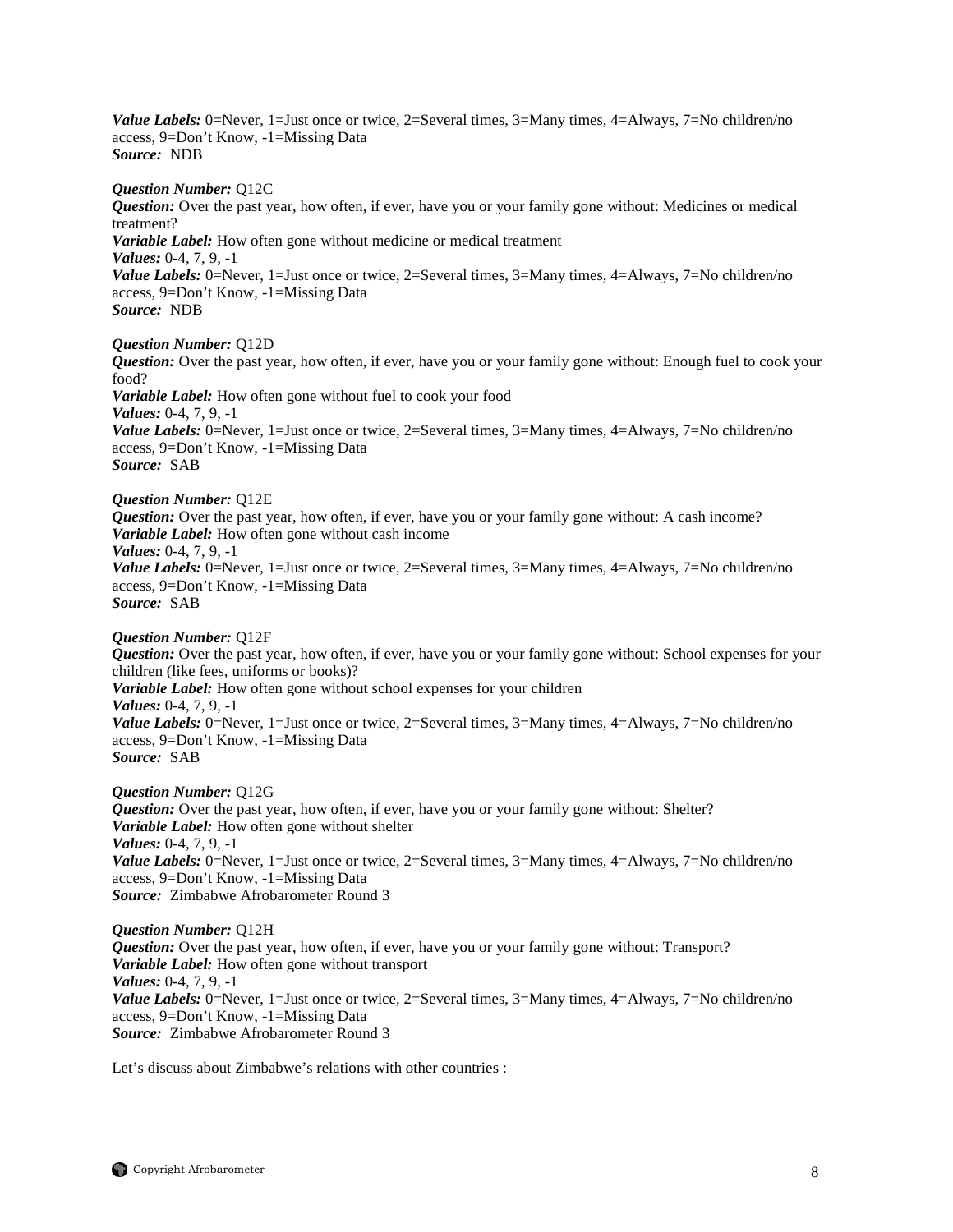## *Question Number:* Q13

*Question:* In the relations that Zimbabwe has with other countries, should the government put most effort into building friendships with Britain, South Africa or China? Or haven't you heard enough about these other countries to have an opinion?

*Variable Label:* Zimbabwe relations with Britain, South Africa and China *Values:* 1-9, -1

*Value Labels:* 1=Britain, 2=South Africa, 3=China, 4=Britain and South Africa, 5=Britain and China, 6=China and South Africa, 7=All three (Britain, South Africa and China), 8=Refused to answer, 9=Don't Know, -1=Missing Data

*Source:* Zimbabwe Afrobarometer Round 3

## *Question Number:* Q14A

*Question:* Now I want to ask you about the government's land reform programme. Did you expect to be a beneficiary of the government's program to redistribute commercial farmland? *Variable Label:* Expect to be a beneficiary of government's land redistribution *Values:* 1-2, 9, -1 *Value Labels:* 1=Yes, 2=No, 9=Don't Know, -1=Missing Data *Source:* Zimbabwe Afrobarometer Round 3

## *Question Number:* Q14B

*Question:* Now I want to ask you about the government's land reform programme. Have you or any member of your immediate family received land under the government's land reform programme?

*Variable Label:* Received land under government's land reform programme

#### *Values:* 1-2, 9, -1

*Value Labels:* 1=Yes, 2=No, 9=Don't Know, -1=Missing Data *Source:* Zimbabwe Afrobarometer Round 3

## *Question Number:* Q15

*Question:* Which of the following statements is closest to your view? Choose Statement A or Statement B. A: The costs of reforming the economy are too high; the government should therefore abandon its current economic policies.

B: In order for the economy to get better in the future, it is necessary for us to accept some hardships now. *Variable Label:* Abandon economic reforms vs. accept hardships *Values:* 1-5, 9, -1 *Value Labels:* 1=Agree Very Strongly with A, 2=Agree with A, 3=Agree with B, 4=Agree Very Strongly with B,

5=Agree with Neither, 9=Don't Know, -1=Missing Data

*Source:* Ghana97

*Note:* Interviewer probed for strength of opinion.

## *Question Number:* Q16

*Question:* Which of the following statements is closest to your view? Choose Statement A or Statement B. A: The government's economic policies have helped most people; only a few have suffered. B: The government's economic policies have hurt most people and only benefited a few. *Variable Label:* Government's economic policies helped most vs. hurt most *Values:* 1-5, 9, -1 *Value Labels:* 1=Agree Very Strongly with A, 2=Agree with A, 3=Agree with B, 4=Agree Very Strongly with B, 5=Agree with Neither, 9=Don't Know, -1=Missing Data

*Source:* Adapted from Ghana99

*Note:* Interviewer probed for strength of opinion.

#### *Question Number:* Q17A

*Question:* Please tell me whether each of the following aspects of our economic situation in this country are better or worse than they were a few years ago, or whether they have remained the same: The availability of consumer goods?

*Variable Label:* Present vs. past: Availability of consumer goods

*Values:* 1-5, 9, -1

*Value Labels:* 1 = Much Worse, 2=Worse, 3=About the Same, 4=Better, 5=Much Better, 9=Don't Know, -1=Missing Data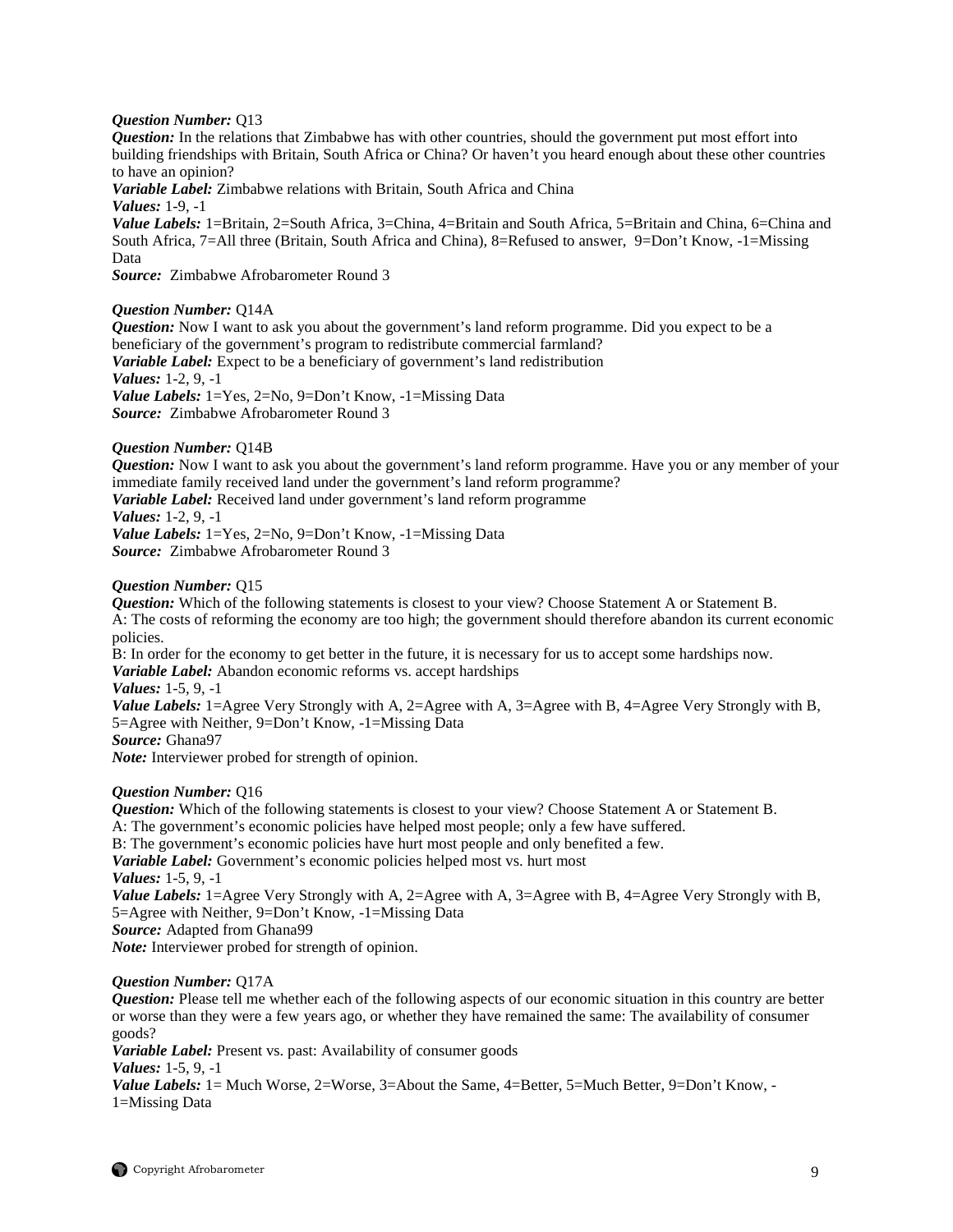*Source:* Afrobarometer Round 2 *Note:* Interviewer probed for strength of opinion.

#### *Question Number:* Q17B

*Question:* Please tell me whether each of the following aspects of our economic situation in this country are better or worse than they were a few years ago, or whether they have remained the same: The availability of job opportunities? *Variable Label:* Present vs. past: Availability of Job opportunities *Values:* 1-5, 9, -1 *Value Labels:* 1 = Much Worse, 2=Worse, 3=About the Same, 4=Better, 5=Much Better, 9=Don't Know, -1=Missing Data *Source:* Afrobarometer Round 2 *Note:* Interviewer probed for strength of opinion.

## *Question Number:* Q17C

*Question:* Please tell me whether each of the following aspects of our economic situation in this country are better or worse than they were a few years ago, or whether they have remained the same: The gap between the rich and the poor? *Variable Label:* Present vs. past: Gap between the rich and the poor *Values:* 1-5, 9, -1 *Value Labels:* 1 = Much Worse, 2=Worse, 3=About the Same, 4=Better, 5=Much Better, 9=Don't Know, -1=Missing Data *Source:* Afrobarometer Round 2 *Note:* Interviewer probed for strength of opinion.

*Question Number:* Q18A *Question:* How often do you get news from the following sources: Radio? *Variable Label:* Radio news *Values:* 0-4, 9, -1 *Value Labels:* 0=Never, 1=Less than once a month, 2=A few times a month, 3=A few times a week, 4=Every day, 9=Don't Know, -1=Missing Data *Source:* Zambia96

*Question Number:* Q18B *Question:* How often do you get news from the following sources: Television? *Variable Label:* Television news *Values:* 0-4, 9, -1 *Value Labels:* 0=Never, 1=Less than once a month, 2=A few times a month, 3=A few times a week, 4=Every day, 9=Don't Know, -1=Missing Data *Source:* SAB

*Question Number:* Q18C **Question:** How often do you get news from the following sources: Newspapers? *Variable Label:* Newspaper news *Values:* 0-4, 9, -1 *Value Labels:* 0=Never, 1=Less than once a month, 2=A few times a month, 3=A few times a week, 4=Every day, 9=Don't Know, -1=Missing Data *Source:* Zambia96

*Question Number:* Q19 *Question:* How interested would you say you are in public affairs? *Variable Label:* Interest in public affairs *Values:* 0-3, 9, -1 *Value Labels:* 0=Not at all interested, 1=Not very interested, 2=Somewhat interested, 3=Very interested, 9=Don't Know, -1=Missing Data *Source:* SAB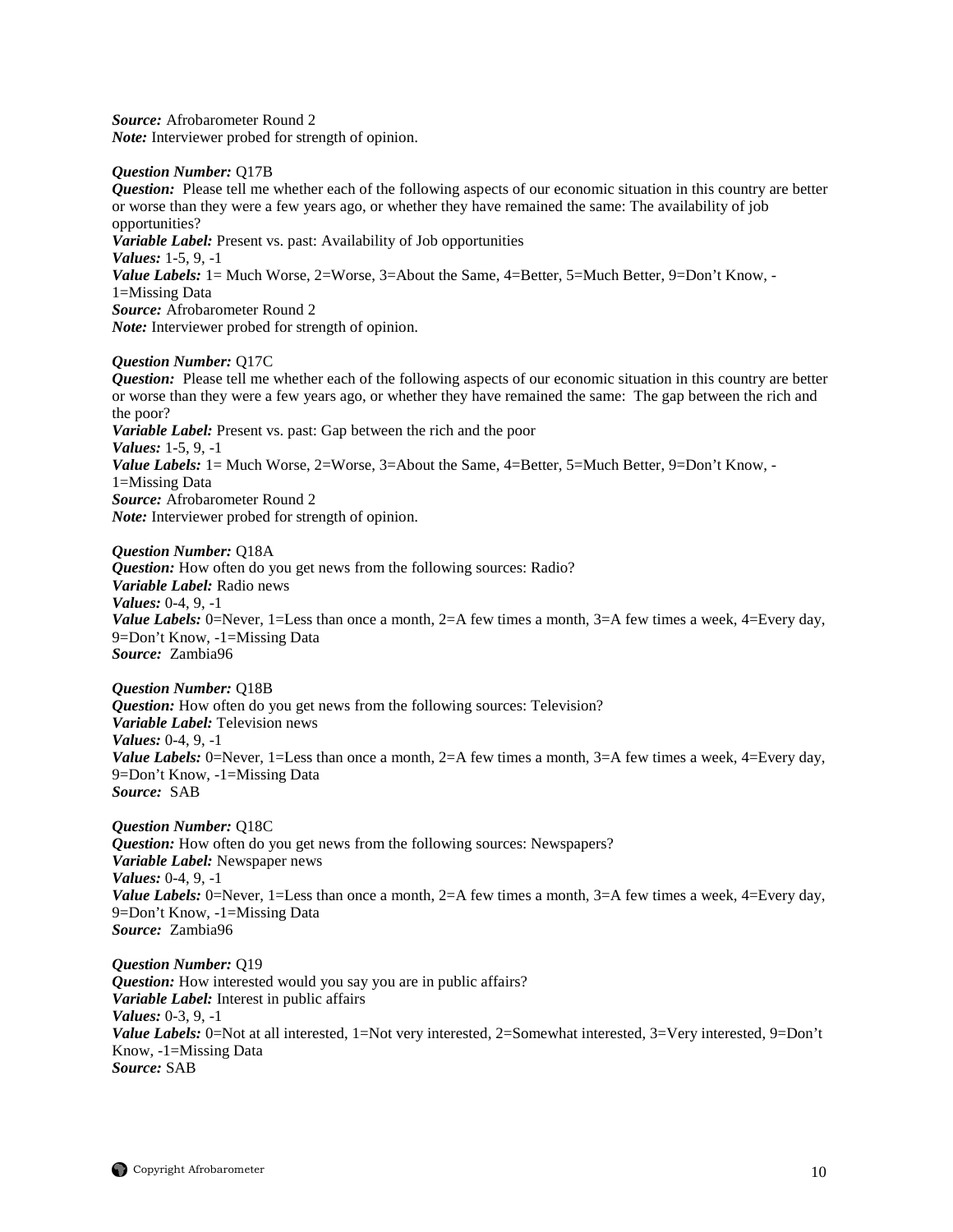*Question Number:* Q20 *Question:* When you get together with your friends or family, would you say you discuss political matters: *Variable Label:* Discuss politics with friends and family *Values:* 0-2, 9, -1 *Value Labels:* 0=Never, 1=Occasionally, 2=Frequently, 9=Don't Know, -1=Missing Data

*Question Number:* Q21A *Question:* Do you agree or disagree with the following statements? Politics and government sometimes seem so complicated that you can't really understand what's going on. *Variable Label:* Politics and government too complicated *Values:* 1-5, 9, -1 *Value Labels:* 1=Strongly Agree, 2=Agree, 3=Neither Agree nor Disagree, 4=Disagree, 5=Strongly Disagree, 9=Don't Know, -1=Missing Data *Source:* Zambia96 *Note:* Interviewer probed for strength of opinion.

#### *Question Number:* Q21B

*Question:* Do you agree or disagree with the following statements? As far as politics is concerned, friends and neighbors do not listen to you. *Variable Label:* Others don't listen to you *Values:* 1-5, 9, -1 *Value Labels:* 1=Strongly Agree, 2=Agree, 3=Neither Agree nor Disagree, 4=Disagree, 5=Strongly Disagree, 9=Don't Know, -1=Missing Data *Source:* Zambia96 *Note:* Interviewer probed for strength of opinion.

#### *Question Number:* Q22

*Question:* Let's talk for a moment about the kind of society you would like to have in this country. Which of the following statements is closest to your view? Choose Statement A or Statement B.

A: Women should have the same chance of being elected to political office as men.

B: Men make better political leaders than women, and should be elected rather than women.

*Variable Label:* Women leaders vs. men only as leaders

*Values:* 1-5, 9, -1

*Value Labels:* 1=Agree Very Strongly with A, 2=Agree with A, 3=Agree with B, 4=Agree Very Strongly with B, 5=Agree with Neither, 9=Don't Know, -1=Missing Data

*Source:* Uganda00

*Note:* Interviewer probed for strength of opinion.

#### *Question Number:* Q23

*Question:* Which of the following statements is closest to your view? Choose Statement A or Statement B. A: Government should be able to ban any organization that goes against its policies. B: We should be able to join any organization, whether or not the government approves of it. *Variable Label:* Government bans organizations vs. join any *Values:* 1-5, 9, -1 *Value Labels:* 1=Agree Very Strongly with A, 2=Agree with A, 3=Agree with B, 4=Agree Very Strongly with B, 5=Agree with Neither, 9=Don't Know, -1=Missing Data *Source:* Uganda00 *Note:* Interviewer probed for strength of opinion.

#### *Question Number:* Q24

*Question:* Which of the following statements is closest to your view? Choose Statement A or Statement B. A: Government should close newspapers that print false stories or misinformation. B: The news media should be free to publish any story that they see fit without fear of being shut down. *Variable Label:* Government close newspapers vs. free to publish *Values:* 1-5, 9, -1 *Value Labels:* 1=Agree Very Strongly with A, 2=Agree with A, 3=Agree with B, 4=Agree Very Strongly with B, 5=Agree with Neither, 9=Don't Know, -1=Missing Data *Source:* Uganda00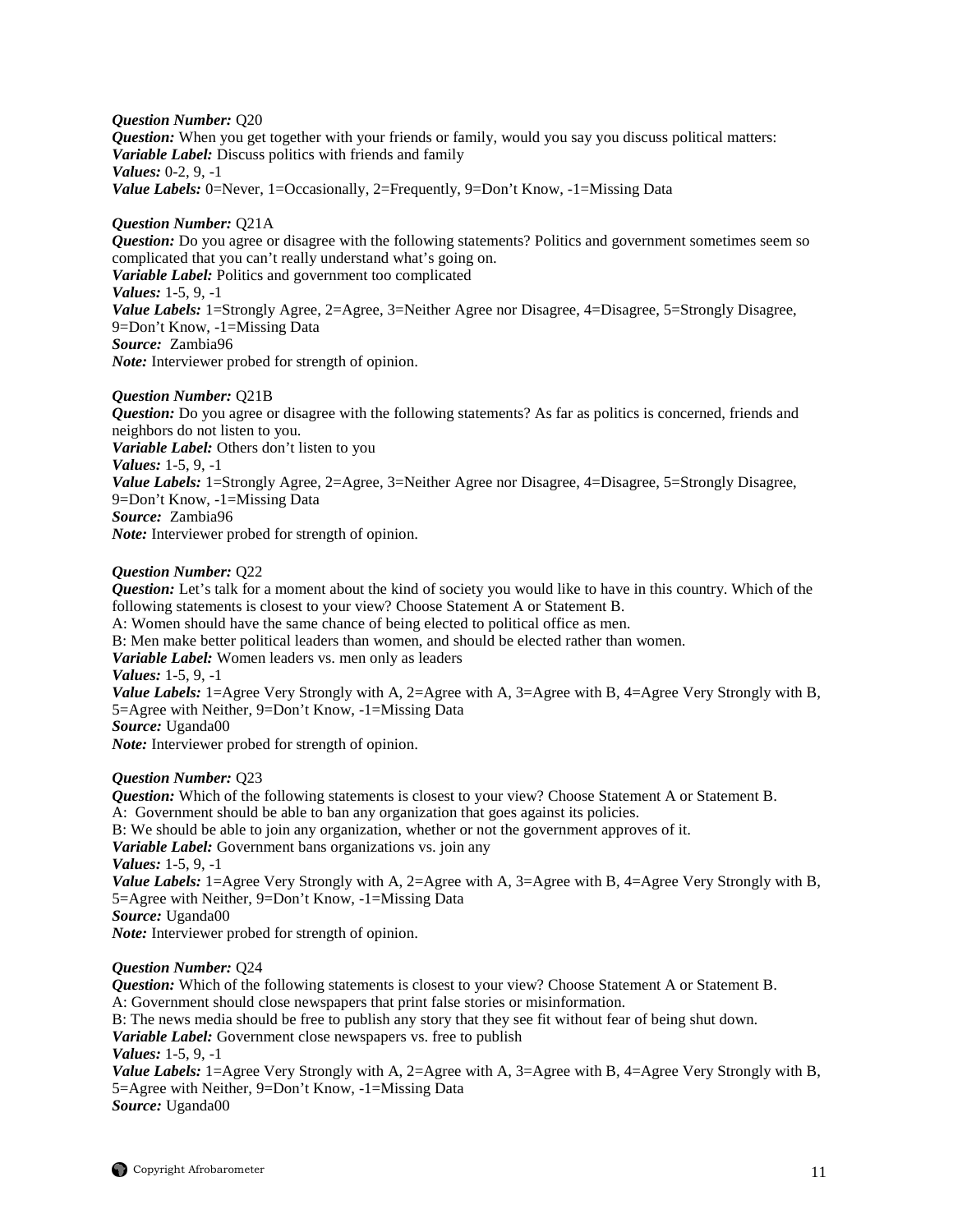*Note:* Interviewer probed for strength of opinion.

## *Question Number:* Q25

*Question:* Which of the following statements is closest to your view? Choose Statement A or Statement B. A: Government should not allow the expression of political views that are fundamentally different from the views of the majority.

B: People should be able to speak their minds about politics free of government influence, no matter how unpopular their views may be.

*Variable Label:* Government suppress expression vs. people speak minds

*Values:* 1-5, 9, -1

*Value Labels:* 1=Agree Very Strongly with A, 2=Agree with A, 3=Agree with B, 4=Agree Very Strongly with B, 5=Agree with Neither, 9=Don't Know, -1=Missing Data *Source:* Uganda00

*Note:* Interviewer probed for strength of opinion.

## *Question Number:* Q26A

*Question:* Let's turn to your role in the community. Now I am going to read out a list of groups that people join or attend. For each one, could you tell me whether you are an official leader, an active member, an inactive member, or not a member: A religious group (e.g. church, mosque)?

*Variable Label:* Member of a religious group

## *Values:* 0-3, 9, -1

*Value Labels:* 0=Not a Member, 1=Inactive Member, 2=Active Member, 3=Official Leader, 9=Don't Know, - 1=Missing Data

*Source:* SAB

## *Question Number:* Q26B

*Question:* Now I am going to read out a list of groups that people join or attend. For each one, could you tell me whether you are an official leader, an active member, an inactive member, or not a member: A trade union or farmers association?

*Variable Label:* Member of trade union or farmers association

*Values:* 0-3, 9, -1

*Value Labels:* 0=Not a Member, 1=Inactive Member, 2=Active Member, 3=Official Leader, 9=Don't Know, -1=Missing Data *Source:* SAB

## *Question Number:* Q26C

*Question:* Now I am going to read out a list of groups that people join or attend. For each one, could you tell me whether you are an official leader, an active member, an inactive member, or not a member: A professional or business association?

*Variable Label:* Member of professional or business association *Values:* 0-3, 9, -1 *Value Labels:* 0=Not a Member, 1=Inactive Member, 2=Active Member, 3=Official Leader, 9=Don't Know, -1=Missing Data *Source:* SAB

## *Question Number:* Q26D

*Question:* Now I am going to read out a list of groups that people join or attend. For each one, could you tell me whether you are an official leader, an active member, an inactive member, or not a member: A community development or self-help association?

*Variable Label:* Member of community development or self-help association *Values:* 0-3, 9, -1

*Value Labels:* 0=Not a Member, 1=Inactive Member, 2=Active Member, 3=Official Leader, 9=Don't Know, -1=Missing Data

*Source:* SAB

## *Question Number:* Q27

*Question:* Understanding that some Zimbabweans were not able to register as voters for the 2005 Parliamentary elections, which statement is true for you?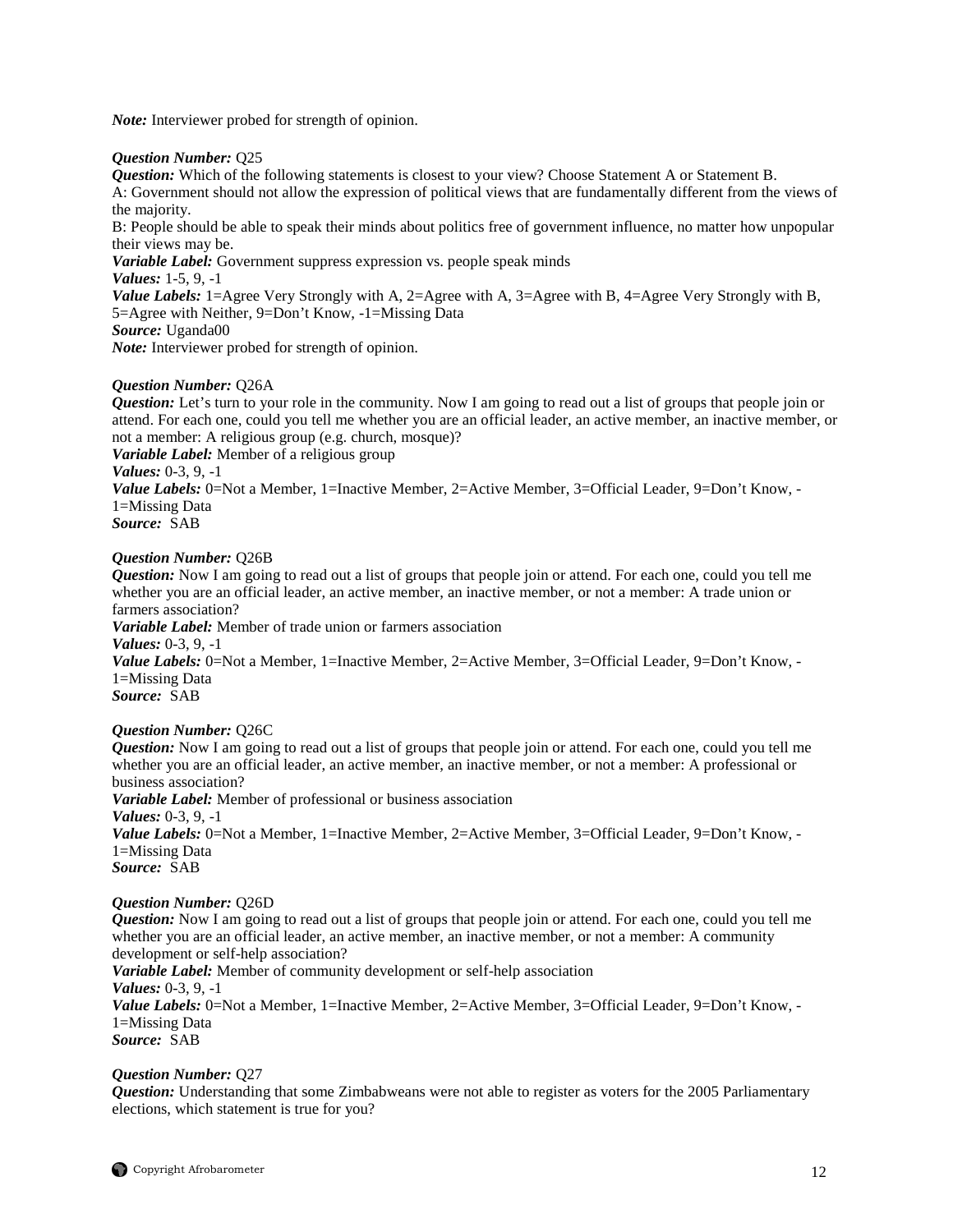#### *Variable Label:* Status of registration to vote

## *Values:* 1-6, 9, -1

*Value Labels:* 1=You were registered to vote, 2=You did not want to register, 3=You could not find a place to register, 4=You were prevented from registering, 5=You were too young to register, 6= Did not register for some other reason, 9=Don't Know/Can't remember, -1=Missing Data *Source:* Afrobarometer Round 3

## *Question Number:* Q28

*Question:* With regard to the most recent, 2005 Parliamentary elections, which statement is true for you? *Variable Label:* Voted last Parliamentary elections

## *Values:* 1-7, 9, -1

*Value Labels:*  $1 = You$  voted in the elections,  $2 = You$  decided not to vote,  $3 = You$  could not find the polling station, 4=You were prevented from voting, 5=You did not have time to vote 6= Did not vote for some other reason, 7=You were not registered, 9=Don't Know/Can't remember, -1=Missing Data *Source:* Afrobarometer Round 3

#### *Question Number:* Q29A

*Question:* Here is a list of actions that people sometimes take as citizens. For each of these, please tell me whether you, personally, have done any of these things during the past year. If not, would you do this if you had the chance: Attended a community meeting?

*Variable Label:* Attend a community meeting

## *Values:* 0-4, 9, -1

*Value Labels:* 0=No, would never do this, 1=No, but would do if had the chance,  $2=Yes$ , once or twice,  $3=Yes$ , several times, 4=Yes, often, 9=Don't Know, -1=Missing Data *Source:* SAB

#### *Question Number:* Q29B

*Question:* Here is a list of actions that people sometimes take as citizens. For each of these, please tell me whether you, personally, have done any of these things during the past year. If not, would you do this if you had the chance: Got together with others to raise an issue?

*Variable Label:* Join others to raise an issue

*Values:*  $0-4$ , 9,  $-1$ 

*Value Labels:* 0=No, would never do this,  $1=N_0$ , but would do if had the chance,  $2=Y$ es, once or twice,  $3=Yes$ , several times, 4=Yes, often, 9=Don't Know, -1=Missing Data *Source:* SAB

#### *Question Number:* Q29C

*Question:* Here is a list of actions that people sometimes take as citizens. For each of these, please tell me whether you, personally, have done any of these things during the past year. If not, would you do this if you had the chance: Attended a demonstration or protest march?

*Variable Label:* Attend a demonstration or protest march

*Values:* 0-4, 9, -1

*Value Labels:* 0=No, would never do this, 1=No, but would do if had the chance, 2=Yes, once or twice, 3=Yes, several times, 4=Yes, often, 9=Don't Know, -1=Missing Data *Source:* Zambia96

## *Question Number:* Q29D

*Question:* Here is a list of actions that people sometimes take as citizens. For each of these, please tell me whether you, personally, have done any of these things during the past year. If not, would you do this if you had the chance: Taken part in a stay away?

*Variable Label:* Take part in a stay away

*Values:*  $0-4$ , 9,  $-1$ 

*Value Labels:* 0=No, would never do this, 1=No, but would do if had the chance, 2=Yes, once or twice, 3=Yes, several times, 4=Yes, often, 9=Don't Know, -1=Missing Data *Source:* Zimbabwe Afrobarometer Round 3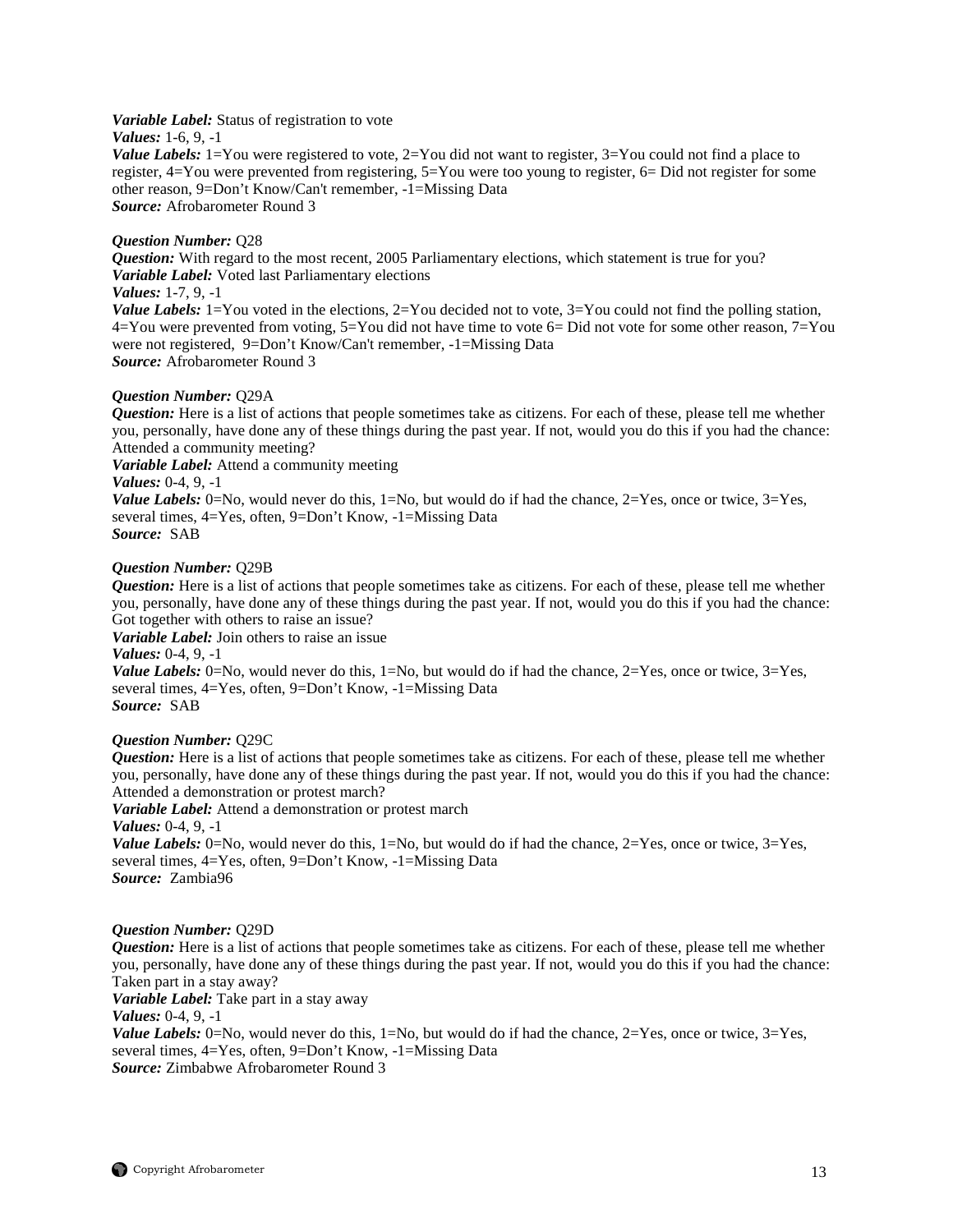#### *Question Number:* Q30

*Question:* What if anything does democracy mean to you?

*Variable Label:* Understand democracy

*Values:* 1-3, 9, -1

*Value Labels:* 1=Understood "democracy" in English, 2= Required local language translation, 3=Did not understand the word or question, even in local language, -1=Missing

## *Question Number:* Q31A

*Question:* What if anything does democracy mean to you? *Variable Label:* Meaning of democracy-1<sup>st</sup> verbatim response *Values:* String variable *Source:* Ghana 97 *Note:* Respondent could give up to three responses. Interviewer recorded respondent's verbatim response in English. Responses were coded by Field Supervisors and checked by National Investigator.

## *Question Number:* Q31PT1

*Question:* What if anything does democracy mean to you? *Variable Label:* First meaning of democracy (code) *Values:* 0-12, 14-17, 19-21, 990, 996, 999, -1

*Value Labels:* 0=Nothing/Democracy has no meaning, 1=Civil liberties/personal freedoms (e.g. freedom of speech, religion, movement, etc…), 2=Government by, for, of the people/popular rule, 3=Voting/elections/multiparty competition, 4=Peace/unity/power sharing, 5=Social/economic development, 6=Equality/justice, 7=Majority rule, 8=Governance/effectiveness/accountability/rule of law, 9=National independence/people's self-determination=9, 10=Mutual respect, 11=Working together, 12=Other positive meanings, 14=Conflict/confusion, 15=Corruption/abuse of power, 16=Social/economic hardship, 17=Other negative meanings, 19=Civilian politics/government, 20=Change of government/leadership/laws, 21=Other neutral/ null meanings, 990=Supervisor could not code response, 999=Don't know/Did not understand the question, -1=Missing data *Note:* Respondent could give up to three responses. Interviewer recorded respondent's verbatim response in English. Responses were coded by Field Supervisors and checked by National Investigator.

#### *Question Number:* Q31B

*Question:* What if anything does democracy mean to you? *Variable Label:* Meaning of democracy-2<sup>nd</sup> verbatim response *Values:* String variable *Source:* Ghana 97 *Note:* Respondent could give up to three responses. Interviewer recorded respondent's verbatim response in English. Responses were coded by Field Supervisors and checked by National Investigator.

#### *Question Number:* Q31PT2

*Question:* What if anything does democracy mean to you? *Variable Label:* Second meaning of democracy (code) *Values:* 0-12, 14-17, 19-21, 990, 996, 999, -1

*Value Labels:* 0=Nothing/Democracy has no meaning, 1=Civil liberties/personal freedoms (e.g. freedom of speech, religion, movement, etc…), 2=Government by, for, of the people/popular rule, 3=Voting/elections/multiparty competition, 4=Peace/unity/power sharing, 5=Social/economic development, 6=Equality/justice, 7=Majority rule, 8=Governance/effectiveness/accountability/rule of law, 9=National independence/people's self-determination=9, 10=Mutual respect, 11=Working together, 12=Other positive meanings, 14=Conflict/confusion, 15=Corruption/abuse of power, 16=Social/economic hardship, 17=Other negative meanings, 19=Civilian politics/government, 20=Change of government/leadership/laws, 21=Other neutral/ null meanings, 990=Supervisor could not code response, 996=No Further Reply, 999=Don't Know, -1=Missing data *Note:* Respondent could give up to three responses. Interviewer recorded respondent's verbatim response in English. Responses were coded by Field Supervisors and checked by National Investigator.

*Question Number:* Q31C *Question:* What if anything does democracy mean to you? *Variable Label:* Meaning of democracy-3<sup>rd</sup> verbatim response *Values:* String variable *Source:* Ghana 97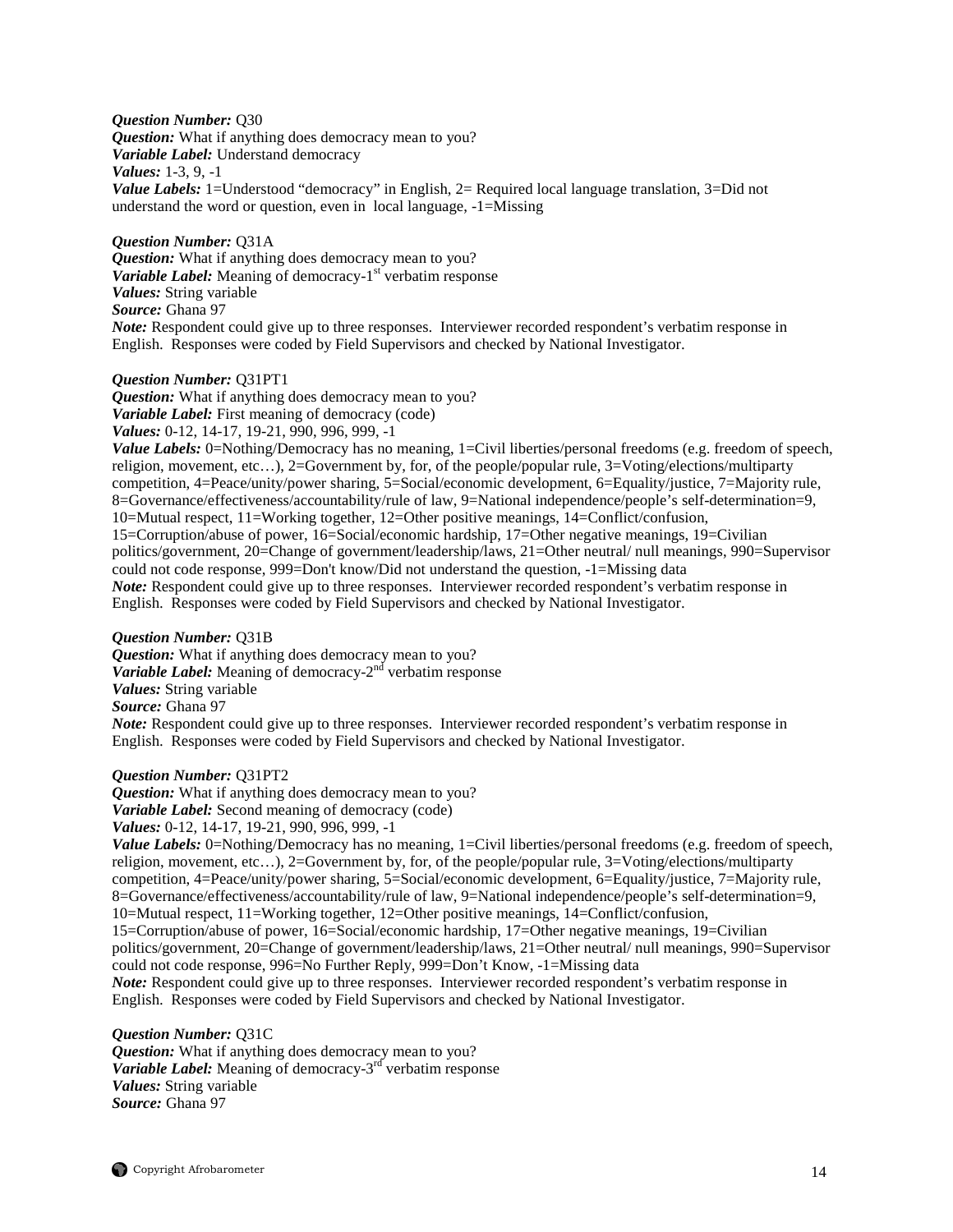*Note:* Respondent could give up to three responses. Interviewer recorded respondent's verbatim response in English. Responses were coded by Field Supervisors and checked by National Investigator.

## *Question Number:* Q31PT3

*Question:* What if anything does democracy mean to you? *Variable Label:* Third meaning of democracy (code) *Values:* 0-12, 14-17, 19-21, 990, 996, 999, -1

*Value Labels:* 0=Nothing/Democracy has no meaning, 1=Civil liberties/personal freedoms(eg freedom of speech, religion, movement, etc…), 2=Government by, for, of the people/popular rule, 3=Voting/elections/multiparty competition, 4=Peace/unity/power sharing, 5=Social/economic development, 6=Equality/justice, 7=Majority rule, 8=Governance/effectiveness/accountability/rule of law, 9=National independence/people's self-determination=9, 10=Mutual respect, 11=Working together, 12=Other positive meanings, 14=Conflict/confusion, 15=Corruption/abuse of power, 16=Social/economic hardship, 17=Other negative meanings, 19=Civilian politics/government, 20=Change of government/leadership/laws, 21=Other neutral/ null meanings, 990=Supervisor could not code response, 996=No Further Reply, 999=Don't Know, -1=Missing data *Note:* Respondent could give up to three responses. Interviewer recorded respondent's verbatim response in English. Responses were coded by Field Supervisors and checked by National Investigator.

## *Question Number:* Q32A

*Question:* There are many ways to govern a country. Would you disapprove or approve of the following alternatives? Only one political party is allowed to stand for election and hold office. *Variable Label:* Reject one-party rule *Values:* 1-5, 9, -1 *Value Labels:* 1=Strongly Disapprove, 2=Disapprove, 3=Neither Approve Nor Disapprove, 4=Approve, 5=Strongly Approve, 9=Don't Know, -1=Missing Data *Source:* NDB *Note:* Interviewer probed for strength of opinion.

## *Question Number:* Q32B

*Question:* There are many ways to govern a country. Would you disapprove or approve of the following alternatives? The army comes in to govern the country. *Variable Label:* Reject military rule *Values:* 1-5, 9, -1 *Value Labels:* 1=Strongly Disapprove, 2=Disapprove, 3=Neither Approve Nor Disapprove, 4=Approve, 5=Strongly Approve, 9=Don't Know, -1=Missing Data *Source:* Adapted from NDB *Note:* Interviewer probed for strength of opinion.

#### *Question Number:* Q32C

*Question:* There are many ways to govern a country. Would you disapprove or approve of the following alternatives? Elections and the Parliament are abolished so that the president can decide everything. *Variable Label:* Reject One-man rule *Values:* 1-5, 9, -1 *Value Labels:* 1=Strongly Disapprove, 2=Disapprove, 3=Neither Approve Nor Disapprove, 4=Approve, 5=Strongly Approve, 9=Don't Know, -1=Missing Data *Source:* SAB *Note:* Interviewer probed for strength of opinion.

#### *Question Number:* Q33

*Question:* Which of these three statements is closest to your own opinion? A: Democracy is preferable to any other kind of government.

B: In some circumstances, a non-democratic government can be preferable.

C: For someone like me, it doesn't matter what kind of government we have.

*Variable Label:* Support for democracy

*Values:* 1-3, 9, -1

*Value Labels:* 1=Statement C: Doesn't matter, 2=Statement B: Sometimes non-democratic preferable, 3=Statement A: Democracy preferable, 9=Don't Know, -1=Missing Data *Source:* Latinobarometer (LB)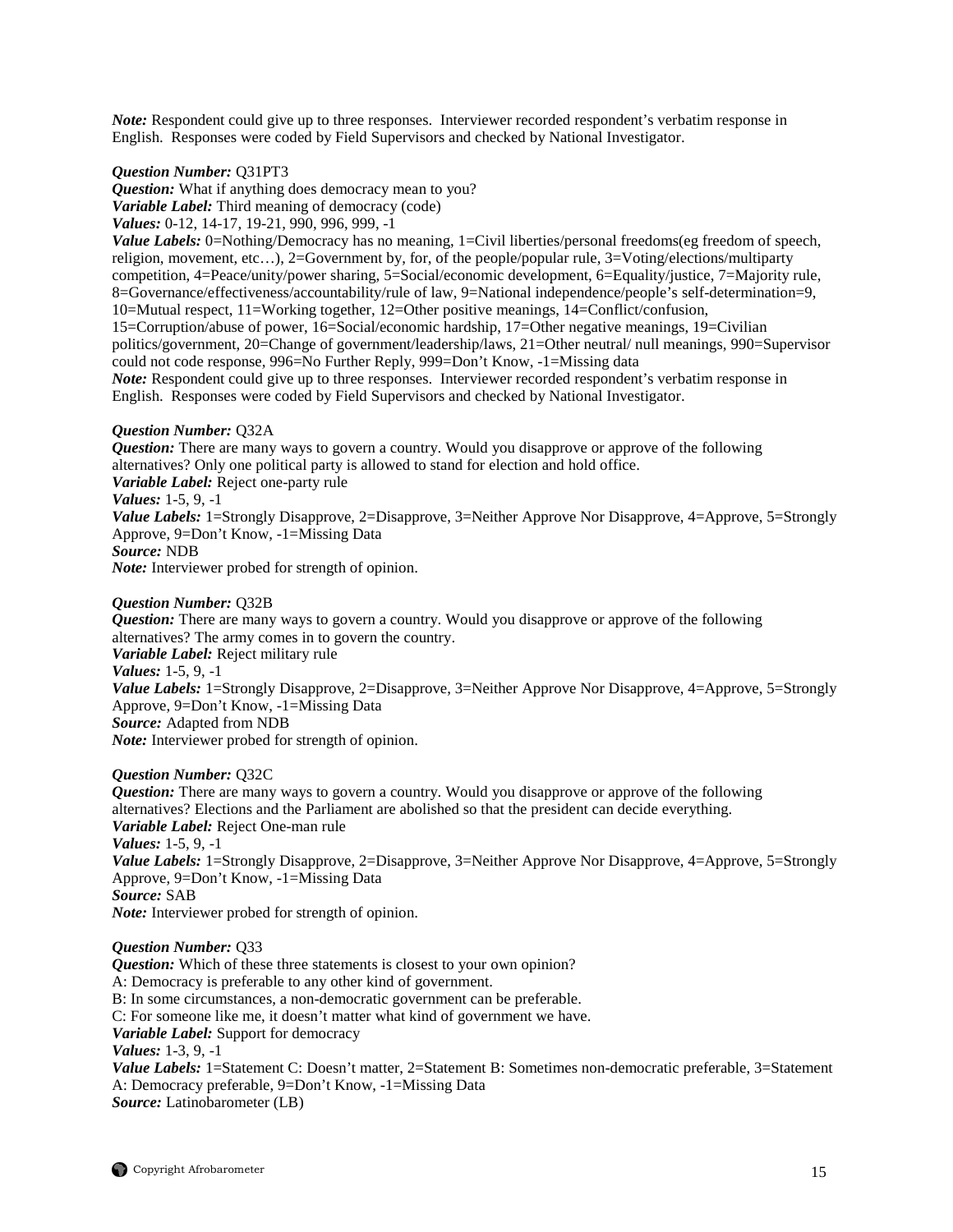*Note:* Interviewer stated the word "democracy" in English, not in a local language.

## *Question Number:* Q34

*Question:* Let's change the subject. I would like to hear your views about how this country is governed. Which of the following statements is closest to your view? Choose Statement A or Statement B.

A: We should choose our leaders in this country through regular, open and honest elections.

B: Since elections sometimes produce bad results, we should adopt other methods for choosing this country's leaders.

*Variable Label:* Choose leaders through elections vs. other methods

*Values:* 1-5, 9, -1

*Value Labels:* 1=Agree Very Strongly with A, 2=Agree with A, 3=Agree with B, 4=Agree Very Strongly with B, 5=Agree with Neither, 9=Don't Know, -1=Missing Data

*Source:* Afrobarometer Round 2

*Note:* Interviewer probed for strength of opinion asking "Do you agree or agree very strongly?"

## *Question Number:* Q35

*Question:* Which of the following statements is closest to your view? Choose Statement A or Statement B. A: Political parties create division and confusion; it is therefore unnecessary to have many political parties in Zimbabwe.

B: Many political parties are needed to make sure that Zimbabweans have real choices in who governs them. *Variable Label:* Political parties divisive vs. many parties needed

*Values:* 1-5, 9, -1

*Value Labels:* 1=Agree Very Strongly with A, 2=Agree with A, 3=Agree with B, 4=Agree Very Strongly with B, 5=Agree with Neither, 9=Don't Know, -1=Missing Data

*Source:* Afrobarometer Round 2

*Note:* Interviewer probed for strength of opinion asking "Do you agree or agree very strongly?"

## *Question Number:* Q36

*Question:* Which of the following statements is closest to your view? Choose Statement A or Statement B. A: The members of Parliament represent the people; therefore they should make laws for this country, even if the President does not agree.

B: Since the President represents all of us, he should pass laws without worrying about what the Parliament thinks. *Variable Label:* Parliament makes laws vs. president does

*Values:* 1-5, 9, -1

*Value Labels:* 1=Agree Very Strongly with A, 2=Agree with A, 3=Agree with B, 4=Agree Very Strongly with B, 5=Agree with Neither, 9=Don't Know, -1=Missing Data

*Source:* Afrobarometer Round 2

*Note:* Interviewer probed for strength of opinion asking "Do you agree or agree very strongly?"

## *Question Number:* Q37

*Question:* Which of the following statements is closest to your view? Choose Statement A or Statement B. A: Since the President was elected to lead the country, he should not be bound by laws or court decisions that he thinks are wrong.

B: The President must always obey the laws and the courts, even if he thinks they are wrong.

*Variable Label:* President free to act vs. obey the laws and courts

*Values:* 1-5, 9, -1

*Value Labels:* 1=Agree Very Strongly with A, 2=Agree with A, 3=Agree with B, 4=Agree Very Strongly with B, 5=Agree with Neither, 9=Don't Know, -1=Missing Data

*Note:* Interviewer probed for strength of opinion asking "Do you agree or agree very strongly?"

#### *Question Number:* Q38

*Question:* Which of the following statements is closest to your view? Choose Statement A or Statement B.

A: Our present system of elected government should be given more time to deal with inherited problems.

B: If our present system cannot produce results soon, we should try another form of government.

*Variable Label:* Time to deal with problems vs. try another form

*Values:* 1-5, 9, -1

*Value Labels:* 1=Agree Very Strongly with A, 2=Agree with A, 3=Agree with B, 4=Agree Very Strongly with B, 5=Agree with Neither, 9=Don't Know, -1=Missing Data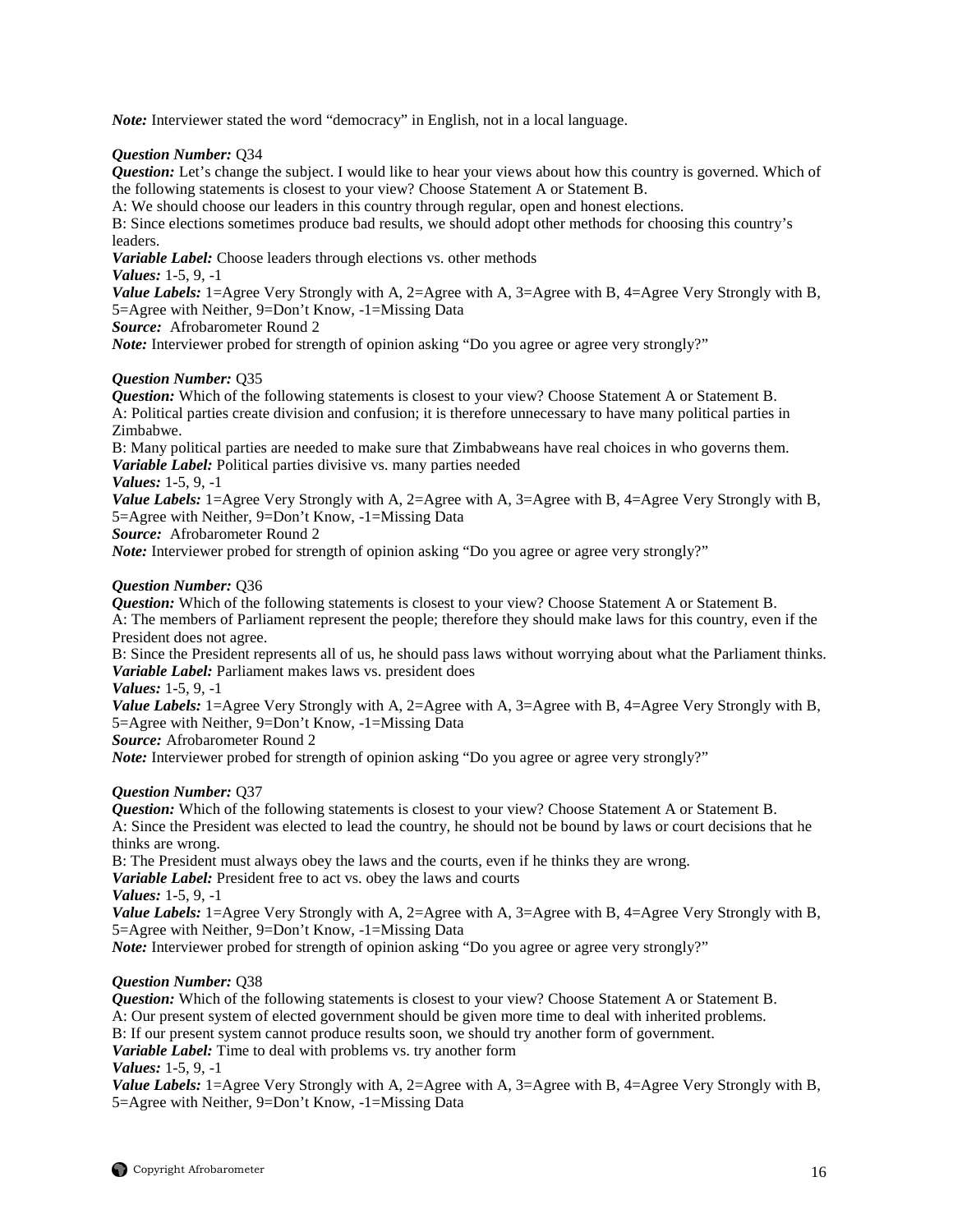*Note:* Interviewer probed for strength of opinion asking "Do you agree or agree very strongly?"

#### *Question Number:* Q39A

*Question:* For each of the following statements, please tell me whether you disagree or agree: Our constitution expresses the values and hopes of the Zimbabwean people. *Variable Label:* Constitution expresses values and hopes *Values:* 1-5, 9, -1 *Value Labels:* 1=Strongly Disagree, 2=Disagree, 3=Neither Agree Nor Disagree, 4=Agree, 5=Strongly Agree, 9=Don't Know, -1=Missing Data *Source:* SAB *Note:* The interviewer probed for strength of opinion.

*Question Number:* Q39B

*Question:* For each of the following statements, please tell me whether you disagree or agree: The courts have the right to make decisions that people always have to abide by. *Variable Label:* Courts make binding decisions *Values:* 1-5, 9, -1 *Value Labels:* 1=Strongly Disagree, 2=Disagree, 3=Neither Agree Nor Disagree, 4=Agree, 5=Strongly Agree, 9=Don't Know, -1=Missing Data *Source:* Afrobarometer Round 2 *Note:* The interviewer probed for strength of opinion.

*Question Number:* Q39C *Question:* For each of the following statements, please tell me whether you disagree or agree: The police always have the right to make people obey the law. *Variable Label:* People must obey the law *Values:* 1-5, 9, -1 *Value Labels:* 1=Strongly Disagree, 2=Disagree, 3=Neither Agree Nor Disagree, 4=Agree, 5=Strongly Agree, 9=Don't Know, -1=Missing Data *Source:* Afrobarometer Round 2 *Note:* The interviewer probed for strength of opinion.

*Question Number:* Q39D *Question:* For each of the following statements, please tell me whether you disagree or agree: The tax department always has the right to make people pay taxes. *Variable Label:* People must pay taxes *Values:* 1-5, 9, -1 *Value Labels:* 1=Strongly Disagree, 2=Disagree, 3=Neither Agree Nor Disagree, 4=Agree, 5=Strongly Agree, 9=Don't Know, -1=Missing Data *Source:* Afrobarometer Round 2 *Note:* The interviewer probed for strength of opinion.

*Question Number:* 40 *Question:* On the whole, how would you rate the freeness and fairness of the last national or parliamentary election, held in 2005. Was it: *Variable Label:* Elections free and fair *Values:* 1-4, 8, 9, -1 *Value Labels:* 1=completely free and fair, 2=Free and fair with minor problems, 3=Free and Fair with major problems, 4=Not free and fair, 8=Do not understand the question, 9=Don't Know, -1=Missing Data

*Question Number:* Q41 *Question:* In your opinion how much of a democracy is Zimbabwe today? *Variable Label:* Extent of democracy *Values:* 1-4, 8, 9, -1 *Value Labels:* 1=Not a democracy, 2=A democracy, with major problems, 3=A democracy, but with minor problems, 4=A full democracy, 8=Do not understand question/democracy, 9=Don't Know, -1=Missing Data *Source:* Ghana 97

*Note:* Interviewer stated the word "democracy" in English, not in a local language.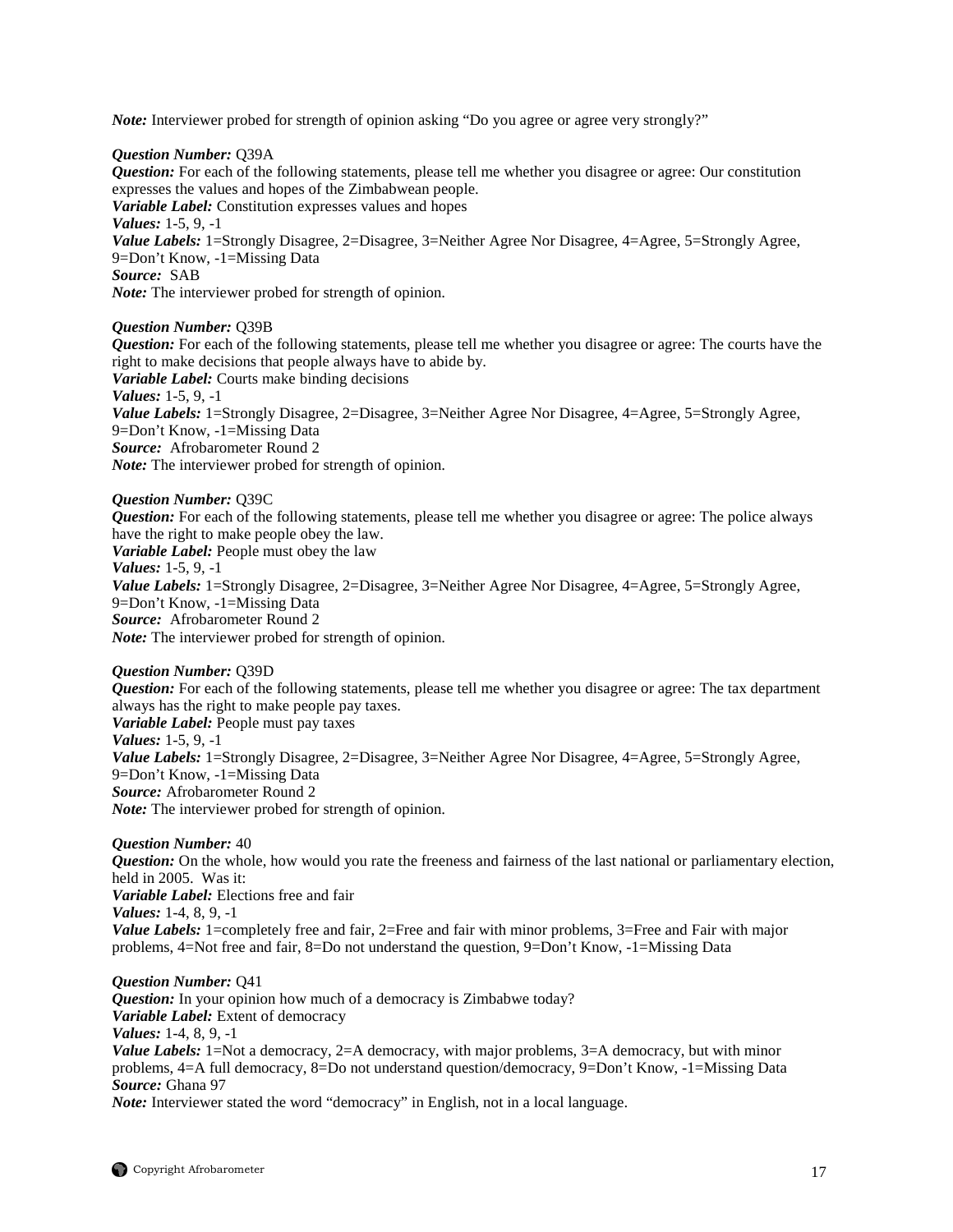## *Question Number:* Q42

*Question:* Overall, how satisfied are you with the way democracy works in Zimbabwe? Are you: *Variable Label:* Satisfaction with democracy *Values:* 0-4, 9, -1 *Value Labels:* 0=Zimbabwe is not a democracy, 1=Not at All Satisfied, 2=Not Very Satisfied, 3=Fairly Satisfied, 4=Very Satisfied, 9=Don't Know, -1=Missing Data *Source:* Eurobarometer *Note:* Interviewer stated the word "democracy" in English, not in a local language.

## *Question Number:* Q43

*Question:* Which of the following statements is closest to your view? Choose Statement A or Statement B. A: It is important to obey the government in power no matter who you voted for

B: It is not necessary to obey the laws of a government that I did not vote for.

*Variable Label:* Obey government always vs. only if vote for it

## *Values:* 1-5, 9, -1

*Value Labels:* 1=Agree Very Strongly with A, 2=Agree with A, 3=Agree with B, 4=Agree Very Strongly with B, 5=Agree with Neither, 9=Don't Know, -1=Missing Data

*Note:* Interviewer probed for strength of opinion asking "Do you agree or agree very strongly?"

## *Question Number:* Q44

*Question:* Which of the following statements is closest to your view? Choose Statement A or Statement B. A: It is better to find lawful solutions to problems even if it takes longer.

B: It is sometimes better to ignore the law and solve problems immediately using other means

*Variable Label:* Lawful vs. immediate solutions to problems

## *Values:* 1-5, 9, -1

*Value Labels:* 1=Agree Very Strongly with A, 2=Agree with A, 3=Agree with B, 4=Agree Very Strongly with B, 5=Agree with Neither, 9=Don't Know, -1=Missing Data

*Note:* Interviewer probed for strength of opinion asking "Do you agree or agree very strongly?"

## *Question Number:* Q45

*Question:* Which of the following statements is closest to your view. Choose Statement A or Statement B. A: The use of violence is never justified in Zimbabwean politics today.

B: In this country, it is sometimes necessary to use violence in support of a just cause.

*Variable Label:* Violence never justified vs. sometimes necessary

## *Values:* 1-5, 9, -1

*Value Labels:* 1=Agree Very Strongly with A, 2=Agree with A, 3=Agree with B, 4=Agree Very Strongly with B, 5=Agree with Neither, 9=Don't Know, -1=Missing Data

*Source:* Zambia96

*Note:* Interviewer probed for strength of opinion asking "Do you agree or agree very strongly?"

## *Question Number:* Q46

*Question:* Which of these three statements is closest to your own opinion.

A: The governing party was legitimately elected and has no reason to hold negotiations with any political party.

B: Problems in this country can only be solved if the MDC and ZANU-PF sit down and talk with one another.

C: MDC should pressure the government to hold new elections rather than negotiate with them.

*Variable Label:* Ruling party negotiation with opposition vs. elections

*Values:* 1-3, 9, -1

*Value Labels:* 1=Statement A, 2=Statement B, 3=Statement C, 9=Don't Know, -1=Missing Data *Source:* Zimbabwe Afrobarometer Round 3

*Note:* Interviewer probed for strength of opinion asking "Do you agree or agree very strongly?"

#### *Question Number:* Q47A

*Question:* In this country, how often: Do people have to be careful of what they say about politics? *Variable Label:* Careful about what you say *Values:* 0-3, 9, -1 *Value Labels:* 0=Never, 1=Rarely, 2=Often, 3=Always, 9=Don't Know, -1=Missing Data *Source:* SAB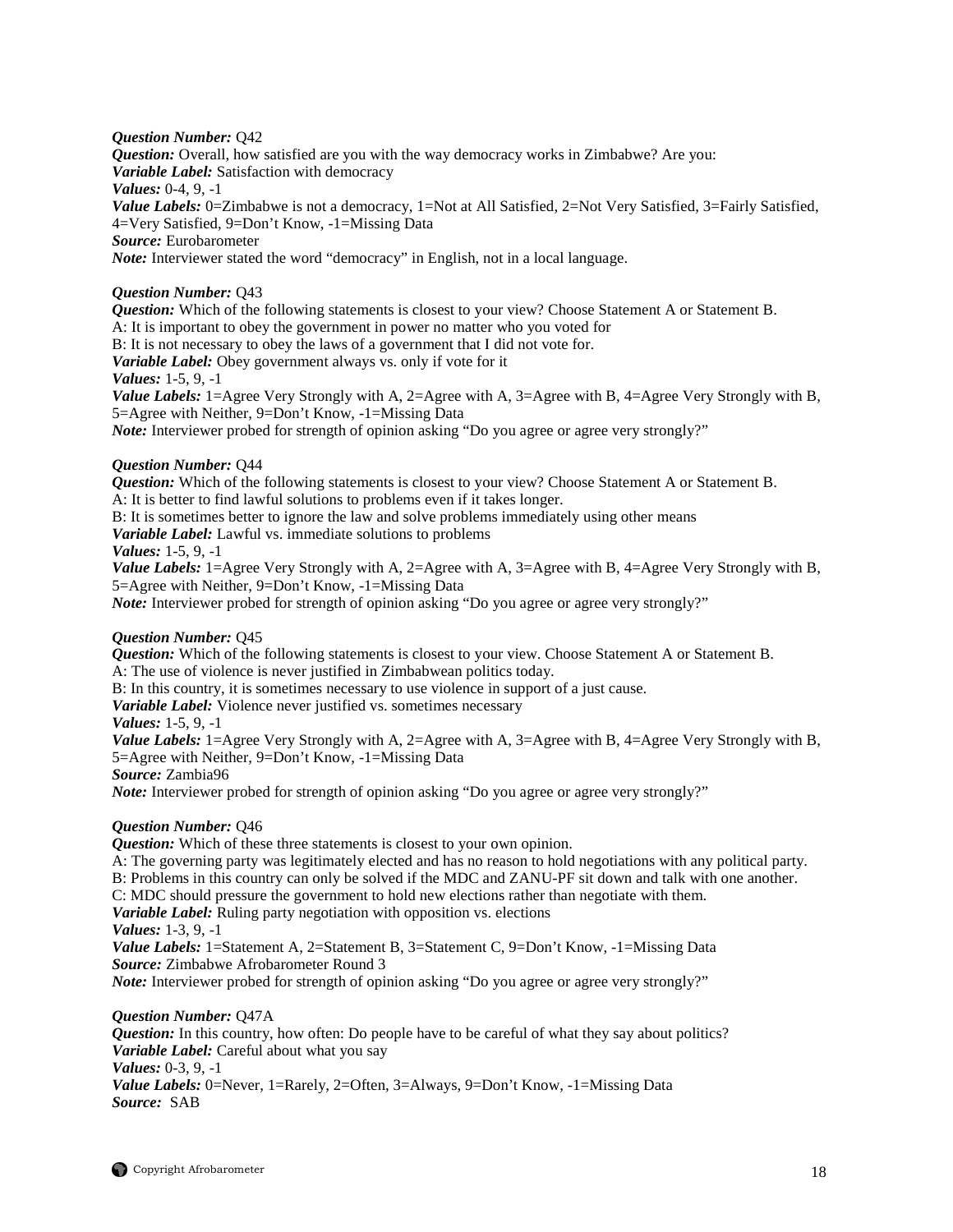*Question Number:* Q47B *Question:* In this country, how often: Does competition between political parties lead to violent conflict? *Variable Label:* Party competition leads to conflict *Values:* 0-3, 9, -1 *Value Labels:* 0=Never, 1=Rarely, 2=Often, 3=Always, 9=Don't Know, -1=Missing Data *Source:* Afrobarometer Round 2

*Question Number:* Q47C *Question:* In this country, how often: Does the President ignore the constitution? *Variable Label:* President ignores the constitution *Values:* 0-3, 9, -1 *Value Labels:* 0=Never, 1=Rarely, 2=Often, 3=Always, 9=Don't Know, -1=Missing Data *Source:* Afrobarometer Round 2

## *Question Number:* Q47D

*Question:* In this country, how often: Are people treated unequally under the law? *Variable Label:* People are treated unequally *Values:* 0-3, 9, -1 *Value Labels:* 0=Never, 1=Rarely, 2=Often, 3=Always, 9=Don't Know, -1=Missing Data *Source:* Afrobarometer Round 2

#### *Question Number:* Q48A

*Question:* Please tell me if you agree/disagree to each one of the following statements. During the campaign for the 2005 March parliamentary election were you or any immediate member of your family forced to vote for a candidate not of your choice? *Variable Label:* You or family member forced to vote *Values:* 1-2, 9, -1 *Value Labels:* 1=Yes, 2=No, 9=Don't Know, -1=Missing Data *Source:* Zimbabwe Afrobarometer Round 3

#### *Question Number:* Q48B

*Question:* Please tell me if you agree/disagree to each one of the following statements. During the past year, has anyone denied you access to goods and services, for example food aid, to which you were entitled? *Variable Label:* Denied access to goods *Values:* 1-2, 9, -1 *Value Labels:* 1=Yes, 2=No, 9=Don't Know, -1=Missing Data *Source:* Zimbabwe Afrobarometer Round 3

#### *Question Number:* Q49A

*Question:* Please tell me if the following things are worse or better now than they were a few years ago, or are they about the same: Freedom to say what you think? *Variable Label:* Present vs. past: Free to say what you think *Values:* 1-5, 9, -1 *Value Labels:* 1=Much worse, 2=Worse, 3=Same, 4=Better, 5=Much better, 9=Don't Know, -1=Missing Data *Source:* NDB *Note:* Interviewer probed for strength of opinion.

#### *Question Number:* Q49B

*Question:* Please tell me if the following things are worse or better now than they were a few years ago, or are they about the same: Freedom to join any political organization you want? *Variable Label:* Present vs. past: Free to join any organization *Values:* 1-5, 9, -1 *Value Labels:* 1=Much worse, 2=Worse, 3=Same, 4=Better, 5=Much better, 9=Don't Know, -1=Missing Data *Source:* NDB *Note:* Interviewer probed for strength of opinion.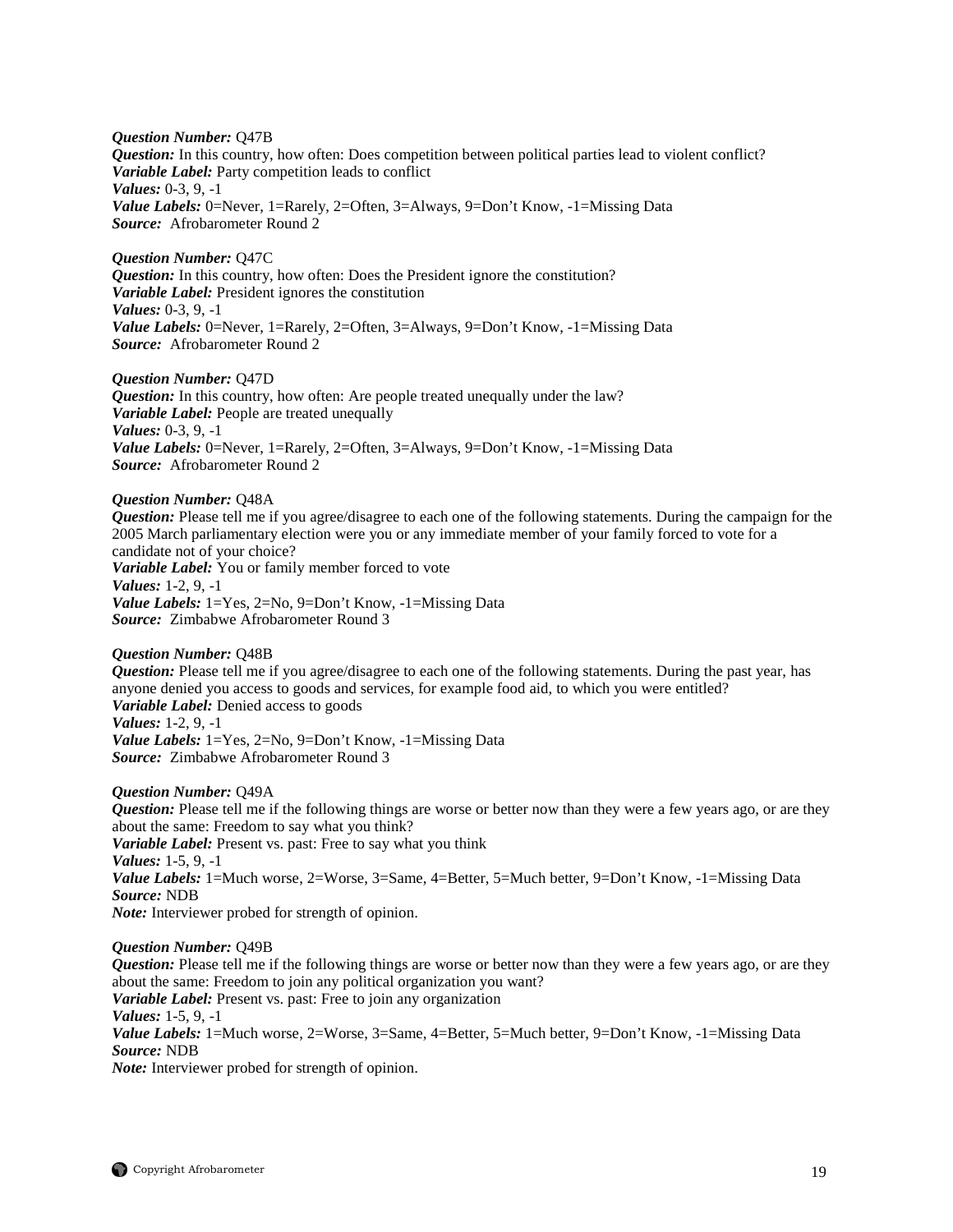#### *Question Number:* Q49C

*Question:* Please tell me if the following things are worse or better now than they were a few years ago, or are they about the same: Freedom from being arrested when you are innocent? *Variable Label:* Present vs. past: Fear of unjust arrest *Values:* 1-5, 9, -1 Value Labels: 1=Much worse, 2=Worse, 3=Same, 4=Better, 5=Much better, 9=Don't Know, -1=Missing Data *Source:* SAB *Note:* Interviewer probed for strength of opinion.

## *Question Number:* Q49D

*Question:* Please tell me if the following things are worse or better now than they were a few years ago, or are they about the same: Freedom to choose who to vote for without feeling pressured? *Variable Label:* Present vs. past: Voting freedom *Values:* 1-5, 9, -1 *Value Labels:* 1=Much worse, 2=Worse, 3=Same, 4=Better, 5=Much better, 9=Don't Know, -1=Missing Data *Source:* NDB

*Note:* Interviewer probed for strength of opinion.

## *Question Number:* Q49E

*Question:* Please tell me if the following things are worse or better now than they were a few years ago, or are they about the same: The ability of ordinary people to influence what government does? *Variable Label:* Present vs. past: Ability to influence government

*Values:* 1-5, 9, -1

*Value Labels:* 1=Much worse, 2=Worse, 3=Same, 4=Better, 5=Much better, 9=Don't Know, -1=Missing Data *Source:* Afrobarometer Round 2

*Note:* Interviewer probed for strength of opinion.

#### *Question Number:* Q49F

*Question:* Please tell me if the following things are worse or better now than they were a few years ago, or are they about the same: Safety from crime and violence?

*Variable Label:* Present vs. past: Safety from crime and violence

*Values:* 1-5, 9, -1

*Value Labels:* 1=Much worse, 2=Worse, 3=Same, 4=Better, 5=Much better, 9=Don't Know, -1=Missing Data *Source:* SAB

*Note:* Interviewer probed for strength of opinion.

#### *Question Number:* Q49G

*Question:* Please tell me if the following things are worse or better now than they were a few years ago, or are they about the same: Equal and fair treatment of all groups by government? *Variable Label:* Present vs. past: Equal treatment for all *Values:* 1-5, 9, -1 *Value Labels:* 1=Much worse, 2=Worse, 3=Same, 4=Better, 5=Much better, 9=Don't Know, -1=Missing Data *Source:* NDB

*Note:* Interviewer probed for strength of opinion.

## *Question Number:* Q49H

*Question:* Please tell me if the following things are worse or better now than they were a few years ago, or are they about the same: Respect for private property? *Variable Label:* Present vs. past: Respect for private property *Values:* 1-5, 9, -1

*Value Labels:* 1=Much worse, 2=Worse, 3=Same, 4=Better, 5=Much better, 9=Don't Know, -1=Missing Data *Source:* Zimbabwe Afrobarometer Round 3 *Note:* Interviewer probed for strength of opinion

*Question Number:* Q50A

*Question:* How much do you trust each of the following, or haven't you heard enough about them to say: The President?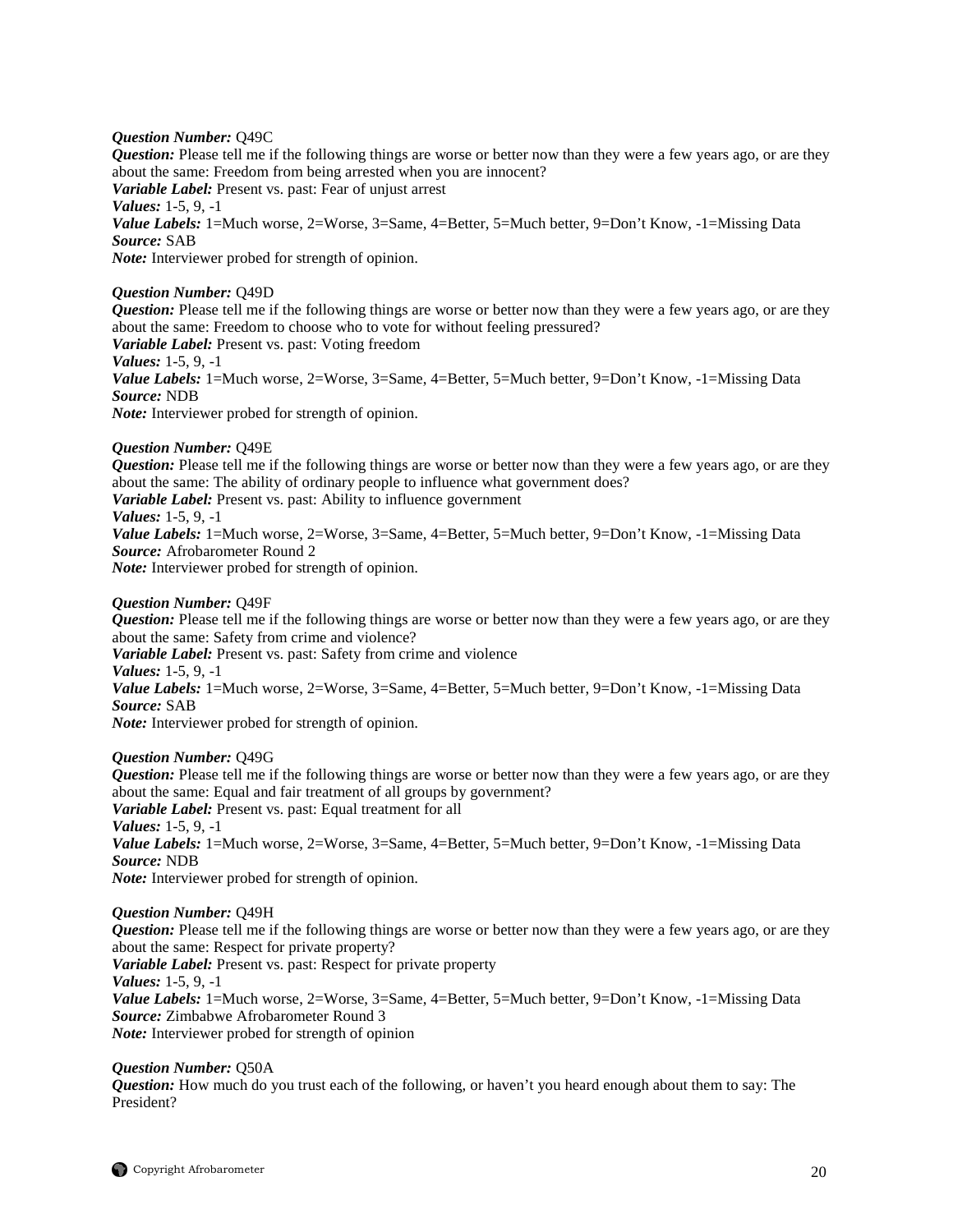*Variable Label:* Trust the President *Values:* 0-3, 9, -1 Value Labels: 0=Not at all, 1=Just a little, 2=Somewhat, 3=A lot, 9=Don't Know/Haven't Heard Enough, -1=Missing Data *Source:* Zambia96

*Question Number:* Q50B *Question:* How much do you trust each of the following, or haven't you heard enough about them to say: The Parliament? *Variable Label:* Trust Parliament *Values:* 0-3, 9, -1 Value Labels: 0=Not at all, 1=Just a little, 2=Somewhat, 3=A lot, 9=Don't Know/Haven't Heard Enough, -1=Missing Data *Source:* Adapted from Zambia96

*Question Number:* Q50C *Question:* How much do you trust each of the following, or haven't you heard enough about them to say: The Electoral Supervisory Commission? *Variable Label:* Trust the Electoral Commission *Values:* 0-3, 9, -1 *Value Labels:* 0=Not at all, 1=Just a little, 2=Somewhat, 3=A lot, 9=Don't Know/Haven't Heard Enough, -1=Missing Data *Source:* Adapted from Zambia96

*Question Number:* Q50D *Question:* How much do you trust each of the following, or haven't you heard enough about them to say: Your Elected Local Government Council? *Variable Label:* Trust your local council *Values:* 0-3, 9, -1 *Value Labels:* 0=Not at all, 1=Just a little, 2=Somewhat, 3=A lot, 9=Don't Know/Haven't Heard Enough, -1=Missing Data *Source:* Adapted from Zambia96

*Question Number:* Q50E *Question:* How much do you trust each of the following, or haven't you heard enough about them to say: The Ruling Party? *Variable Label:* Trust the Ruling Party *Values:* 0-3, 9, -1 Value Labels: 0=Not at all, 1=Just a little, 2=Somewhat, 3=A lot, 9=Don't Know/Haven't Heard Enough, -1=Missing Data *Source:* Adapted from Zambia96

*Question Number:* Q50F *Question:* How much do you trust each of the following, or haven't you heard enough about them to say: Opposition Political Parties? *Variable Label:* Trust opposition political parties *Values:* 0-3, 9, -1 Value Labels: 0=Not at all, 1=Just a little, 2=Somewhat, 3=A lot, 9=Don't Know/Haven't Heard Enough, -1=Missing Data *Source:* Adapted from Zambia 96

*Question Number:* Q50G *Question:* How much do you trust each of the following, or haven't you heard enough about them to say: The Army? *Variable Label:* Trust the military *Values:* 0-3, 9, -1 *Value Labels:* 0=Not at all, 1=Just a little, 2=Somewhat, 3=A lot, 9=Don't Know/Haven't Heard Enough, -1=Missing Data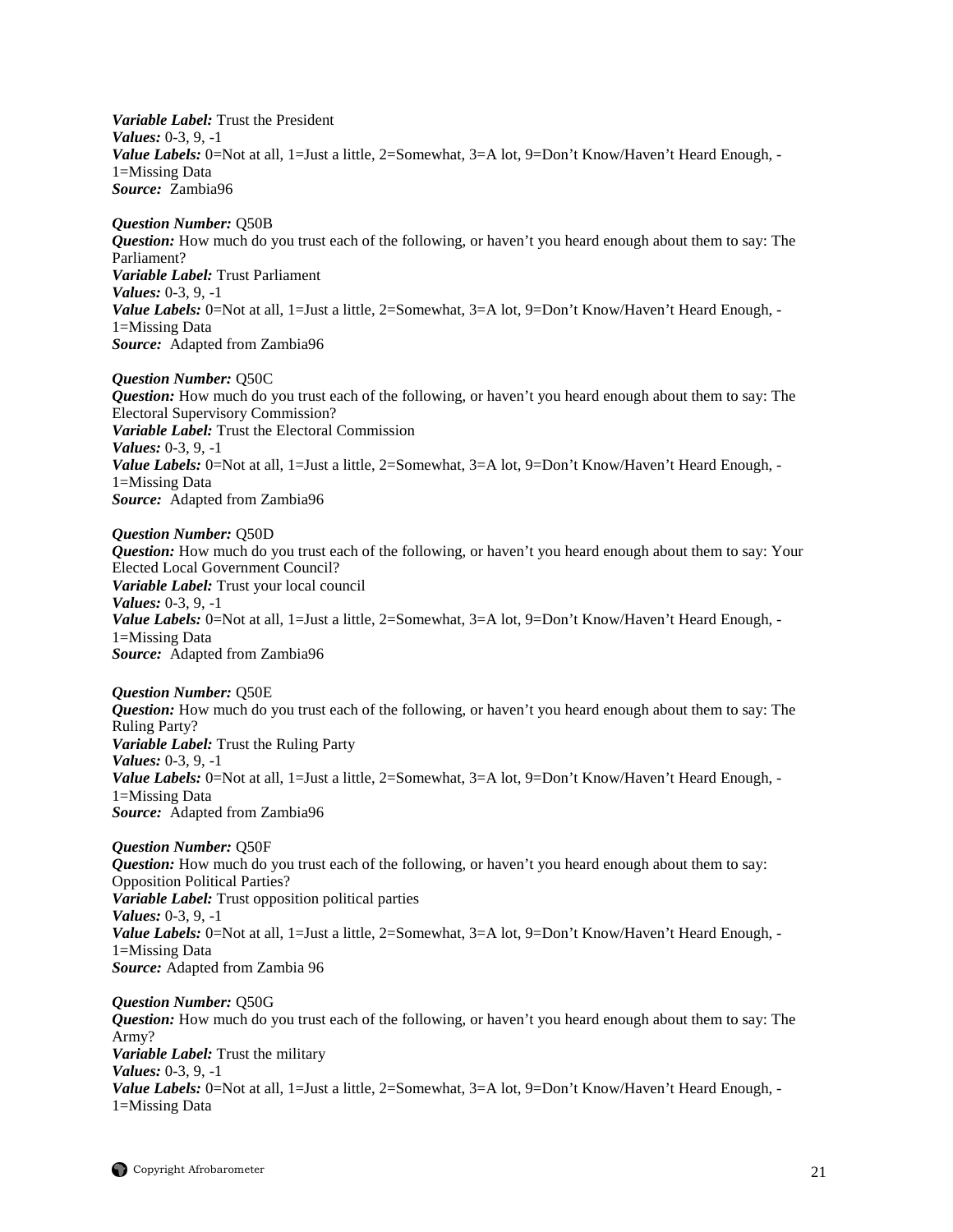*Source:* Ghana99

*Question Number:* Q50H *Question:* How much do you trust each of the following, or haven't you heard enough about them to say: The Police? *Variable Label:* Trust the police *Values:* 0-3, 9, -1 *Value Labels:* 0=Not at all, 1=Just a little, 2=Somewhat, 3=A lot, 9=Don't Know/Haven't Heard Enough, -1=Missing Data *Source:* Zambia 96

#### *Question Number:* Q50I

*Question:* How much do you trust each of the following, or haven't you heard enough about them to say: Courts of Law? *Variable Label:* Trust courts of law *Values:* 0-3, 9, -1 *Value Labels:* 0=Not at all, 1=Just a little, 2=Somewhat, 3=A lot, 9=Don't Know/Haven't Heard Enough, -1=Missing Data *Source:* Zambia 96

## *Question Number:* Q50J

*Question:* How much do you trust each of the following, or haven't you heard enough about them to say: Government broadcasting service (ZBC, TV or radio)? *Variable Label:* Trust government broadcasting service *Values:* 0-3, 9, -1 Value Labels: 0=Not at all, 1=Just a little, 2=Somewhat, 3=A lot, 9=Don't Know/Haven't Heard Enough, -1=Missing Data *Source:* SAB

## *Question Number:* Q50K

*Question:* How much do you trust each of the following, or haven't you heard enough about them to say: Independent broadcasting services? *Variable Label:* Trust independent broadcasting services *Values:* 0-3, 9, -1 *Value Labels:* 0=Not at all, 1=Just a little, 2=Somewhat, 3=A lot, 9=Don't Know/Haven't Heard Enough, -1=Missing Data *Source:* Zambia96

#### *Question Number:* Q50L

*Question:* How much do you trust each of the following, or haven't you heard enough about them to say: Government newspapers (e.g. Herald, Sunday mail)? *Variable Label:* Trust government newspapers *Values:* 0-3, 9, -1 Value Labels: 0=Not at all, 1=Just a little, 2=Somewhat, 3=A lot, 9=Don't Know/Haven't Heard Enough, -1=Missing Data *Source:* Zambia96

#### *Question Number:* Q50M

*Question:* How much do you trust each of the following, or haven't you heard enough about them to say: Independent newspapers (e.g. Independent)? *Variable Label:* Trust independent newspapers *Values:* 0-3, 9, -1 *Value Labels:* 0=Not at all, 1=Just a little, 2=Somewhat, 3=A lot, 9=Don't Know/Haven't Heard Enough, -1=Missing Data *Source:* Adapted from SAB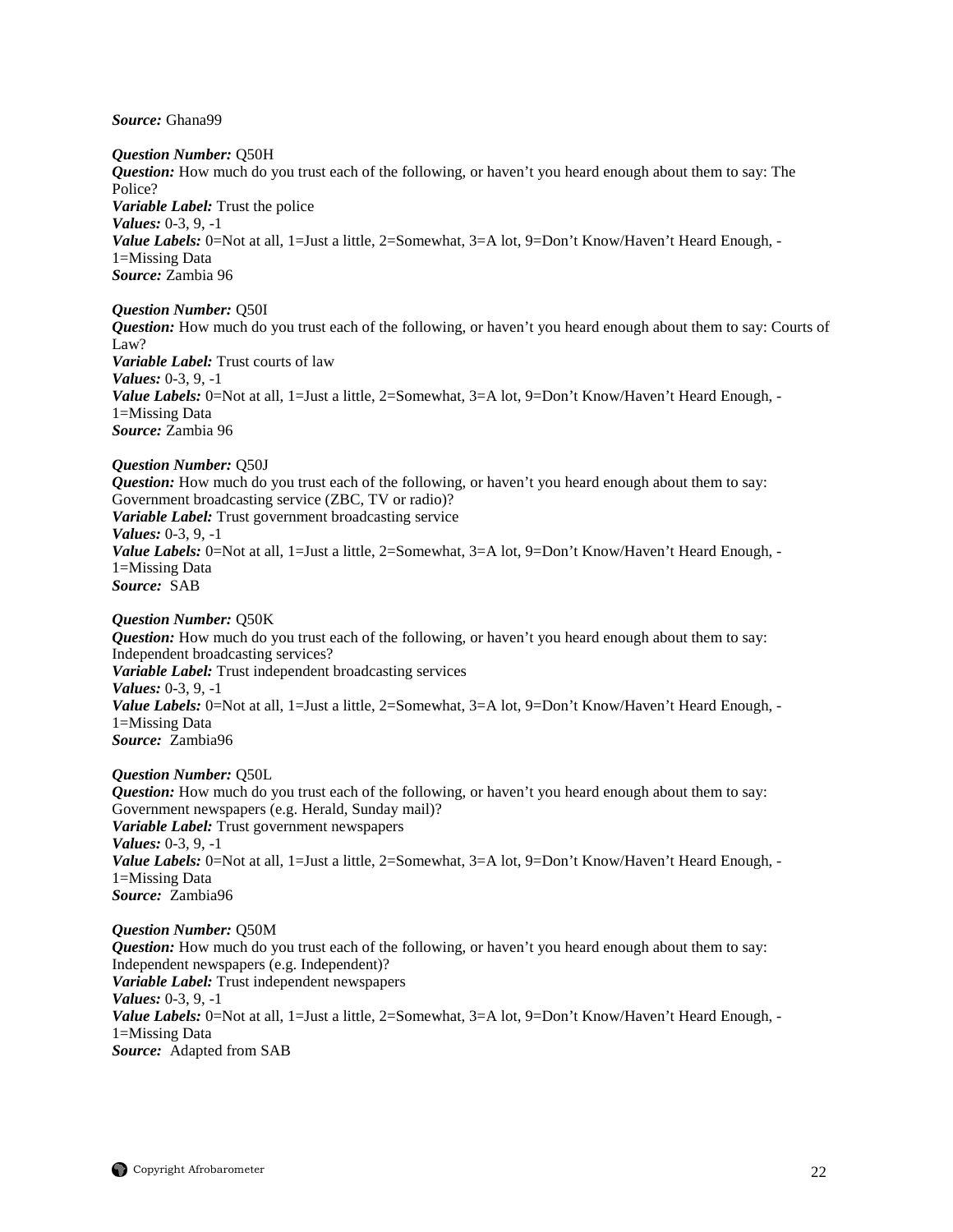#### *Question Number:* Q51A

*Question:* How many of the following people do you think are involved in corruption, or haven't you heard enough about them to say: The President and Officials in his Office? *Variable Label:* Corruption: Office of the Presidency *Values:* 0-3, 9, -1 *Value Labels:* 0=None, 1=Some of them, 2=Most of them, 3=All of them, 9=Don't Know, -1=Missing Data *Source:* SAB

## *Question Number:* Q51B

*Question:* How many of the following people do you think are involved in corruption, or haven't you heard enough about them to say: Members of Parliament? *Variable Label:* Corruption: Members of Parliament

*Values:* 0-3, 9, -1

*Value Labels:* 0=None, 1=Some of them, 2=Most of them, 3=All of them, 9=Don't Know, -1=Missing Data *Source:* SAB

## *Question Number:* Q51C

*Question:* How many of the following people do you think are involved in corruption, or haven't you heard enough about them to say: Elected Local Government Councillors? *Variable Label:* Corruption: Local Government Councillors *Values:* 0-3, 9, -1 *Value Labels:* 0=None, 1=Some of them, 2=Most of them, 3=All of them, 9=Don't Know, -1=Missing Data *Source:* SAB

## *Question Number:* Q51D

*Question:* How many of the following people do you think are involved in corruption, or haven't you heard enough about them to say: National government officials? *Variable Label:* Corruption: National government officials *Values:* 0-3, 9, -1 *Value Labels:* 0=None, 1=Some of them, 2=Most of them, 3=All of them, 9=Don't Know, -1=Missing Data *Source:* SAB

#### *Question Number:* Q51E

*Question:* How many of the following people do you think are involved in corruption, or haven't you heard enough about them to say: Local government officials? *Variable Label:* Corruption: Local government officials *Values:* 0-3, 9, -1 *Value Labels:* 0=None, 1=Some of them, 2=Most of them, 3=All of them, 9=Don't Know, -1=Missing Data *Source:* SAB

#### *Question Number:* Q51F

*Question:* How many of the following people do you think are involved in corruption, or haven't you heard enough about them to say: Police? *Variable Label:* Corruption: Police *Values:* 0-3, 9, -1 *Value Labels:* 0=None, 1=Some of them, 2=Most of them, 3=All of them, 9=Don't Know, -1=Missing Data *Source:* SAB

#### *Question Number:* Q51G

*Question:* How many of the following people do you think are involved in corruption, or haven't you heard enough about them to say: Tax Officials (e.g. VATS/IRS officials) *Variable Label:* Corruption: Tax Officials *Values:* 0-3, 9, -1 *Value Labels:* 0=None, 1=Some of them, 2=Most of them, 3=All of them, 9=Don't Know, -1=Missing Data *Source:* SAB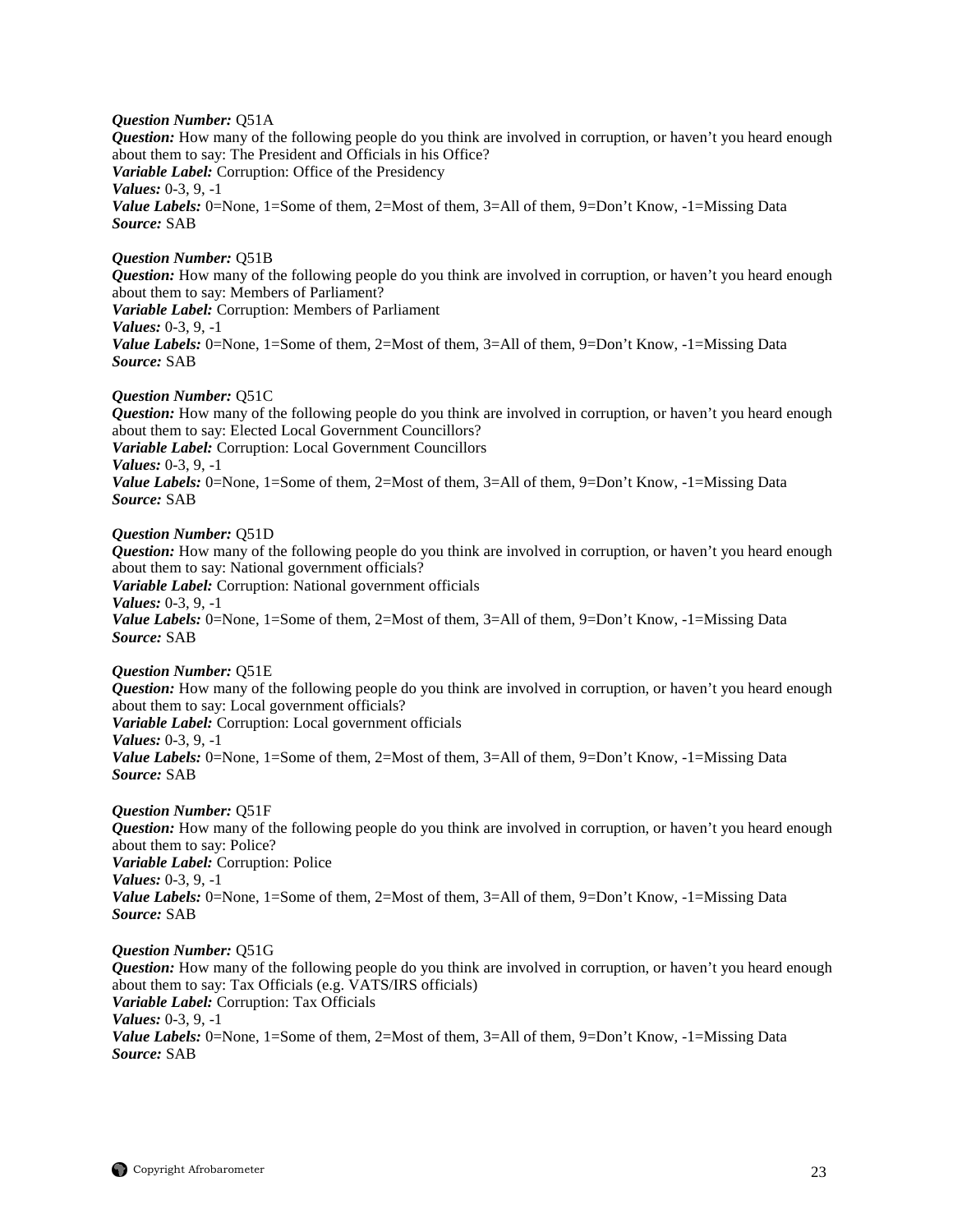#### *Question Number:* Q51H

*Question:* How many of the following people do you think are involved in corruption, or haven't you heard enough about them to say: Judges and Magistrates? *Variable Label:* Corruption: Judges and Magistrates *Values:* 0-3, 9, -1 *Value Labels:* 0=None, 1=Some of them, 2=Most of them, 3=All of them, 9=Don't Know, -1=Missing Data *Source:* SAB

## *Question Number:* Q51I

*Question:* How many of the following people do you think are involved in corruption, or haven't you heard enough about them to say: Health workers? *Variable Label:* Corruption: Health Workers *Values:* 0-3, 9, -1 *Value Labels:* 0=None, 1=Some of them, 2=Most of them, 3=All of them, 9=Don't Know, -1=Missing Data *Source:* SAB

## *Question Number:* Q51J

*Question:* How many of the following people do you think are involved in corruption, or haven't you heard enough about them to say: Teachers and school administrators? *Variable Label:* Corruption: Teachers and school administrators *Values:* 0-3, 9, -1 *Value Labels:* 0=None, 1=Some of them, 2=Most of them, 3=All of them, 9=Don't Know, -1=Missing Data *Source:* Adapted from SAB

## *Question Number:* Q52A

*Question:* In the past year, how often (if ever) have you had to pay a bribe, give a gift, or do a favor to government officials in order to: Get a document or a permit? *Variable Label:* Pay bribe for: Document or permit *Values:* 0-3, 7, 9, -1 *Value Labels:* 0=Never, 1=Once or Twice, 2=A Few Times, 3=Often, 7=No experience with this in the past year, 9=Don't Know, -1=Missing Data *Source:* NDB

#### *Question Number:* Q52B

*Question:* In the past year, how often (if ever) have you had to pay a bribe, give a gift, or do a favor to government officials in order to: Get a child into school? *Variable Label:* Pay bribe for: School placement *Values:* 0-3, 7, 9, -1 *Value Labels:* 0=Never, 1=Once or Twice, 2=A Few Times, 3=Often, 7=No experience with this in the past year, 9=Don't Know, -1=Missing Data *Source:* NDB

#### *Question Number:* Q52C

*Question:* In the past year, how often (if ever) have you had to pay a bribe, give a gift, or do a favor to government officials in order to: Get a household service (like piped water, electricity, or phone)? *Variable Label:* Pay bribe for: household service *Values:* 0-3, 7, 9, -1 *Value Labels:* 0=Never, 1=Once or Twice, 2=A Few Times, 3=Often, 7=No experience with this in the past year, 9=Don't Know, -1=Missing Data *Source:* NDB

#### *Question Number:* Q52D

*Question:* In the past year, how often (if ever) have you had to pay a bribe, give a gift, or do a favor to government officials in order to: Get medicine or medical attention from a health worker? *Variable Label:* Pay bribe for: get medicine or medical attention *Values:* 0-3, 7, 9, -1 *Value Labels:* 0=Never, 1=Once or Twice, 2=A Few Times, 3=Often, 7=No experience with this in the past year, 9=Don't Know, -1=Missing Data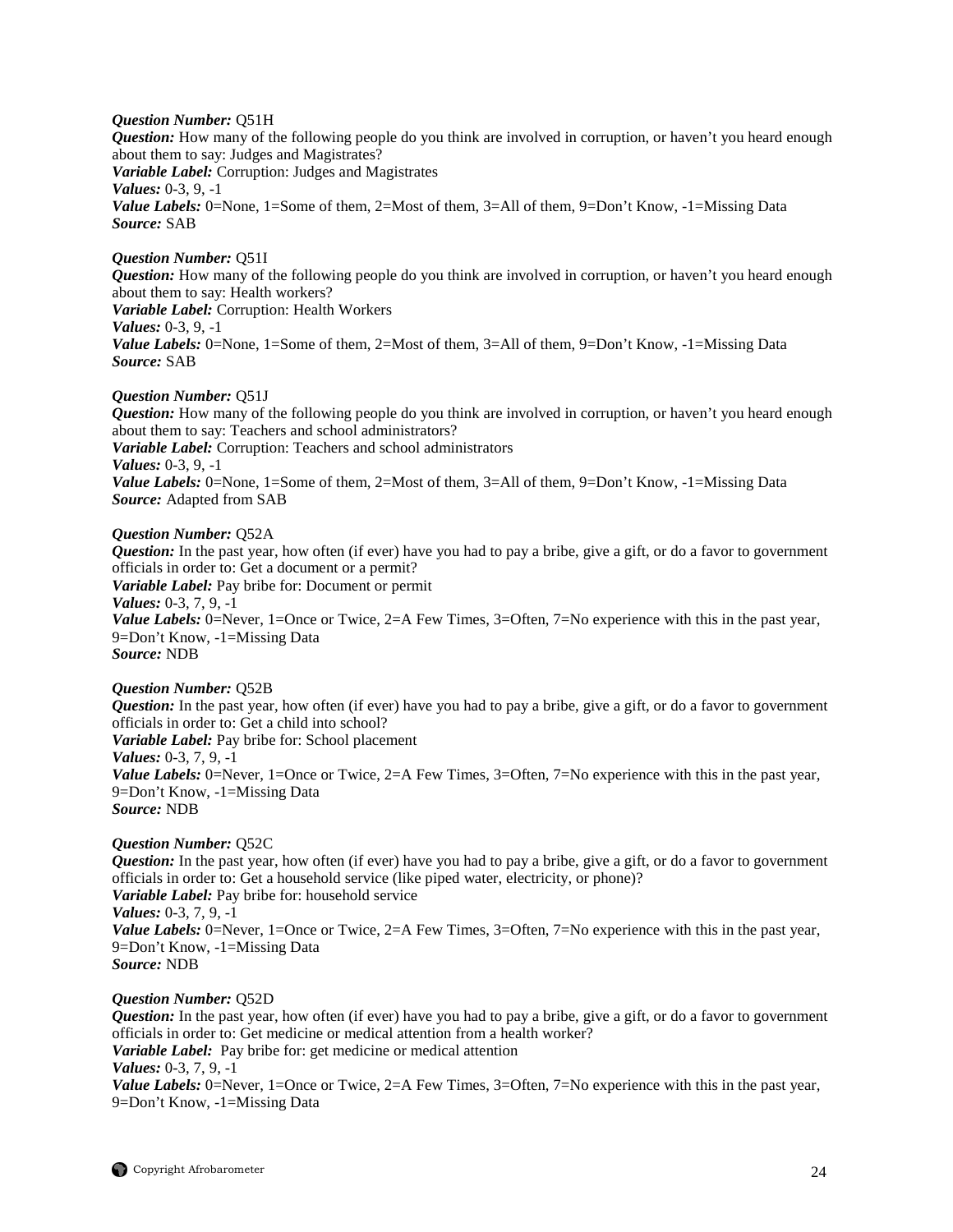#### *Source:* NDB

#### *Question Number:* Q52E

*Question:* In the past year, how often (if ever) have you had to pay a bribe, give a gift, or do a favor to government officials in order to: Avoid a problem with the police (like passing a checkpoint or avoiding a fine or arrest)? *Variable Label:* Pay bribe for: Avoid problem with police *Values:* 0-3, 7, 9, -1 *Value Labels:* 0=Never, 1=Once or Twice, 2=A Few Times, 3=Often, 7=No experience with this in the past year,

9=Don't Know, -1=Missing Data *Source:* NDB

#### *Question Number:* Q52F

*Question:* And during the 2005 election, how often (if ever) did a candidate or someone from a political party offer you something, like food or a gift, in return for your vote? *Variable Label:* Election incentives offered *Values:* 0-3, 7, 9, -1

*Value Labels:* 0=Never, 1=Once or Twice, 2=A Few Times, 3=Often, 7=No experience with this in the past year, 9=Don't Know, -1=Missing Data *Source:* NDB

#### *Question Number:* Q53A

*Question:* For each of the following please indicate whether you think the act is not wrong at all, wrong but understandable, or wrong and punishable. A government official gives a job to someone from his family who does not have adequate qualifications.

*Variable Label:* Right or wrong: job for relative

#### *Values:* 1-3, 9, -1

*Value Labels:* 1=Not Wrong at All, 2=Wrong But Understandable, 3=Wrong and Punishable, 9=Don't Know, -1=Missing Data

## *Question Number:* Q53B

*Question:* For each of the following please indicate whether you think the act is not wrong at all, wrong but understandable, or wrong and punishable. A government official demands a favor or an additional payment for some service that is part of his job.

*Variable Label:* Right or wrong: favor for service

#### *Values:* 1-3, 9, -1

*Value Labels:* 1=Not Wrong at All, 2=Wrong But Understandable, 3=Wrong and Punishable, 9=Don't Know, -1=Missing Data

#### *Question Number:* Q53C

*Question:* For each of the following please indicate whether you think the act is not wrong at all, wrong but understandable, or wrong and punishable. A public official decides to locate a development project in an area where his friends and supporters lived.

*Variable Label:* Right or wrong: development for supporters *Values:* 1-3, 9, -1

*Value Labels:* 1=Not Wrong at All, 2=Wrong But Understandable, 3=Wrong and Punishable, 9=Don't Know, -1=Missing Data

## *Question Number:* Q54

*Question:* How much time should your Member of Parliament spend in this constituency to visit the community and its citizens?

*Variable Label:* Time Member of Parliament should spend

*Values:* 0-4, 9, -1

*Value Labels:* 0=Never/It is Not Necessary, 1=At Least Once a Year, 2=At Least Once a Month, 3=At Least Weekly, 4=Should Stay Here All the Time, 9=Don't Know, -1=Missing Data

## *Question Number:* Q55

*Question:* How much time does your Member of Parliament spend in this constituency?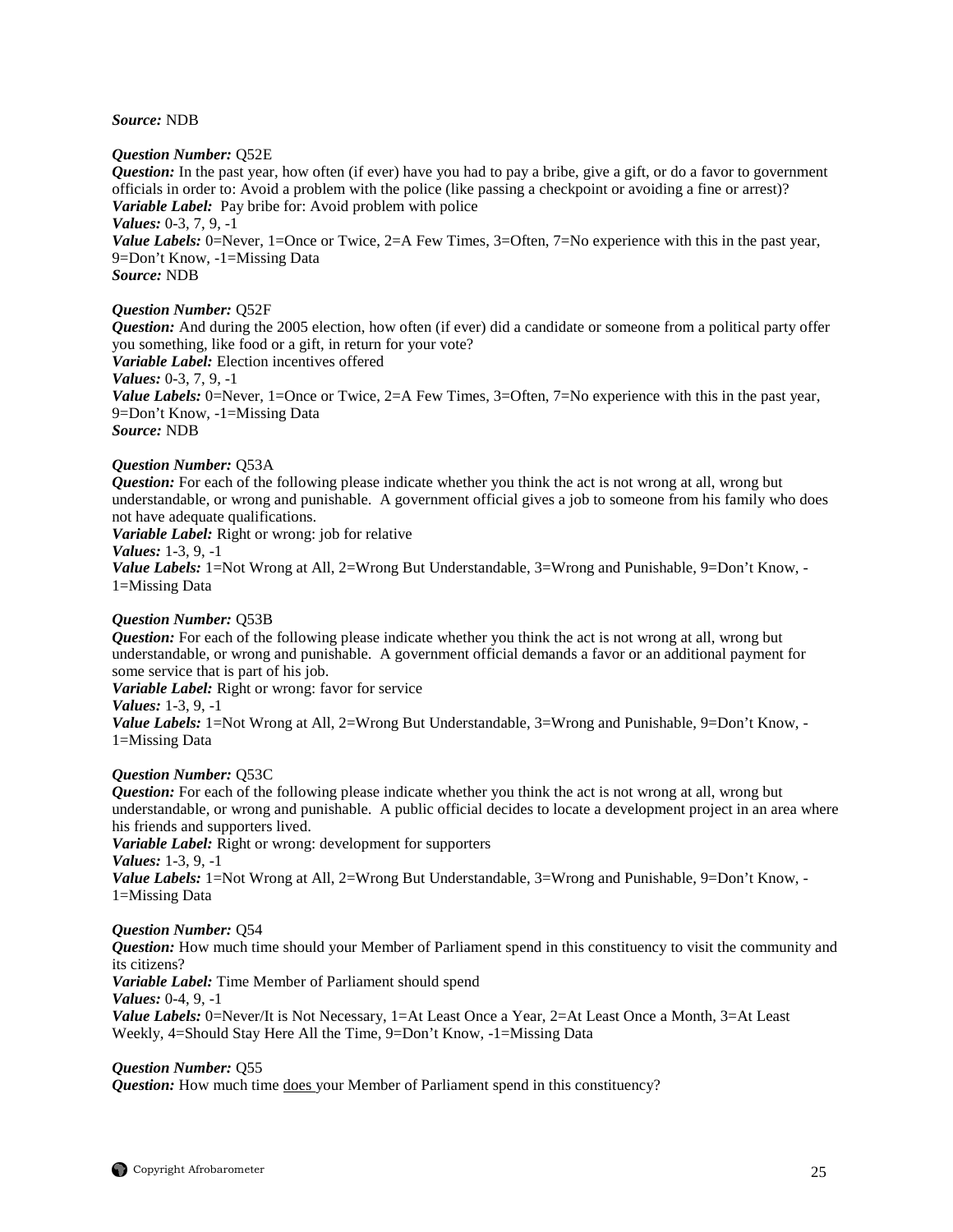*Variable Label:* Time Member of Parliament does spend *Values:* 0-4, 9, -1 *Value Labels:* 0=Never 1=At Least Once a Year, 2=At Least Once a Month A, 3=At Least Weekly, 4=She/ He is Here Almost All the Time, 9=Don't Know, -1=Missing Data

*Question Number:* Q56A *Question:* How much of the time do think the following try their best to listen to what people like you have to say: Members of Parliament? *Variable Label:* MPs listen *Values:* 0-3, 9, -1 *Value Labels:* 0=Never 1=Only Sometimes, 2=Often, 3=Always, 9=Don't Know, -1=Missing Data

#### *Question Number:* Q56B

*Question:* How much of the time do think the following try their best to listen to what people like you have to say: Elected Local Government Councillors?

*Variable Label:* Local Government Councilors listen

*Values:* 0-3, 9, -1

*Value Labels:* 0=Never 1=Only Sometimes, 2=Often, 3=Always, 9=Don't Know, -1=Missing Data

## *Question Number:* Q57PT1

*Question:* In your opinion, what are the most important problems facing this country that government should address?

*Variable Label:* Most important problems  $-1$ <sup>st</sup> response

*Values:* 0-31, 995-996, 999, -1

*Value Labels:* 0=Nothing/No problems, 1=Management of the economy, 2=Wages, income and salaries, 3=Unemployment, 4=Poverty/destitution, 5=Rates and Taxes, 6=Loans /Credit , 7=Farming/agriculture, 8=Food shortage/famine, 9=Drought, 10=Land, 11=Transportation, 12=Communications, 13=Infrastructure/roads, 14=Education, 15=Housing, 16=Electricity, 17=Water supply, 18=Orphans/street children/homeless children, 19= Services/other, 20=Health, 21=AIDS, 22=Sickness/Disease, 23=Crime and Security, 24=Corruption, 25=Political Violence, 26=Political instability/political divisions/ethnic tensions, 27=Discrimination/inequality, 28=Gender issues/women's rights, 29=Democracy/political rights, 30=War(international), 31=Civil War, 995=Other, 996=No further reply, 999=Don't know, -1=Missing data

*Source:* SAB

*Note:* Respondent could give up to three responses.

## *Question Number:* Q57PT2

*Question:* In your opinion, what are the most important problems facing this country that government should address?

*Variable Label:* Most important problems  $-2^{nd}$  response

*Values:* 0-31, 995-996, 999, -1

*Value Labels:* 0=Nothing/No problems, 1=Management of the economy, 2=Wages, income and salaries, 3=Unemployment, 4=Poverty/destitution, 5=Rates and Taxes, 6=Loans /Credit , 7=Farming/agriculture, 8=Food shortage/famine, 9=Drought, 10=Land, 11=Transportation, 12=Communications, 13=Infrastructure/roads, 14=Education, 15=Housing, 16=Electricity, 17=Water supply, 18=Orphans/street children/homeless children, 19= Services/other, 20=Health, 21=AIDS, 22=Sickness/Disease, 23=Crime and Security, 24=Corruption, 25=Political Violence, 26=Political instability/political divisions/ethnic tensions, 27=Discrimination/inequality, 28=Gender issues/women's rights, 29=Democracy/political rights, 30=War(international), 31=Civil War, 995=Other, 996=No Further Reply, 999=Don't know, -1=Missing data

## *Source:* SAB

*Note:* Respondent could give up to three responses.

#### *Question Number:* Q57PT3

*Question:* In your opinion, what are the most important problems facing this country that government should address?

*Variable Label:* Most important problems  $-3<sup>rd</sup>$  response

*Values:* 0-31, 995-996, 999, -1

*Value Labels:*0=Nothing/No problems, 1=Management of the economy,2=Wages, income and salaries, 3=Unemployment, 4=Poverty/destitution, 5=Rates and Taxes, 6=Loans /Credit , 7=Farming/agriculture, 8=Food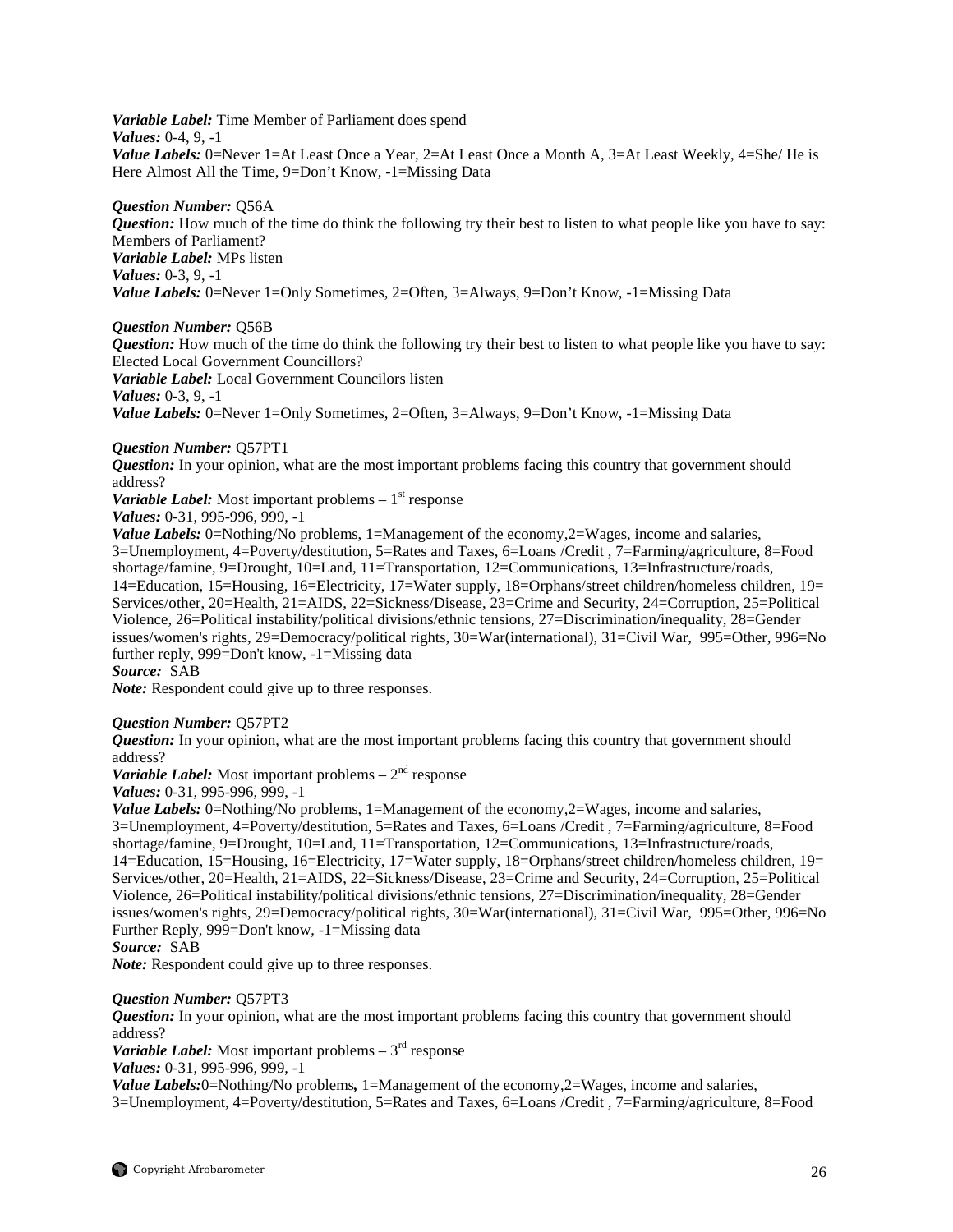shortage/famine, 9=Drought, 10=Land, 11=Transportation, 12=Communications, 13=Infrastructure/roads, 14=Education, 15=Housing, 16=Electricity, 17=Water supply, 18=Orphans/street children/homeless children, 19= Services/other, 20=Health, 21=AIDS, 22=Sickness/Disease, 23=Crime and Security, 24=Corruption, 25=Political Violence, 26=Political instability/political divisions/ethnic tensions, 27=Discrimination/inequality, 28=Gender issues/women's rights, 29=Democracy/political rights, 30=War(international), 31=Civil War, 995=Other, 996= No Further Reply, 999=Don't know, -1=Missing data *Source:* SAB

*Note:* Respondent could give up to three responses.

## *Question Number:* Q58

*Question:* Taking the Problem you mentioned first, how likely is it that the government will solve your most important problem within the next few years? *Variable Label:* Government solves MIP *Values:* 0-3, 7, 9, -1 *Value Labels:* 0= Not At All Likely, 1=Not Very Likely, 2=Likely, 3=Very Likely, 7=Not Applicable, 9=Don't Know/Haven't heard enough, -1=Missing Data *Source:* SAB *Note:* Interviewer probed for strength of opinion.

#### *Question Number:* Q59A

*Question:* Now let's speak about the performance of the present government of this country. How well or badly would you say the current government is handling the following matters, or haven't you heard enough to say: Managing the economy? *Variable Label:* Handling managing the economy *Values:* 1-4, 9, -1 *Value Labels:* 1=Very Badly, 2=Fairly Badly, 3=Fairly Well, 4=Very Well, 9=Don't Know/Haven't heard enough, -1=Missing Data *Source:* SAB *Note:* Interviewer probed for strength of opinion.

*Question Number:* Q59B

*Question:* How well or badly would you say the current government is handling the following matters, or haven't you heard enough to say: Creating jobs? *Variable Label:* Handling creating jobs

*Values:* 1-4, 9, -1

*Value Labels:* 1=Very Badly, 2=Fairly Badly, 3=Fairly Well, 4=Very Well, 9=Don't Know/Haven't heard enough, -1=Missing Data

*Source:* NDB

*Note:* Interviewer probed for strength of opinion.

## *Question Number:* Q59C

*Question:* How well or badly would you say the current government is handling the following matters, or haven't you heard enough to say: Keeping prices stable? *Variable Label:* Handling keeping prices stable *Values:* 1-4, 9, -1 *Value Labels:* 1=Very Badly, 2=Fairly Badly, 3=Fairly Well, 4=Very Well, 9=Don't Know/Haven't heard enough, -1=Missing Data *Source:* NDB *Note:* Interviewer probed for strength of opinion.

*Question Number:* Q59D *Question:* How well or badly would you say the current government is handling the following matters, or haven't you heard enough to say: Narrowing gaps between rich and poor? *Variable Label:* Handling narrowing income gaps *Values:* 1-4, 9, -1 Value Labels: 1=Very Badly, 2=Fairly Badly, 3=Fairly Well, 4=Very Well, 9=Don't Know/Haven't heard enough, -1=Missing Data *Source:* SAB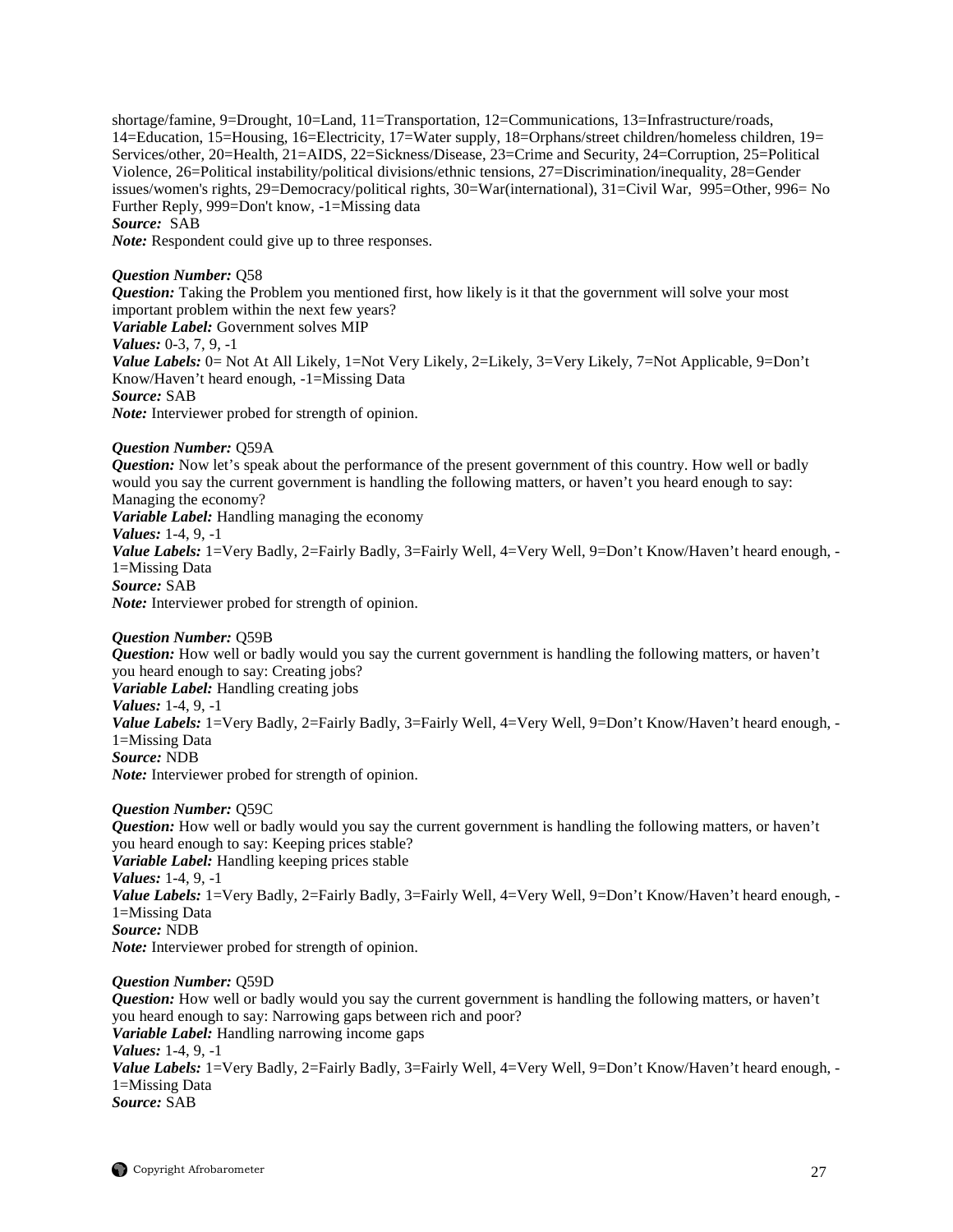*Note:* Interviewer probed for strength of opinion.

#### *Question Number:* Q59E

*Question:* How well or badly would you say the current government is handling the following matters, or haven't you heard enough to say: Reducing crime? *Variable Label:* Handling reducing crime

*Values:* 1-4, 9, -1

*Value Labels:* 1=Very Badly, 2=Fairly Badly, 3=Fairly Well, 4=Very Well, 9=Don't Know/Haven't heard enough, -1=Missing Data

*Source:* NDB

*Note:* Interviewer probed for strength of opinion.

#### *Question Number:* Q59F

*Question:* How well or badly would you say the current government is handling the following matters, or haven't you heard enough to say: Improving basic health services? *Variable Label:* Handling improving basic health services *Values:* 1-4, 9, -1 *Value Labels:* 1=Very Badly, 2=Fairly Badly, 3=Fairly Well, 4=Very Well, 9=Don't Know/Haven't heard enough, -1=Missing Data *Source:* NDB *Note:* Interviewer probed for strength of opinion.

#### *Question Number:* Q59G

*Question:* How well or badly would you say the current government is handling the following matters, or haven't you heard enough to say: Addressing educational needs? *Variable Label:* Handling addressing educational needs *Values:* 1-4, 9, -1 *Value Labels:* 1=Very Badly, 2=Fairly Badly, 3=Fairly Well, 4=Very Well, 9=Don't Know/Haven't heard enough, -1=Missing Data *Source:* NDB *Note:* Interviewer probed for strength of opinion.

*Question Number:* Q59H *Question:* How well or badly would you say the current government is handling the following matters, or haven't you heard enough to say: Delivering household water? *Variable Label:* Handling delivering household water *Values:* 1-4, 9, -1 *Value Labels:* 1=Very Badly, 2=Fairly Badly, 3=Fairly Well, 4=Very Well, 9=Don't Know/Haven't heard enough, -1=Missing Data *Source:* SAB *Note:* Interviewer probed for strength of opinion.

*Question Number:* Q59I *Question:* How well or badly would you say the current government is handling the following matters, or haven't you heard enough to say: Ensuring everyone has enough to eat? *Variable Label:* Handling ensuring enough to eat *Values:* 1-4, 9, -1 *Value Labels:* 1=Very Badly, 2=Fairly Badly, 3=Fairly Well, 4=Very Well, 9=Don't Know/Haven't heard enough, -1=Missing Data *Source:* SAB *Note:* Interviewer probed for strength of opinion.

#### *Question Number:* Q59J

*Question:* How well or badly would you say the current government is handling the following matters, or haven't you heard enough to say: Ensuring everyone has enough land? *Variable Label:* Handling ensuring everyone has enough land *Values:* 1-4, 9, -1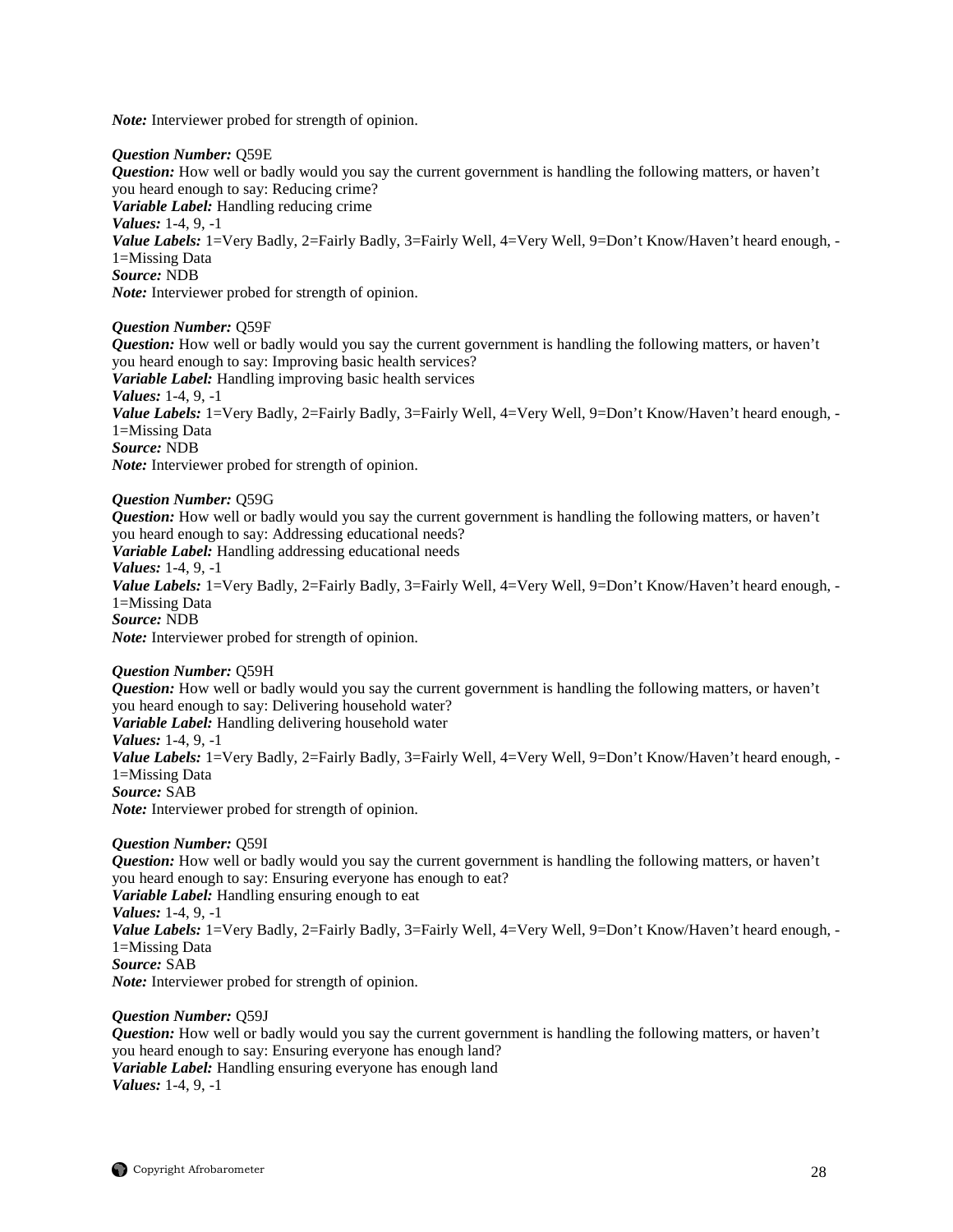Value Labels: 1=Very Badly, 2=Fairly Badly, 3=Fairly Well, 4=Very Well, 9=Don't Know/Haven't heard enough, -1=Missing Data *Source:* Zimbabwe Afrobarometer Round 3 *Note:* Interviewer probed for strength of opinion.

## *Question Number:* Q59K

*Question*: How well or badly would you say the current government is handling the following matters, or haven't you heard enough to say: Fighting corruption in government? *Variable Label:* Handling fighting corruption in government *Values:* 1-4, 9, -1 *Value Labels:* 1=Very Badly, 2=Fairly Badly, 3=Fairly Well, 4=Very Well, 9=Don't Know/Haven't heard enough, -1=Missing Data *Source:* SAB *Note:* Interviewer probed for strength of opinion.

## *Question Number:* Q59L

*Question:* How well or badly would you say the current government is handling the following matters, or haven't you heard enough to say: Combating HIV/AIDS? *Variable Label:* Handling combating HIV/AIDS *Values:* 1-4, 9, -1 Value Labels: 1=Very Badly, 2=Fairly Badly, 3=Fairly Well, 4=Very Well, 9=Don't Know/Haven't heard enough, -1=Missing Data *Source:* SAB *Note:* Interviewer probed for strength of opinion.

## *Question Number:* Q59M

*Question:* How well or badly would you say the current government is handling the following matters, or haven't you heard enough to say: Providing Housing? *Variable Label:* Handling providing housing *Values:* 1-4, 9, -1 Value Labels: 1=Very Badly, 2=Fairly Badly, 3=Fairly Well, 4=Very Well, 9=Don't Know/Haven't heard enough, -1=Missing Data *Source:* Zimbabwe Afrobarometer Round 3 *Note:* Interviewer probed for strength of opinion.

## *Question Number:* Q60

*Question:* Which of these statements is closest to your view? Choose Statement A or Statement B. A: The government should devote many more resources to combating AIDS, even if this means that less money is spent on things like education. B: There are many other problems facing this country beside AIDS; even if people are dying in large numbers, the government needs to keep its focus on solving other problems. *Variable Label:* Resources to combat AIDS vs. other problems *Values:* 1-5, 9, -1 *Value Labels:* 1=Agree Very Strongly with A, 2=Agree with A, 3=Agree with B, 4=Agree Very Strongly with B, 5=Agree with Neither, 9=Don't Know, -1=Missing Data *Source:* Afrobarometer Round 2

*Note:* Interviewer probed for strength of opinion asking "Do you agree or agree very strongly?"

## *Question Number:* Q61A

*Question:* What about local government? How well or badly would you say your local government is handling the following matters, or haven't you heard enough about them to say: Maintaining our roads?

*Variable Label:* Local government handling maintaining roads

*Values:* 1-4, 9, -1

*Value Labels:* 1=Very Badly, 2=Fairly Badly, 3=Fairly Well, 4=Very Well, 9=Don't Know, -1=Missing Data *Source:*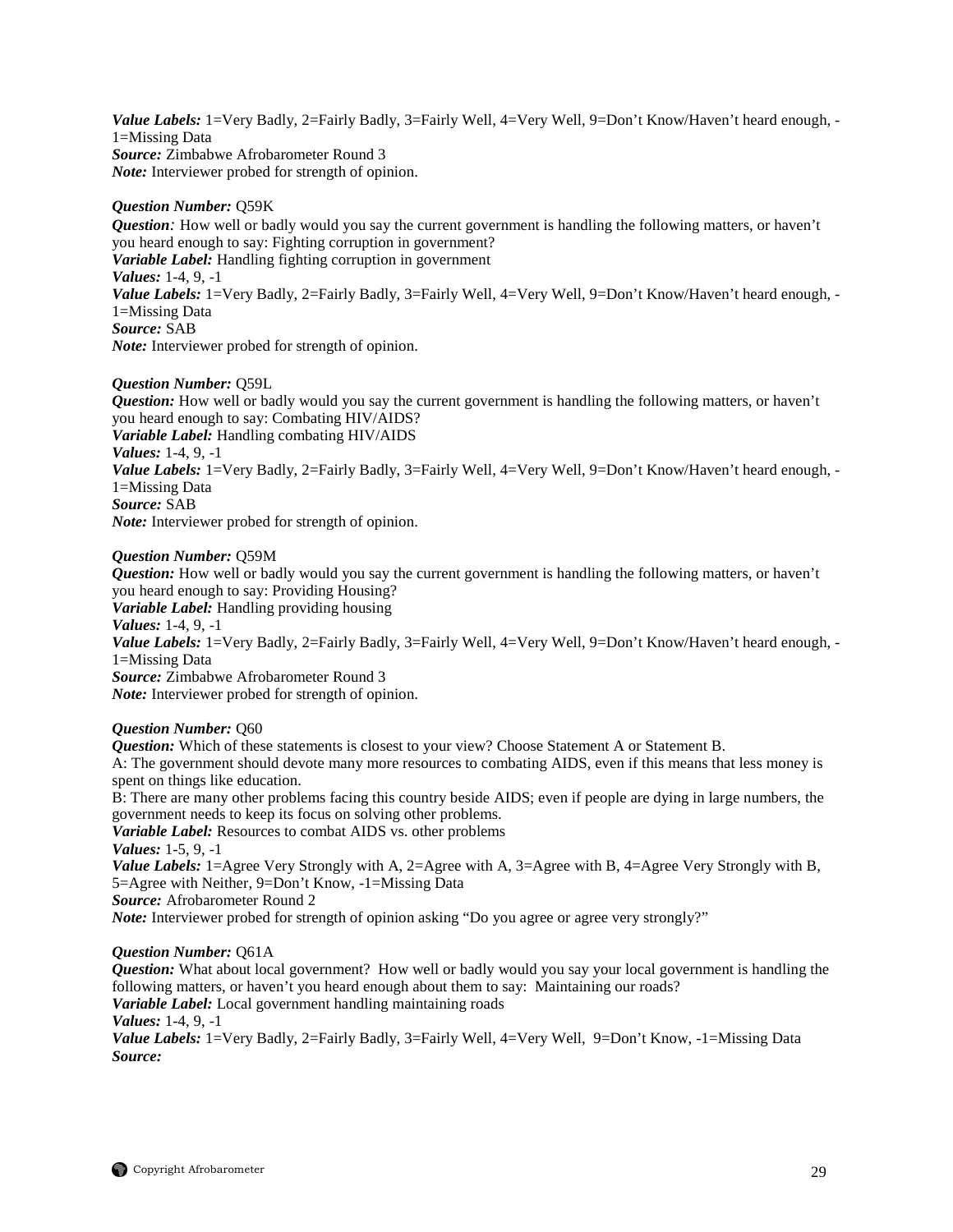## *Question Number:* Q61B

*Question:* What about local government? How well or badly would you say your local government is handling the following matters, or haven't you heard enough about them to say: Keeping our community clean?

*Variable Label:* Local government handling keeping community clean

*Values:* 1-4, 9, -1

Value Labels: 1=Very Badly, 2=Fairly Badly, 3=Fairly Well, 4=Very Well, 9=Don't Know, -1=Missing Data *Source:*

## *Question Number:* Q61C

*Question:* What about local government? How well or badly would you say your local government is handling the following matters, or haven't you heard enough about them to say: Collecting local taxes?

*Variable Label:* Local government handling collecting local taxes

*Values:* 1-4, 9, -1

*Value Labels:* 1=Very Badly, 2=Fairly Badly, 3=Fairly Well, 4=Very Well, 9=Don't Know, -1=Missing Data *Source:*

## *Question Number:* Q61D

*Question:* What about local government? How well or badly would you say your local government is handling the following matters, or haven't you heard enough about them to say: Deciding how to spend local revenues? *Variable Label:* Local government handling spending decisions *Values:* 1-4, 9, -1

*Value Labels:* 1=Very Badly, 2=Fairly Badly, 3=Fairly Well, 4=Very Well, 9=Don't Know, -1=Missing Data *Source:*

## *Question Number:* Q62A

*Question:* Do you approve or disapprove of the way that the following people have performed their jobs over the past twelve months, or haven't you heard enough about them to say: Your Elected Local Government Councillor? *Variable Label:* Performance: Local Government Councilor

*Values:* 1-4, 9, -1

*Value Labels:* 1=Strongly Disapprove, 2=Disapprove, 3=Approve, 4=Strongly Approve, 9=Don't Know/Haven't heard enough, -1=Missing Data

*Source:* SAB

*Note:* Interviewer probed for strength of opinion.

## *Question Number:* Q62B

*Question:* Do you approve or disapprove of the way the following people have performed their jobs over the past twelve months, or haven't you heard enough about them to say: A Member of Parliament?

*Variable Label:* Performance: MP

*Values:* 1-4, 9, -1

*Value Labels:* 1=Strongly Disapprove, 2=Disapprove, 3=Approve, 4=Strongly Approve, 9=Don't Know/Haven't heard enough, -1=Missing Data

*Source:* SAB

*Note:* Interviewer probed for strength of opinion.

## *Question Number:* Q62C

*Question:* Do you approve or disapprove of the way the following people have performed their jobs over the past twelve months, or haven't you heard enough about them to say: The President?

*Variable Label:* Performance: President *Values:* 1-4, 9, -1 *Value Labels:* 1=Strongly Disapprove, 2=Disapprove, 3=Approve, 4=Strongly Approve, 9=Don't Know/Haven't heard enough, -1=Missing Data *Source:* SAB

*Note:* Interviewer probed for strength of opinion.

## *Question Number:* Q63A

*Question:* How likely do you think it would be that the authorities could enforce the law if a top government official committed a serious crime?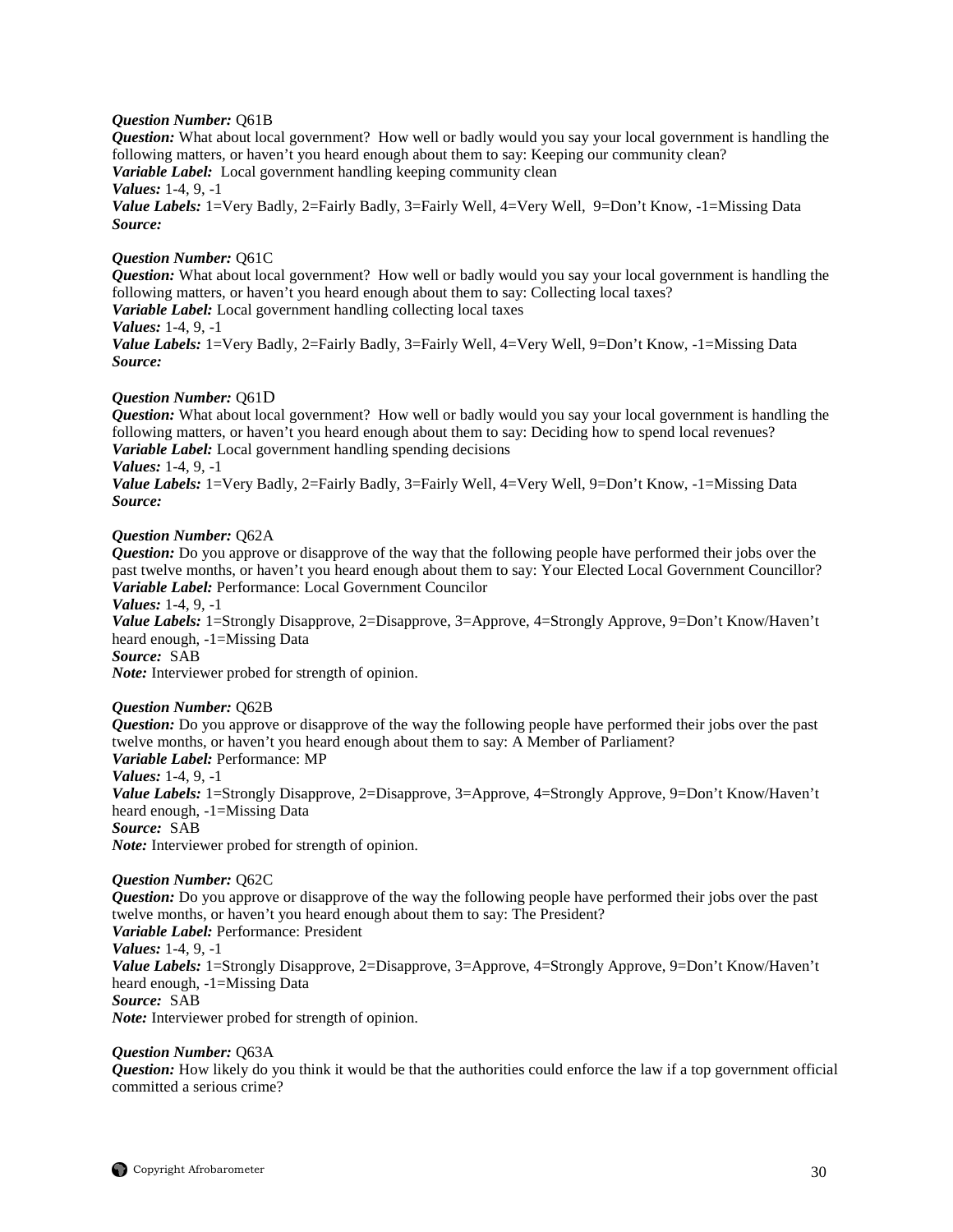*Variable Label:* Enforce law: Top official commits serious crime *Values:* 1-4, 9, -1 *Value Labels:* 1=Not at all likely, 2=Not very likely, 3=Likely, 4=Very Likely, 9=Don't Know, -1=Missing Data *Source:*

#### *Question Number:* Q63B

*Question:* How likely do you think it would be that the authorities could enforce the law if a person like you committed a serious crime? *Variable Label:* Enforce law: You commit serious crime *Values:* 1-4, 9, -1

*Value Labels:* 1=Not at all likely, 2=Not very likely, 3=Likely, 4=Very Likely, 9=Don't Know, -1=Missing Data *Source:* Afrobarometer Round 1

### *Question Number:* Q63C

*Question:* How likely do you think it would be that the authorities could enforce the law if a top official did not pay a tax on some of the income they earned?

*Variable Label:* Enforce law: Top official doesn't pay tax *Values:* 1-4, 9, -1

*Value Labels:* 1=Not at all likely, 2=Not very likely, 3=Likely, 4=Very Likely, 9=Don't Know, -1=Missing Data *Source:*

#### *Question Number:* Q63D

*Question:* How likely do you think it would be that the authorities could enforce the law if a person like you did not pay tax on some of the income they earned?

*Variable Label:* Enforce law: You don't pay tax

*Values:* 1-4, 9, -1

*Value Labels:* 1=Not at all likely, 2=Not very likely, 3=Likely, 4=Very Likely, 9=Don't Know, -1=Missing Data *Source:*

## *Question Number:* Q64A

*Question:* Based on your experience, how easy or difficult is to obtain the following services? Or do you never try and get these services from government? An identity document (such as a birth certificate, driver's license, passport or voter card).

*Variable Label:* Difficulty to obtain identity document

*Values:* 1-4, 7, 9, -1

*Value Labels:* 1=Very Difficult, 2=Difficult, 3=Easy, 4=Very Easy, 7=Never Try, 9=Don't Know, -1=Missing Data *Source:* Adapted from Afrobarometer Round 1

#### *Question Number:* Q64B

*Question:* Based on your experience, how easy or difficult is to obtain the following services? Or do you never try and get these services from government? Household services (like piped water, electricity or telephone). *Variable Label:* Difficulty to obtain household services

*Values:* 1-4, 7, 9, -1

*Value Labels:* 1=Very Difficult, 2=Difficult, 3=Easy, 4=Very Easy, 7=Never Try, 9=Don't Know, -1=Missing Data *Source:* Adapted from SAB

#### *Question Number:* Q64C

*Question:* Based on your experience, how easy or difficult is to obtain the following services? Or do you never try and get these services from government? Help from the police when you need it.

*Variable Label:* Difficulty to obtain help from the police

*Values:* 1-4, 7, 9, -1

*Value Labels:* 1=Very Difficult, 2=Difficult, 3=Easy, 4=Very Easy, 7=Never Try, 9=Don't Know, -1=Missing Data *Source:* Afrobarometer Round 2

#### *Question Number:* Q64D

*Question:* Based on your experience, how easy or difficult is to obtain the following services? Or do you never try and get these services from government? A place in primary school for a child.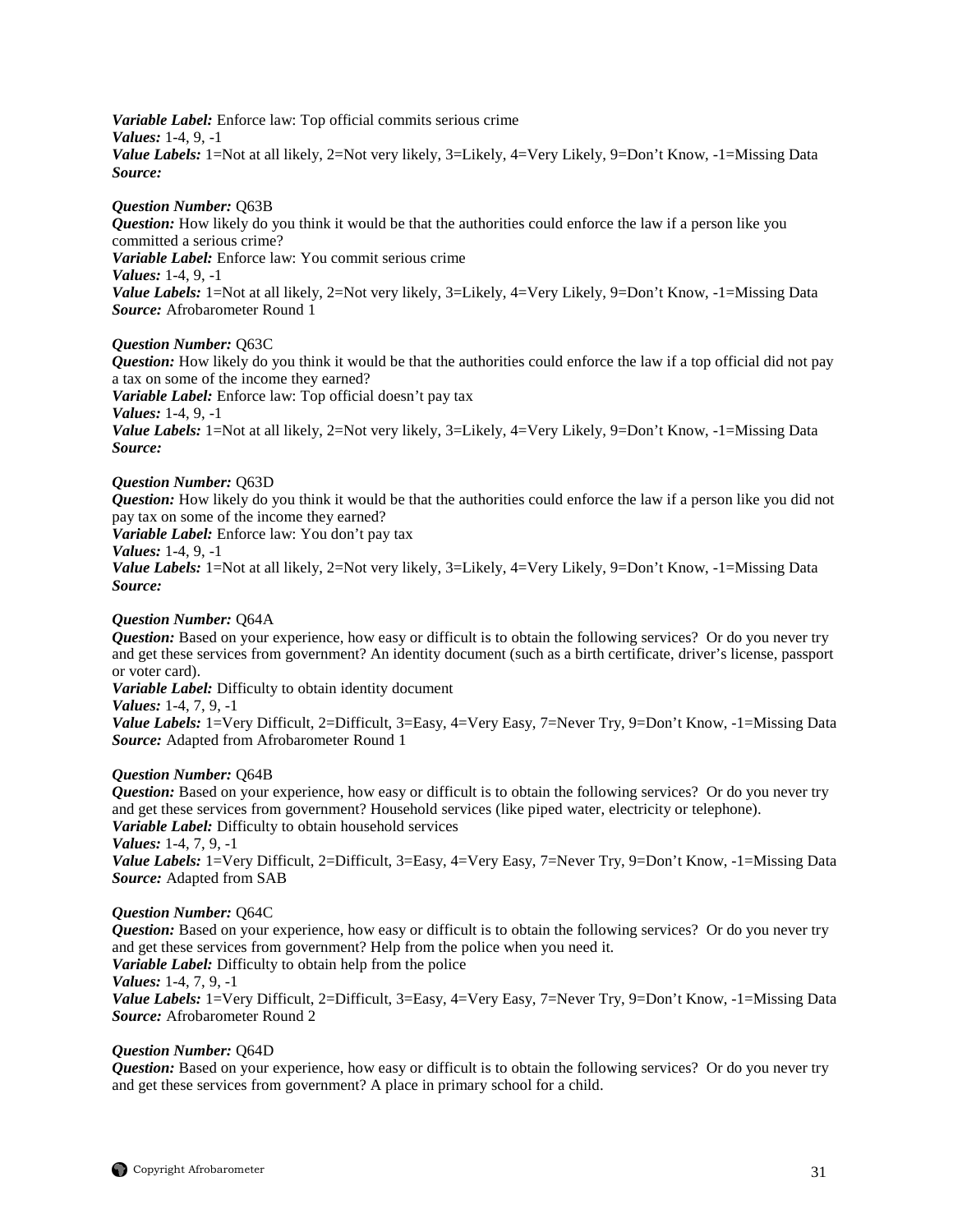*Variable Label:* Difficulty to obtain primary school placement *Values:* 1-4, 7, 9, -1 *Value Labels:* 1=Very Difficult, 2=Difficult, 3=Easy, 4=Very Easy, 7=Never Try, 9=Don't Know, -1=Missing Data *Source:* SAB

#### *Question Number:* Q64E

*Question:* Based on your experience, how easy or difficult is to obtain the following services? Or do you never try and get these services from government? Medical treatment at a nearby clinic. *Variable Label:* Difficulty to obtain medical treatment *Values:* 1-4, 7, 9, -1 *Value Labels:* 1=Very Difficult, 2=Difficult, 3=Easy, 4=Very Easy, 7=Never Try, 9=Don't Know, -1=Missing Data *Source:* SAB

## *Question Number:* Q65A

*Question:* Why do you never try to get? An identity document. *Variable Label:* Why not try to get: identity document *Values:* 1-5, 7, 9, -1 *Value Labels:* 1=I don't need it/use it, 2=I don't know how, 3=Govt does not provide it, 4=No personal connections in right places, 5=Some other response, 7=N/A, 9=Don't Know, -1=Missing Data *Source:*

## *Question Number:* Q65B

*Question:* Why do you never try to get? Household services. *Variable Label:* Why not try to get: household services. *Values:* 1-5, 7, 9, -1 *Value Labels:* 1=I don't need it/use it, 2=I don't know how, 3=Govt does not provide it, 4=No personal connections in right places, 5=Some other response, 7=N/A, 9=Don't Know, -1=Missing Data *Source:*

## *Question Number:* Q65C

*Question:* Why do you never try to get? Help from the police when you need it. *Variable Label:* Why not try to get: Help from police *Values:* 1-5, 7, 9, -1 *Value Labels:* 1=I don't need it/use it, 2=I don't know how, 3=Govt does not provide it, 4=No personal connections in right places, 5=Some other response, 7=N/A, 9=Don't Know, -1=Missing Data *Source:*

## *Question Number:* Q66A

*Question:* Have you encountered any of these problems with your local public schools during the past 12 months: Services are too expensive / Unable to pay?

*Variable Label:* Problems with schools: too expensive.

*Values:* 0-3, 7, 9, -1

*Value Labels:* 0=Never, 1=Once or twice, 2=A few times, 3=Often, 7=No experience with public schools in the past twelve months, 9=Don't Know, -1=Missing Data

## *Question Number:* Q66B

*Question:* Have you encountered any of these problems with your local public schools during the past 12 months: Lack of textbooks or other supplies? *Variable Label:* Problems with schools: textbooks and supplies. *Values:* 0-3, 7, 9, -1 *Value Labels:* 0=Never, 1=Once or twice, 2=A few times, 3=Often, 7=No experience with public schools in the past twelve months, 9=Don't Know, -1=Missing Data

*Question Number:* Q66C *Question:* Have you encountered any of these problems with your local public schools during the past 12 months: Poor teaching? *Variable Label:* Problems with schools: poor teaching. *Values:* 0-3, 7, 9, -1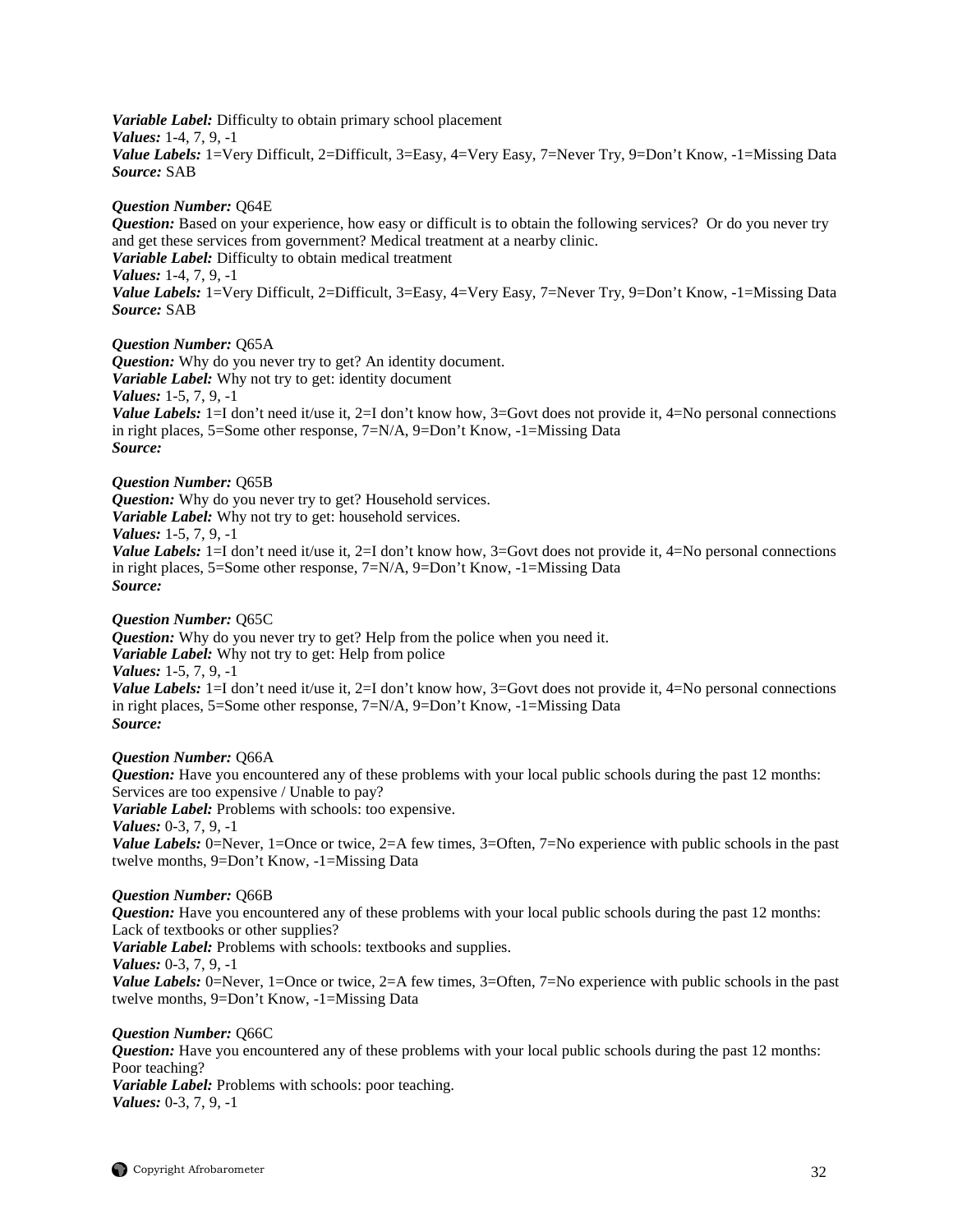*Value Labels:* 0=Never, 1=Once or twice, 2=A few times, 3=Often, 7=No experience with public schools in the past twelve months, 9=Don't Know, -1=Missing Data

#### *Question Number:* Q66D

*Question:* Have you encountered any of these problems with your local public schools during the past 12 months: Absent teachers? *Variable Label:* Problems with schools: Absent teachers. *Values:* 0-3, 7, 9, -1 *Value Labels:* 0=Never, 1=Once or twice, 2=A few times, 3=Often, 7=No experience with public schools in the past twelve months, 9=Don't Know, -1=Missing Data

## *Question Number:* Q66E

*Question:* Have you encountered any of these problems with your local public schools during the past 12 months: Overcrowded classrooms? *Variable Label:* Problems with schools: overcrowded classrooms *Values:* 0-3, 7, 9, -1 *Value Labels:* 0=Never, 1=Once or twice, 2=A few times, 3=Often, 7=No experience with public schools in the past twelve months, 9=Don't Know, -1=Missing Data

## *Question Number:* Q66F

*Question:* Have you encountered any of these problems with your local public schools during the past 12 months: Poor conditions of facilities?

*Variable Label:* Problems with schools: poor facilities.

#### *Values:* 0-3, 7, 9, -1

*Value Labels:* 0=Never, 1=Once or twice, 2=A few times, 3=Often, 7=No experience with public schools in the past twelve months, 9=Don't Know, -1=Missing Data

#### *Question Number:* Q66G

*Question:* Have you encountered any of these problems with your local public schools during the past 12 months: Demands for illegal payments? *Variable Label:* Problems with schools: illegal payments. *Values:* 0-3, 7, 9, -1 *Value Labels:* 0=Never, 1=Once or twice, 2=A few times, 3=Often, 7=No experience with public schools in the past twelve months, 9=Don't Know, -1=Missing Data

## *Question Number:* Q67A

*Question:* Have you encountered any of these problems with your local public clinic or hospital during the past 12 months: Services are too expensive / Unable to pay? *Variable Label:* Problems with public clinic: too expensive. *Values:* 0-3, 7, 9, -1 *Value Labels:* 0=Never, 1=Once or twice, 2=A few times, 3=Often, 7=No experience with clinics in the past twelve

## *Question Number:* Q67B

months, 9=Don't Know, -1=Missing Data

*Question:* Have you encountered any of these problems with your local public clinic or hospital during the past 12 months: Lack of medicines or other supplies?

*Variable Label:* Problems with public clinic: Lack of medicine/supplies.

*Values:* 0-3, 7, 9, -1

*Value Labels:* 0=Never, 1=Once or twice, 2=A few times, 3=Often, 7=No experience with clinics in the past twelve months, 9=Don't Know, -1=Missing Data

## *Question Number:* Q67C

*Question:* Have you encountered any of these problems with your local public clinic or hospital during the past 12 months: Lack of attention or respect from staff?

*Variable Label:* Problems with public clinic: Lack of attention/respect.

## *Values:* 0-3, 7, 9, -1

*Value Labels:* 0=Never, 1=Once or twice, 2=A few times, 3=Often, 7=No experience with clinics in the past twelve months, 9=Don't Know, -1=Missing Data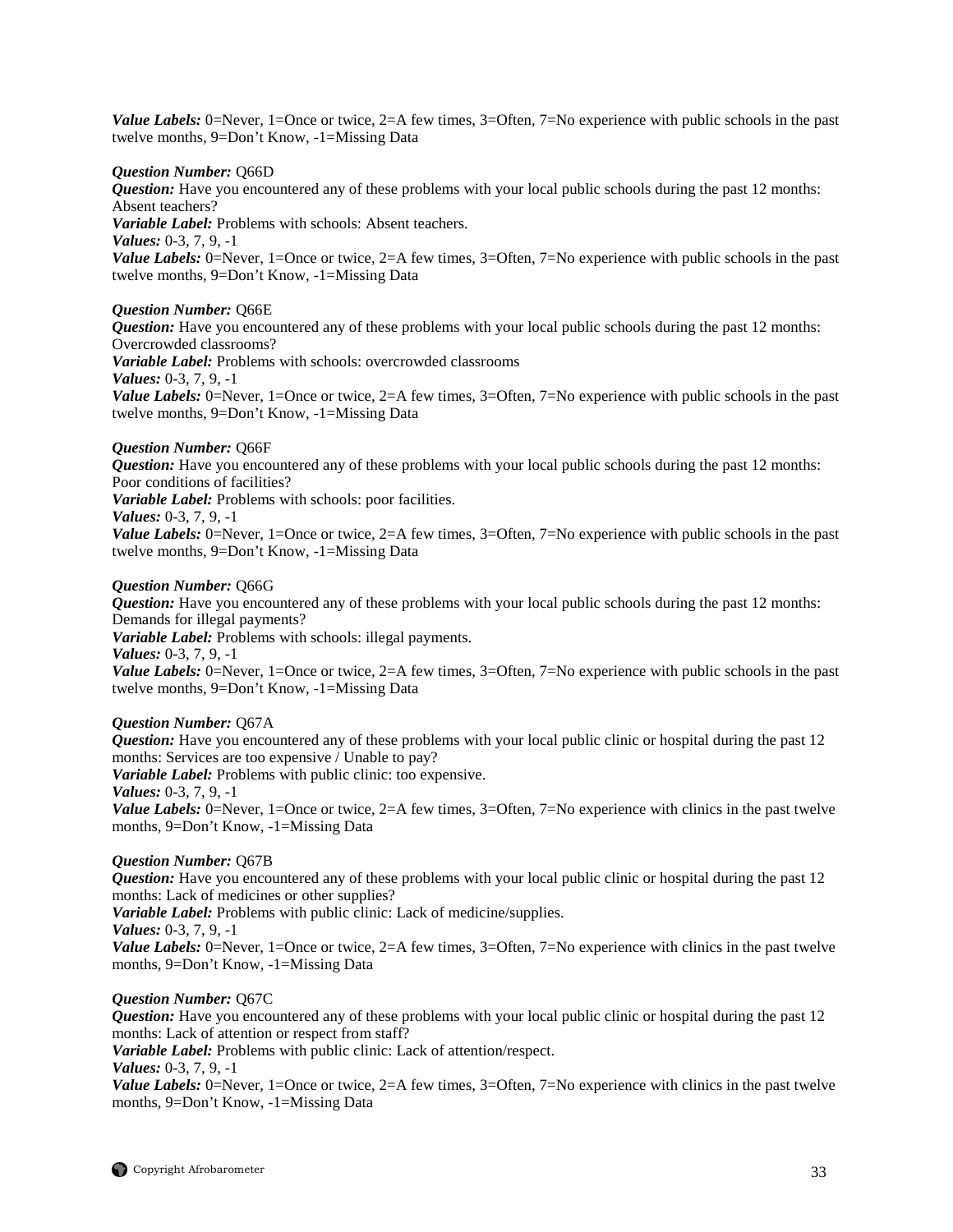## *Question Number:* Q67D

*Question:* Have you encountered any of these problems with your local public clinic or hospital during the past 12 months: Absent doctors?

*Variable Label:* Problems with public clinic: Absent doctors.

*Values:* 0-3, 7, 9, -1

*Value Labels:* 0=Never, 1=Once or twice, 2=A few times, 3=Often, 7=No experience with clinics in the past twelve months, 9=Don't Know, -1=Missing Data

## *Question Number:* Q67E

*Question:* Have you encountered any of these problems with your local public clinic or hospital during the past 12 months: Long waiting time?

*Variable Label:* Problems with public clinic: Long waiting time.

*Values:* 0-3, 7, 9, -1

*Value Labels:* 0=Never, 1=Once or twice, 2=A few times, 3=Often, 7=No experience with clinics in the past twelve months, 9=Don't Know, -1=Missing Data

## *Question Number:* Q67F

*Question:* Have you encountered any of these problems with your local public clinic or hospital during the past 12 months: Dirty facilities? *Variable Label:* Problems with public clinic: Dirty facilities. *Values:* 0-3, 7, 9, -1 *Value Labels:* 0=Never, 1=Once or twice, 2=A few times, 3=Often, 7=No experience with clinics in the past twelve

months, 9=Don't Know, -1=Missing Data

## *Question Number:* Q67G

*Question:* Have you encountered any of these problems with your local public clinic or hospital during the past 12 months: Demands for illegal payments?

*Variable Label:* Problems with public clinic: illegal payments.

*Values:* 0-3, 7, 9, -1

*Value Labels:* 0=Never, 1=Once or twice, 2=A few times, 3=Often, 7=No experience with clinics in the past twelve months, 9=Don't Know, -1=Missing Data

#### *Question Number:* Q68A

*Question:* What, if anything, would you do to try and resolve each of the following situations: You were waiting for a government permit or license, but kept encountering delays?

*Variable Label:* What do: Waiting for permit.

*Values:* 1-7, 9, -1

*Value Labels:* 1 = Don't worry, things will be resolved given enough time, 2 = Lodge complaint through proper channels or procedures, 3= Use connections with influential people, 4= Offer tip or bribe, 5= Join in Public Protest, 6=Other, 7=Nothing, because nothing can be done, 9=Don't Know, -1=Missing Data

#### *Question Number:* Q68B

*Question:* What, if anything, would you do to try and resolve each of the following situations: Election officials left your name off the voters roll?

*Variable Label:* What do: Name missing.

## *Values:* 1-7, 9, -1

*Value Labels:* 1= Don't worry, things will be resolved given enough time, 2= Lodge complaint through proper channels or procedures,  $3=$  Use connections with influential people,  $3=$  Use connections with influential people,  $4=$ Offer tip or bribe, 5= Join in Public Protest, 6=Other, 7=Nothing, because nothing can be done, 9=Don't Know, - 1=Missing Data

#### *Question Number:* Q68C

*Question:* What, if anything, would you do to try and resolve each of the following situations: You suspected a school or clinic official of stealing?

*Variable Label:* What do: Suspect school official. *Values:* 1-7, 9, -1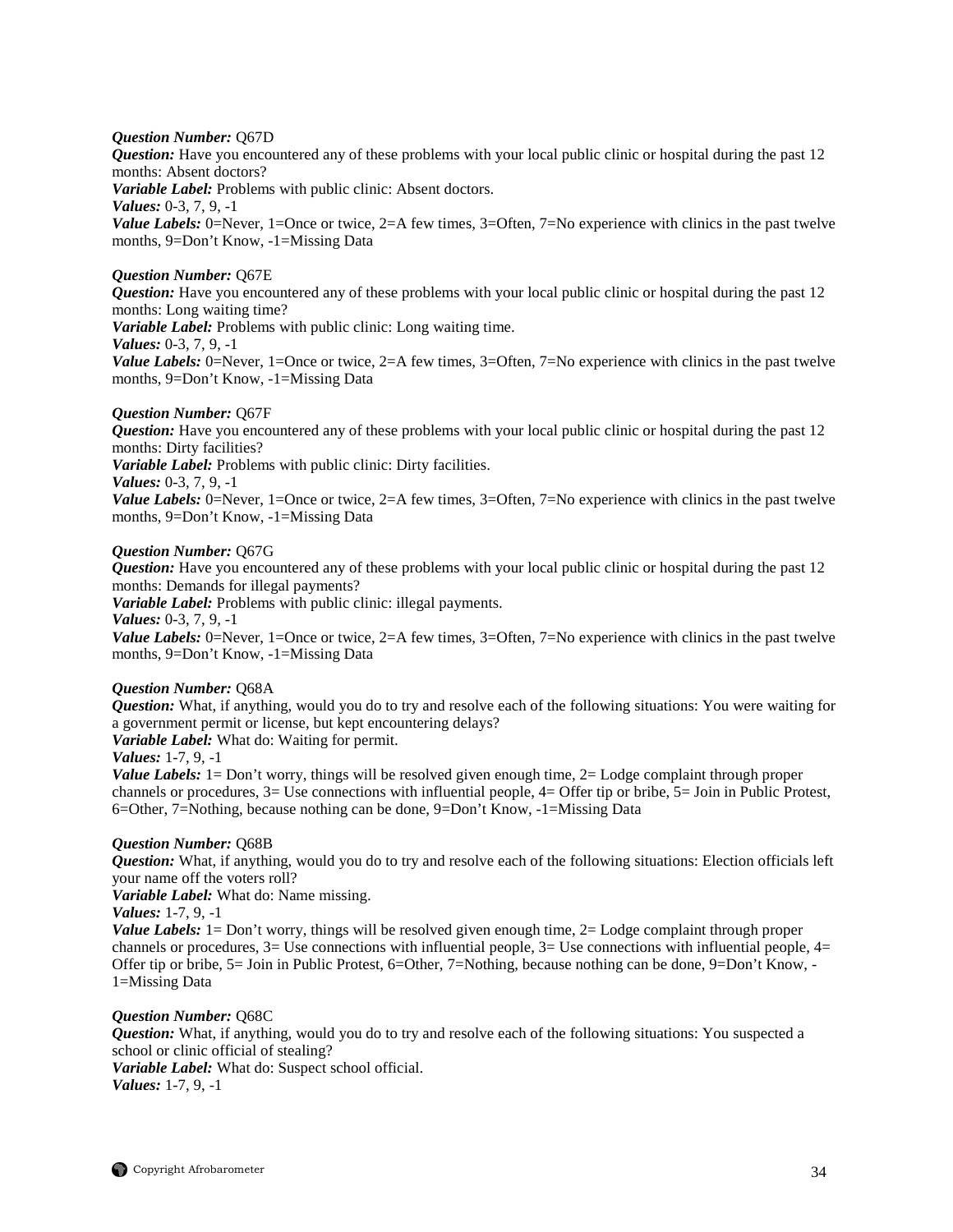*Value Labels:* 1= Don't worry, things will be resolved given enough time, 2= Lodge complaint through proper channels or procedures,  $3=$  Use connections with influential people,  $3=$  Use connections with influential people,  $4=$ Offer tip or bribe, 5= Join in Public Protest, 6=Other, 7=Nothing, because nothing can be done, 9=Don't Know, - 1=Missing Data

#### *Question Number:* Q68D

*Question:* What, if anything, would you do to try and resolve each of the following situations: The police wrongly arrested someone in your family?

*Variable Label:* What do: Wrongful arrest.

## *Values:* 1-7, 9, -1

*Value Labels:* 1= Don't worry, things will be resolved given enough time, 2= Lodge complaint through proper channels or procedures,  $3=$  Use connections with influential people,  $3=$  Use connections with influential people,  $4=$ Offer tip or bribe, 5= Join in Public Protest, 6=Other, 7=Nothing, because nothing can be done, 9=Don't Know, - 1=Missing Data

#### *Question Number:* Q68E

*Question:* What, if anything, would you do to try and resolve each of the following situations: Someone wrongly seized your family's land?

*Variable Label:* What do: Land seized.

## *Values:* 1-7, 9, -1

*Value Labels:* 1 = Don't worry, things will be resolved given enough time, 2 = Lodge complaint through proper channels or procedures,  $3=$  Use connections with influential people,  $3=$  Use connections with influential people,  $4=$ Offer tip or bribe, 5= Join in Public Protest, 6=Other, 7=Nothing, because nothing can be done, 9=Don't Know, - 1=Missing Data

## *Question Number:* Q69A

*Question:* Who should be responsible for making sure that, once elected, members of Parliament do their jobs? *Variable Label:* Who responsible: MPs do jobs?

#### *Values:* 0-3, 9, -1

*Value Labels:* 0 = The President/Executive, 1 = The Parliament/Local Council, 2 = Their Political Party, 3 = The Voters, 9=Don't Know, -1=Missing Data

## *Question Number:* Q69B

*Question:* Who should be responsible for making sure that, once elected, local government councillors do their jobs?

*Variable Label:* Who responsible: Local councilors do jobs?

*Values:* 0-3, 9, -1

*Value Labels:* 0 = The President/Executive, 1 = The Parliament/Local Council, 2 = Their Political Party, 3 = The Voters, 9=Don't Know, -1=Missing Data

## *Question Number:* Q70A

*Question:* Think about how elections work in practice in this country. How well do elections ensure that the members of Parliament reflect the views of voters?

*Variable Label:* Elections ensure parliament reflects voters.

*Values:* 0-3, 9, -1

*Value Labels:* 0 = Not at all well, 1 = Not very well, 2 = Well, 3 = Very Well, 9 = Don't Know, -1 = Missing Data

## *Question Number:* Q70B

*Question:* Think about how elections work in practice in this country. How well do elections enable voters to remove from office leaders who do not do what the people want? *Variable Label:* Elections enable voters to remove leaders. *Values:* 0-3, 9, -1 *Value Labels:* 0 = Not at all well, 1 = Not very well, 2 = Well, 3 = Very Well, 9 = Don't Know, -1 = Missing Data

#### *Question Number:* Q71A

*Question:* In your opinion, how often do politicians do each of the following: Make promises simply to get elected? *Variable Label:* Politicians make promises to get elected *Values:* 0-3, 9, -1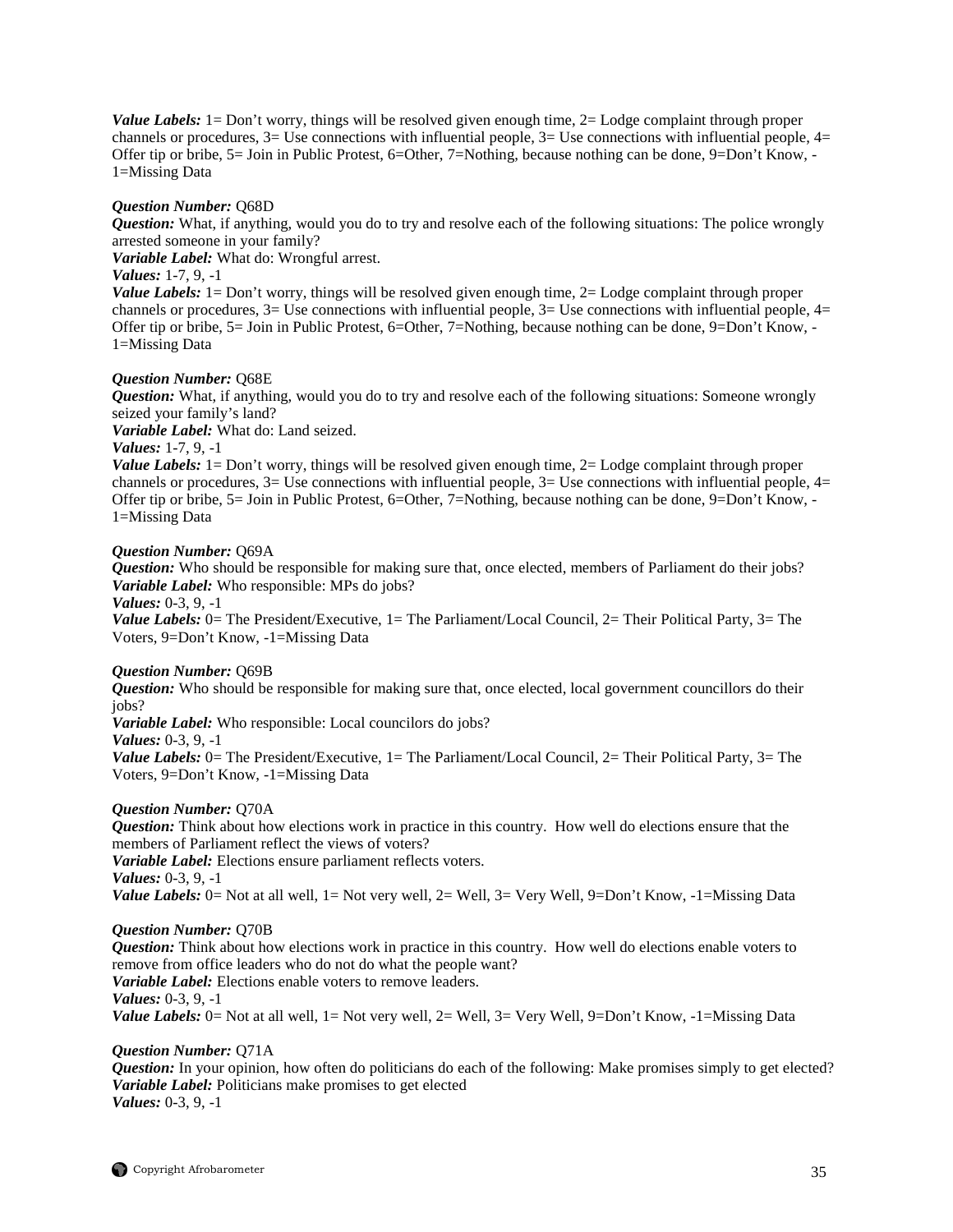*Value Labels:* 0=Never, 1=Sometimes, 2=Often, 3=Always, 9=Don't Know, -1=Missing Data *Source: Question Number:* Q71B *Question:* In your opinion, how often do politicians do each of the following: Offer gifts to voters during election campaigns? *Variable Label:* Politicians give gifts in campaigns. *Values:* 0-3, 9, -1 *Value Labels:* 0=Never, 1=Sometimes, 2=Often, 3=Always, 9=Don't Know, -1=Missing Data *Source: Question Number:* Q71C *Question:* In your opinion, how often do politicians do each of the following: Keep their campaign promises after elections? *Variable Label:* Politicians keep campaign promises *Values:* 0-3, 9, -1 *Value Labels:* 0=Never, 1=Sometimes, 2=Often, 3=Always, 9=Don't Know, -1=Missing Data *Source: Question Number:* Q71D *Question:* In your opinion, how often do politicians do each of the following: Do their best to deliver development after elections? *Variable Label:* Politicians deliver development. *Values:* 0-3, 9, -1 *Value Labels:* 0=Never, 1=Sometimes, 2=Often, 3=Always, 9=Don't Know, -1=Missing Data *Source: Question Number:* Q72 *Question:* Do you feel close to any particular political party? *Variable Label:* Close to political party *Values:* 0-1, 8-9, -1 *Value Labels:* 0=No, does NOT feel close to ANY party, 1=Yes, feels close to a party, 8=Refused to Answer, 9=Don't Know, -1=Missing Data *Source:* Zambia 96 *Question Number:* Q73 *Question:* Which party is that? *Variable Label:* Which party *Values:* 440-445, 997, 998-999, -1 *Value Labels:* 440=ZANU-PF, 441=MDC, 442=ZANU Ndonga, 443=ZUD, 444=ZIYA, 445=NAGG, 997=N/A, 998=Refused to Answer, 999=Don't Know, -1=Missing Data *Source:* Zambia 96 *Question Number:* Q74 *Question:* Do you feel very close to this party, somewhat close, or not very close? *Variable Label:* How close to this political party *Values:* 1-3, 7, 9, -1 *Value Labels:* 1=Not very close, 2=Somewhat close, 3=Very close, 7=Not Applicable, 9=Don't Know, -1=Missing

Data *Source:* Zambia 96

*Note:* If respondent answered 87A="No," "Don't Know," or "Refused to answer," interviewer marked 8="Not Applicable"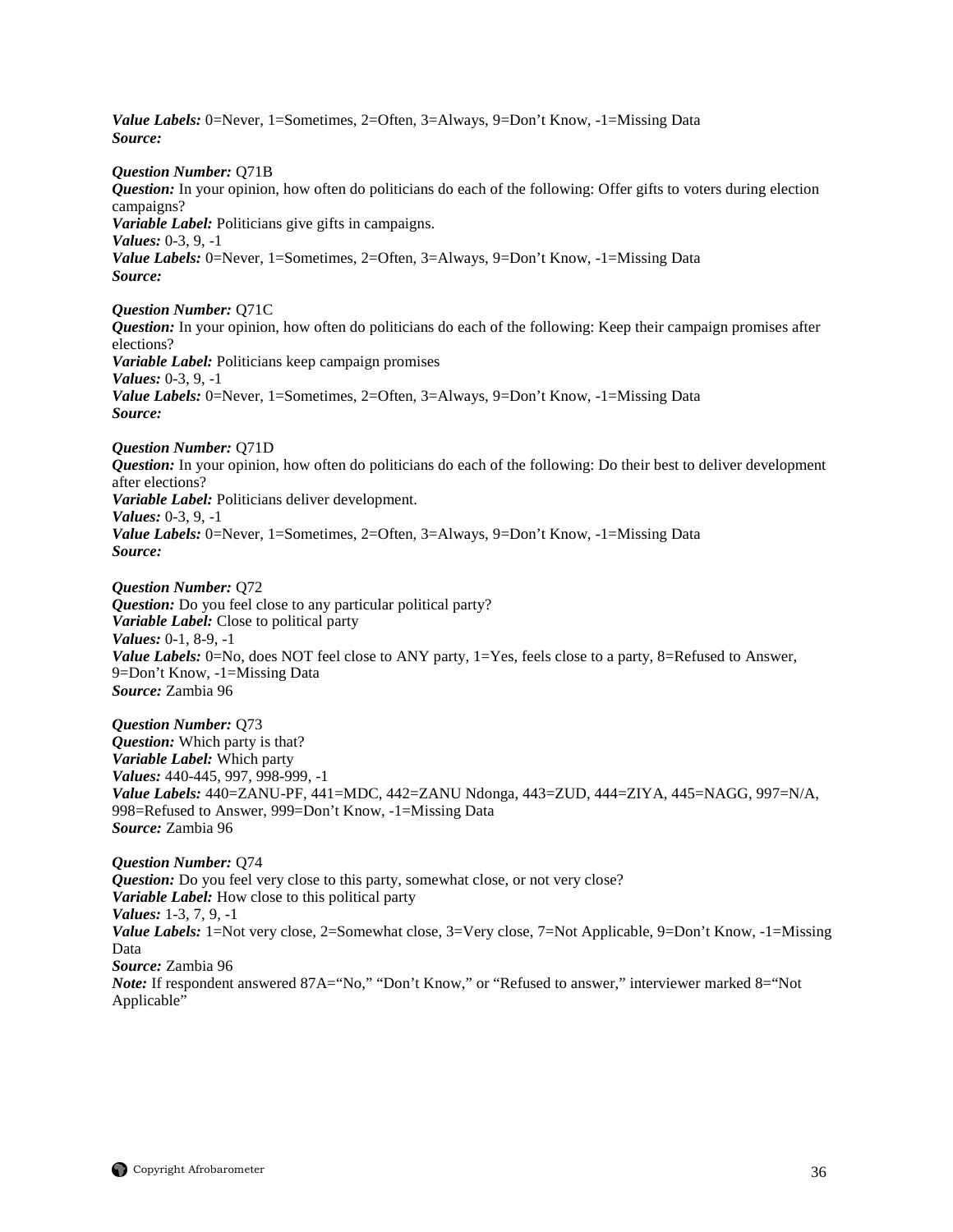#### *Question Number:* Q75A

*Question:* Now I would like to ask you some questions relating to the clean up exercise: Operation Restore Order/Murambatsvina. Were you or a member of your immediate family, affected by operation Murambatsvina/Restore Order in any of the following ways: The destruction of your home or another dwelling on your property? *Variable Label:* Destruction of home/dwelling on your property *Values:* 1-2, 9 *Value Labels:* 1=Yes, 2=No, 9=Don't Know *Source:* Zimbabwe Afrobarometer Round 3

#### *Question Number:* Q75B

*Question:* Now I would like to ask you some questions relating to the clean up exercise: Operation Restore Order/Murambatsvina. Were you or a member of your immediate family, affected by operation Murambatsvina/Restore Order in any of the following ways: Eviction from your place of residence? *Variable Label:* Evicted from place of residence *Values:* 1-2, 9 *Value Labels:* 1=Yes, 2=No, 9=Don't Know *Source:* Zimbabwe Afrobarometer Round 3

#### *Question Number:* Q75C

*Question:* Now I would like to ask you some questions relating to the clean up exercise: Operation Restore Order/Murambatsvina. Were you or a member of your immediate family, affected by operation Murambatsvina/Restore Order in any of the following ways: The destruction or closure of a business? *Variable Label:* Destruction or closure of business *Values:* 1-2, 9 *Value Labels:* 1=Yes, 2=No, 9=Don't Know *Source:* Zimbabwe Afrobarometer Round 3

#### *Question Number:* Q75D

*Question:* Now I would like to ask you some questions relating to the clean up exercise: Operation Restore Order/Murambatsvina. Were you or a member of your immediate family, affected by operation Murambatsvina/Restore Order in any of the following ways: Arrested for engaging in illegal trade? *Variable Label:* Arrested for engaging in illegal trade *Values:* 1-2, 9 *Value Labels:* 1=Yes, 2=No, 9=Don't Know *Source:* Zimbabwe Afrobarometer Round 3

#### *Question Number:* Q75E

*Question:* Now I would like to ask you some questions relating to the clean up exercise: Operation Restore Order/Murambatsvina. Were you or a member of your immediate family, affected by operation Murambatsvina/Restore Order in any of the following ways: Loss of job? *Variable Label:* Loss of job *Values:* 1-2, 9 *Value Labels:* 1=Yes, 2=No, 9=Don't Know *Source:* Zimbabwe Afrobarometer Round 3

*Question Number:* Q76A *Question:* Which of the following actions did you/they take: Moved in with relatives? *Variable Label:* Moved in with relatives *Values:* 1-2, 7, 9 *Value Labels:* 1=Yes, 2=No, 7=Not applicable, 9=Don't Know *Source:* Zimbabwe Afrobarometer Round 3

*Question Number:* Q76B *Question:* Which of the following actions did you/they take: Relocated to a rural area? *Variable Label:* Relocated to a rural area *Values:* 1-2, 7, 9

 $\bigcirc$  Copyright Afrobarometer 37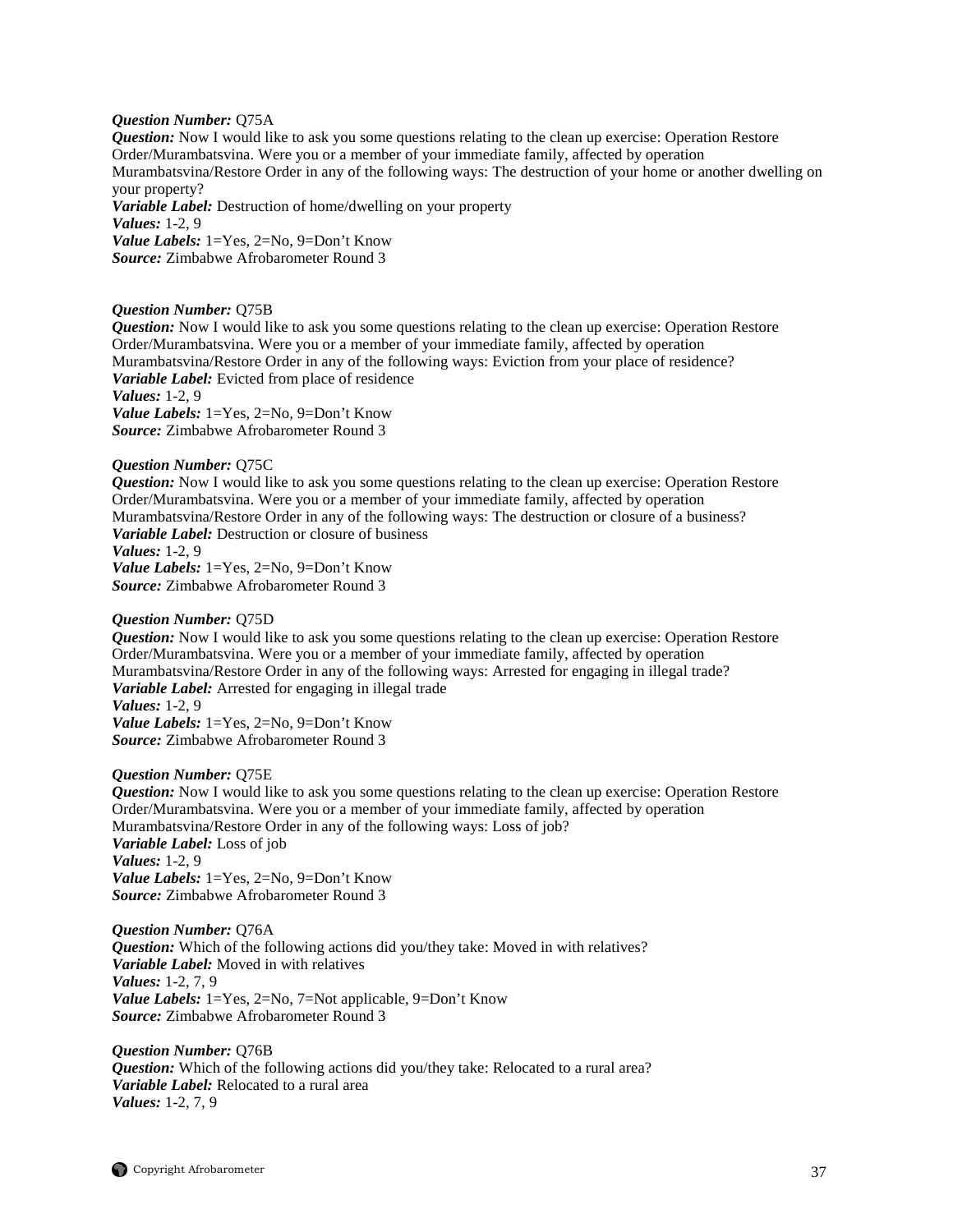*Value Labels:* 1=Yes, 2=No, 7=Not applicable, 9=Don't Know *Source:* Zimbabwe Afrobarometer Round 3

## *Question Number:* Q76C

*Question:* Which of the following actions did you/they take: Was taken to transit camp? *Variable Label:* Taken to transit camp *Values:* 1-2, 7, 9 *Value Labels:* 1=Yes, 2=No, 7=Not applicable, 9=Don't Know *Source:* Zimbabwe Afrobarometer Round 3

*Question Number:* Q76D *Question:* Which of the following actions did you/they take: Stayed in the open? *Variable Label:* Stay in the open *Values:* 1-2, 7, 9 *Value Labels:* 1=Yes, 2=No, 7=Not applicable, 9=Don't Know *Source:* Zimbabwe Afrobarometer Round 3

*Question Number:* Q76E *Question:* Which of the following actions did you/they take: Now operates business from home? *Variable Label:* Now operates business from home *Values:* 1-2, 7, 9 *Value Labels:* 1=Yes, 2=No, 7=Not applicable, 9=Don't Know *Source:* Zimbabwe Afrobarometer Round 3

## *Question Number:* Q77

*Question:* Which of the following is closet to your view? Choose Statement A or B. A: The government's recent clean up campaign (you know, operation Murambatsvina) was a good thing that helped rid our society of criminals and illegal activities. B: The government's clean up campaign was a bad thing that caused unnecessary hardship and violated people's human rights. *Variable Label:* Government's Operation Murambatsvina good/bad *Values:* 1-5, 9 *Value Labels:* 1=Agree very strongly with A, 2=Agree with A, 3=Agree with B, 4=Agree very strongly with B, 5=Agree with neither, 9=Don't Know

*Source:* Zimbabwe Afrobarometer Round 3

*Question Number:* Q78

*Question:* What is the highest level of education you have completed? *Variable Label:* Education of respondent *Values:* 0-9, 99, -1 *Value Labels:* 0=No formal schooling, 1=Informal schooling (including Koranic schooling), 2=Some primary schooling, 3=Primary school completed, 4=Some secondary school/ High school, 5=Secondary school completed/High school, 6=Post-secondary qualifications, other than university e.g. a diploma or degree from a technical/polytechnic/college, 7=Some university, 8=University completed, 9=Post-graduate, 99=Don't Know, - 1=Missing Data *Source:* SAB

*Question Number:* Q79 *Question:* What is your religion, if any? *Variable Label:* Religion of respondent *Values:* 0, 2-14, 995, 999, -1

*Value Labels:* 0=None, 2=Catholic, 3=Protestant (Mainstream), 4=Protestant (Evangelical/Pentecostal), 5=African Independent Church, 6=Traditional religion, 7=Hindu, 8=Agnostic (Do not know if there is a God), 9=Atheist (Do not believe in a God), 10=Christian (General), 11=Muslim, Sunni, 12=Muslim, Shiite, 13=Jehovah's Witness, 14=Seventh Day Adventist/Mormon, 995=Other, 999=Don't Know, -1=Missing Data *Source:* SAB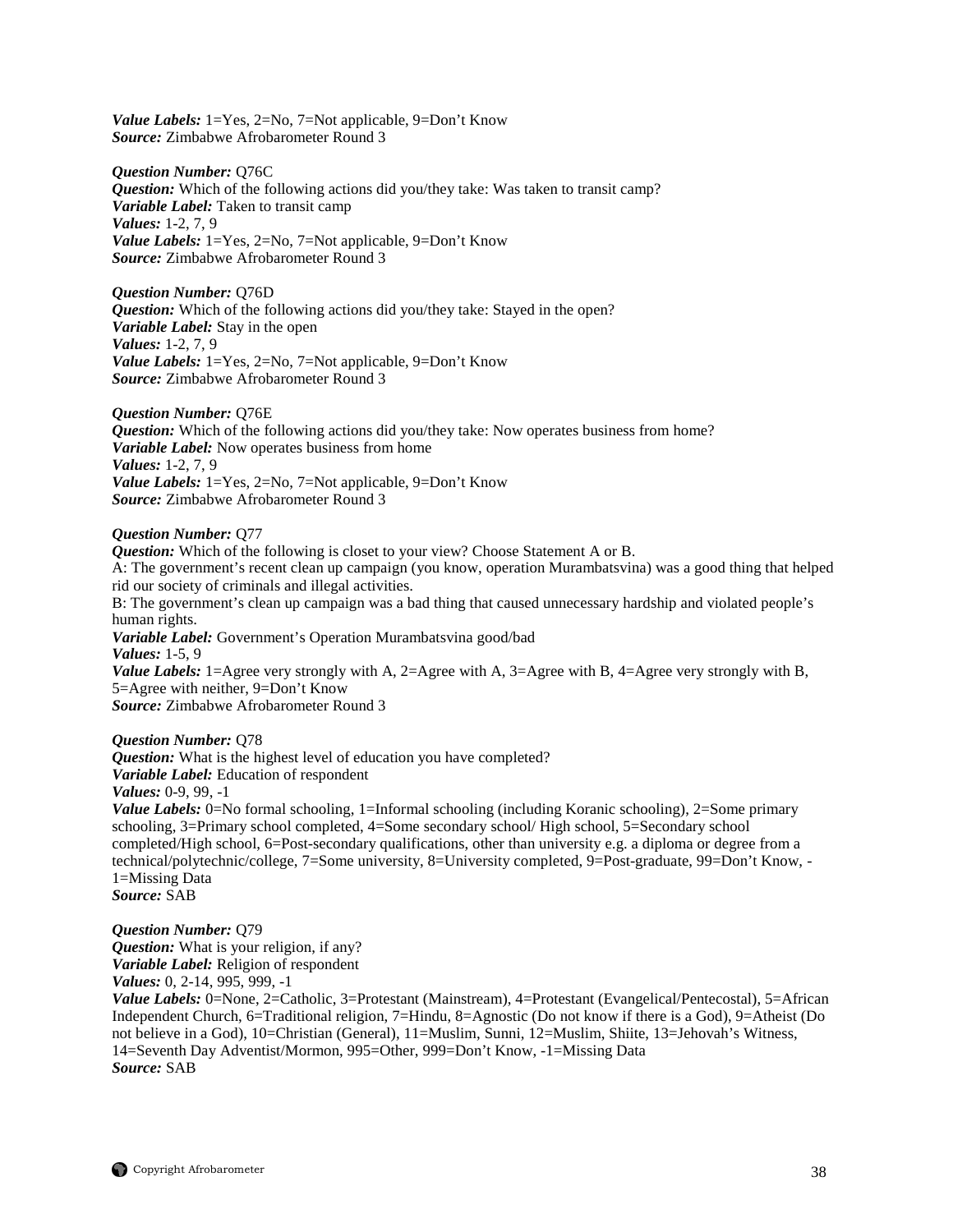*Question Number:* Q80 *Question:* Excluding weddings and funerals, how often do you attend religious services? *Variable Label:* How often attend religious services *Values:* 1-6, 9, -1 *Value Labels:* 1=Never, 2=About once a year or less, 3=About once every several months, 4=About once a month, 5=About once a week, 6=More than once a week, 9=Don't Know, -1=Missing Data *Source:* SAB

*Question Number:* Q81A *Question:* Which of these things do you personally own? Book, you know, a reading book. *Variable Label:* Own book. *Values:* 0-1, 9, -1 *Value Labels:* 0=No (Don't own), 1=Yes (Do Own), 9=Don't Know, -1=Missing Data *Source:*

*Question Number:* Q81B *Question:* Which of these things do you personally own? Radio. *Variable Label:* Own radio. *Values:* 0-1, 9, -1 *Value Labels:* 0=No (Don't own), 1=Yes (Do Own), 9=Don't Know, -1=Missing Data *Source:*

*Question Number:* Q81C *Question:* Which of these things do you personally own? Television. *Variable Label:* Own television. *Values:* 0-1, 9, -1 *Value Labels:* 0=No (Don't own), 1=Yes (Do Own), 9=Don't Know, -1=Missing Data *Source:*

*Question Number:* Q81D *Question:* Which of these things do you personally own? Bicycle. *Variable Label:* Own bicycle. *Values:* 0-1, 9, -1 *Value Labels:* 0=No (Don't own), 1=Yes (Do Own), 9=Don't Know, -1=Missing Data *Source:*

*Question Number:* Q81E *Question:* Which of these things do you personally own? Motorcycle. *Variable Label:* Own motorcycle. *Values:* 0-1, 9, -1 *Value Labels:* 0=No (Don't own), 1=Yes (Do Own), 9=Don't Know, -1=Missing Data *Source:*

*Question Number:* Q81F *Question:* Which of these things do you personally own? Motor vehicle / car. *Variable Label:* Own Motor vehicle or car. *Values:* 0-1, 9, -1 *Value Labels:* 0=No (Don't own), 1=Yes (Do Own), 9=Don't Know, -1=Missing Data *Source:*

*Question Number:* Q82 *Question:* Do you have a job that pays cash income? Is it full-time or part-time? And are you presently looking for a job (even if you are presently working)? *Variable Label:* Employment status. *Values:* 0-5, 9, -1 *Value Labels:* 0=No (not looking), 1=No (looking), 2=Yes, part time (not looking), 3=Yes, part time (looking), 4=Yes, full time (not looking), 5=Yes, full time (looking), 9=Don't Know, -1=Missing Data *Source:*SAB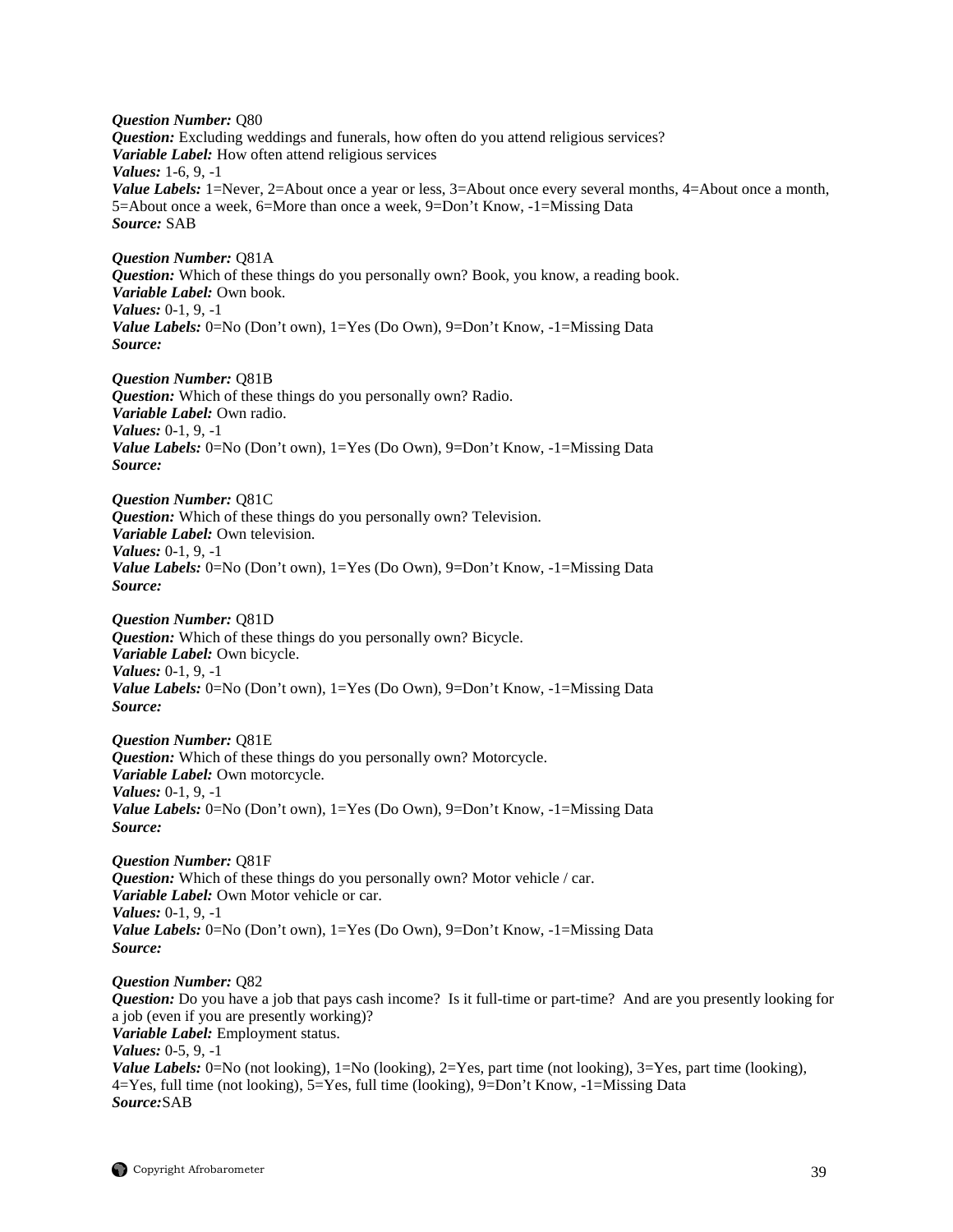## *Question Number:* Q83

*Question:* What is your main occupation? (If unemployed, retired, or disabled, what was your last main occupation?)

*Variable Label:* Main occupation

*Values:* 0-24, 990-993, 995, 999, -1

*Value Labels:* 0=Never had a job, 1=Subsistence Farmer (produces only for home consumption), 2=Peasant Farmer (produces both for own consumption and some surplus produce for sale), 3=Commercial Farmer (produces mainly for sale), 4=Farm worker, 5=Fisherman, 6=Trader/Hawker/Vendor, 7=Miner, 8=Domestic

Worker/Maid/Char/Househelp, 9=Armed Services/Police/Security Personnel, 10=Artisan/skilled manual worker formal sector, 11= Artisan/skilled manual worker - informal sector, 12=Clerical Worker, 13= Unskilled manual in the formal sector, 14= Unskilled manual worker in the informal sector, 15= Businessperson (works in the company of others), 16= Businessperson (Owns small business of less than 10 employees), 17=Businessperson (Owns large business of more than 10 employees),  $18=$  Professional Worker (e.g., lawyer, accountant, nurse, engineer, etc.),  $19=$ Supervisor/Foreman, 20=Teacher, 21=Government Worker, 22=Retail worker, 23= Student, 24=Housewife/Works In the Household, 990=Unemployed, 991=Retired, 992=Disabled, 993=Anything, 995=Other, 999=Don't Know, - 1=Missing Data

*Source:*

#### *Question Number:* Q84A

*Question:* In the last month, how much of the time: Has your physical health reduced the amount of work you normally do inside or outside your home?

*Variable Label:* Physical health

*Values:* 0-3, 9, -1

*Value Labels:* 0=Never, 1=Just once or twice, 2=Many times, 3=Always, 9=Don't Know, -1=Missing Data *Source:* SAB

#### *Question Number:* Q84B

*Question:* In the last month, how much of the time: Have you been so worried or anxious that you have felt tired, worn out, or exhausted? *Variable Label:* Mental health *Values:* 0-3, 9, -1 *Value Labels:* 0=Never, 1=Just once or twice, 2=Many times, 3=Always, 9=Don't Know, -1=Missing Data *Source:* SAB

*Question Number:* Q85 *Question:* Do you know a close friend or relative who has died of AIDS? *Variable Label:* Know died of AIDS *Values:* 0-1, 8-9, -1 *Value Labels:* 0=No, 1=Yes, 8=Refused to Answer, 9=Don't Know, -1=Missing Data *Source:* SAB

*Question Number:* Q86 *Question:* How many friends or relatives is that? *Variable Label:* How many died of AIDS *Values:* 0-79, 997-999, -1 *Value Labels:* 997=Not applicable, 998=Refused to Answer, 999=Don't Know, -1=Missing Data *Source:* SAB

*Question Number:* Q87 *Question:* If a presidential election were held tomorrow, which party's candidate would you vote for? *Variable Label:* Vote for which party *Values:* 440-445, 997, 998-999, -1 *Value Labels:* 440=ZANU-PF, 441=MDC, 442=ZANU Ndonga, 443=ZUD, 444=ZIYA, 445=NAGG, 997=Would not vote, 998=Refused to Answer, 999=Don't Know, -1=Missing Data *Source:* Zambia 96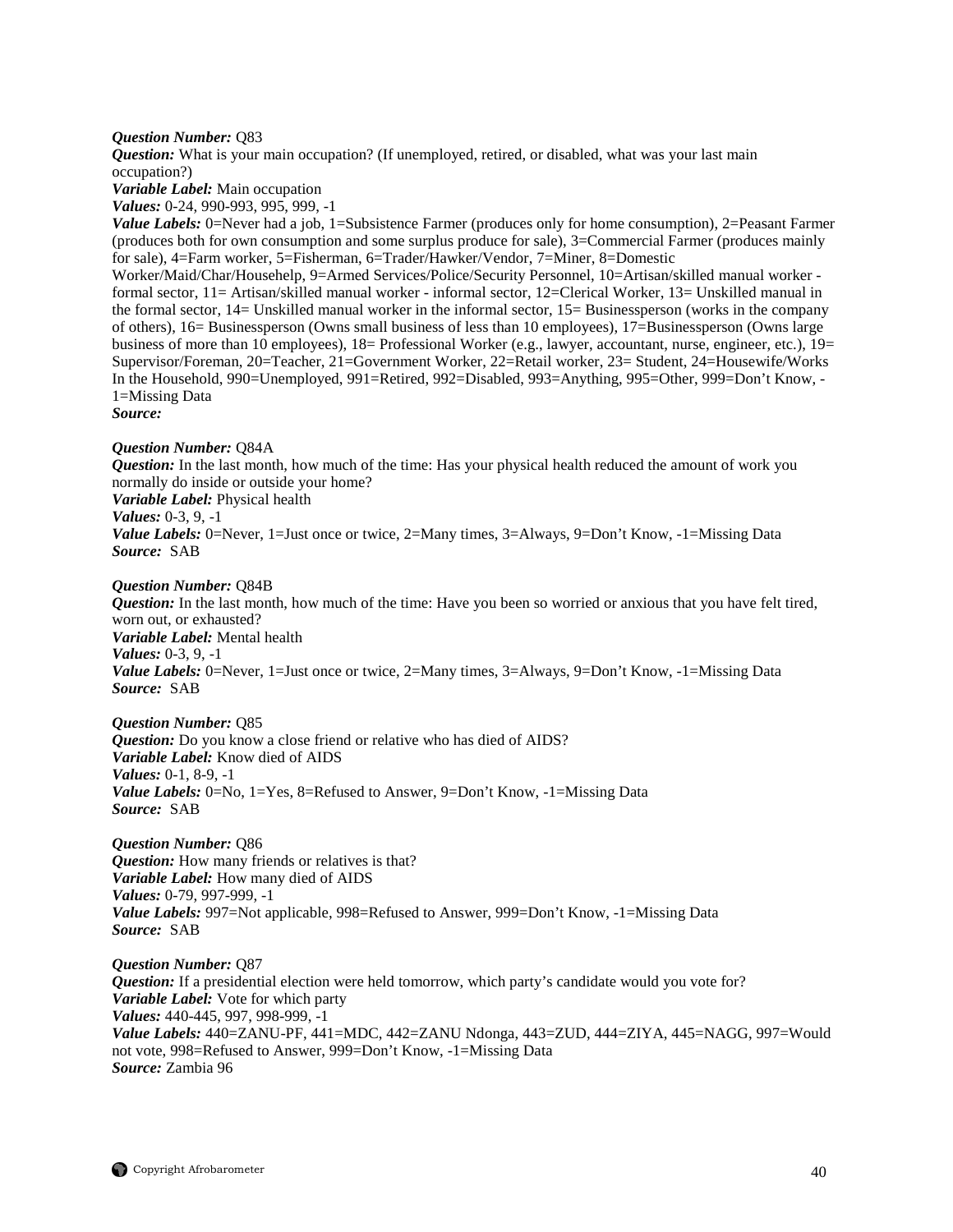*Question Number:* Q88 *Question:* Who do you think sent us to do this interview? *Variable Label:* Perceived survey sponsor *Values:* 0-24, 20-33, 995, 998-999, -1 *Value Labels:* 0=No one, 1=Government (general), 2=Government (Federal/national), 3=Government (Regional/provincial), 4=Government (Local), 5=President or Prime Minister's Office, 6=Parliament, 7=Government Census/ Statistics Office, 8=National Intelligence/ Secret Service, 9=Education or Social Affairs Department/ Ministry, 10=Tax or Finance Department/ Ministry, 11=Health Department/ Ministry, 12=Other Government department/ Ministry, 13=Constitutional Commission, 14=Electoral Commission, 15=National Planning Commission, 16=Public Utility Company, 17=NGO, 18=Political party/politicians, 19=Research company/ organization/ programme (including the Afrobarometer National Partner), 20=Newspapers/media, 21=University/ school/ college, 22=Private Company, 23=International Organization, 24=God or a Religious organization, 995=Other, 998=Refused to Answer, 999=Don't know, -1=Missing Data *Source:* Afrobarometer Round 2 *Note:* Interviewer entered verbatim response

*Question Number:* Endtime *Question:* Time interview ended *Variable Label:* Time interview ended *Value Labels:* NA *Note:* Answered by interviewer. Entered hour and minute, 24 hour clock

*Question Number:* Length *Question:* Length of interview *Variable Label:* Length of interview *Value Labels:* NA *Note:* Answered by interviewer. Entered hour and minute

*Question Number:* Q89 *Question:* Respondent's gender *Variable Label:* Gender of respondent *Values:* 1, 2 *Value Labels:* 1=Male, 2=Female *Source:* SAB *Note:* Answered by interviewer

*Question Number:* Q90 *Question:* Respondent's race *Variable Label:* Race of respondent *Values:* 1-6, 95 *Value Labels:* 1=Black/Africa,2=White/European, 3=Coloured/Mixed race, 4=Arab/Lebanese/North Africa, 5=South Asian (Indian, Pakistani, etc.), 6=Eat Asian(Chinese, Korean, Indonesian, etc.), 95=Other *Source:* SAB *Note:* Answered by interviewer

*Question Number:* Q91 *Question:* Which languages was the interview conducted in? *Variable Label:* Language of interview *Values:* 1-3, 440-444, -1 *Value Labels:* 1=English, 2=French, 3=Portuguese, 440=Ndebele, 441=Shona, 442=Venda, 443=Kalanga, 444=Tonga, -1=Missing Data *Source:* SAB *Note:* Answered by interviewer

*Question Number:* Q92 *Question:* Were there any other people immediately present who might be listening during the interview? *Variable Label:* Others present *Values:* 1-5, -1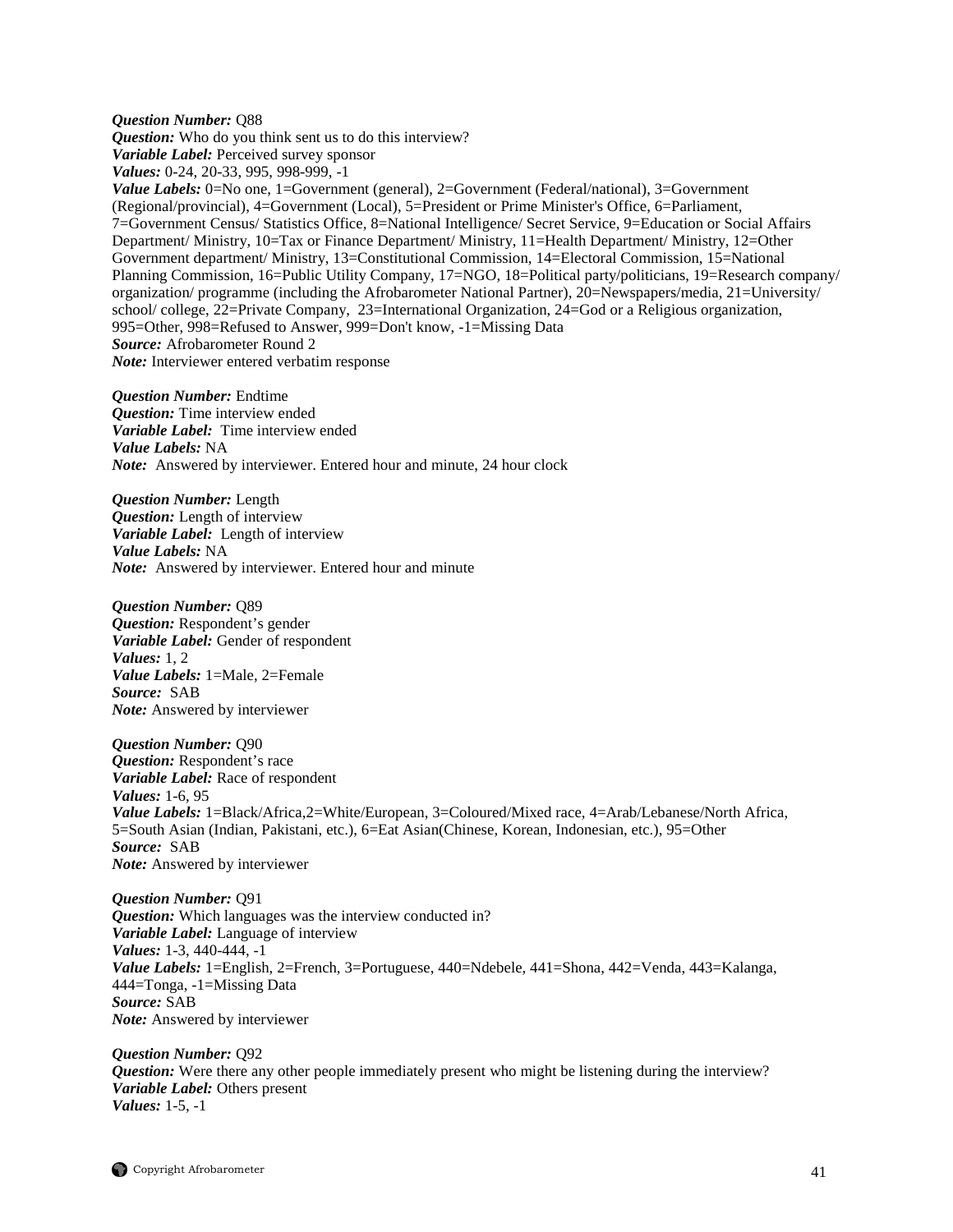*Value Labels:* 1=No one, 2=Spouse only, 3=Children only, 4=A few others, 5=Small crowd, -1=Missing Data *Source:* Nigeria00 *Note:* Answered by interviewer

*Question Number:* Q93A *Question:* Did the respondent check with others for information to answer any question? *Variable Label:* Check with others *Values:* 0, 1, -1 *Value Labels:* 0=No, 1=Yes, -1=Missing Data *Source:* Nigeria00 *Note:* Answered by interviewer

*Question Number:* Q93B *Question:* Do you think that anyone influenced the respondent's answers during the interview? *Variable Label:* Influence by others *Values:* 0, 1, -1 *Value Labels:* 0=No, 1=Yes, -1=Missing Data *Source:* SAB99 *Note:* Answered by interviewer

*Question Number:* Q93C *Question:* Were you approached by community and/or political party representatives? *Variable Label:* Approached by community/ party representatives *Values:* 0, 1 *Value Labels:* 0=No, 1=Yes *Source:* SAB *Note:* Answered by interviewer

*Question Number:* Q93D *Question:* Did you feel threatened during the interview? *Variable Label:* Feel threatened *Values:* 0, 1 *Value Labels:* 0=No, 1=Yes *Source:* SAB *Note:* Answered by interviewer

*Question Number:* Q93E *Question:* Were you physically threatened during the interview? *Variable Label:* Physically threatened *Values:* 0, 1 *Value Labels:* 0=No, 1=Yes *Source:* SAB *Note:* Answered by interviewer

*Question Number:* Q94 *Question:* What proportion of the questions do you feel the respondent had difficulty answering? *Variable Label:* Proportion difficulty answering *Values:* 0-4, -1 *Value Labels:* 0=None, 1=Few, 2=Some, 3=Most, 4=All, -1=Missing Data *Source:* Nigeria00 *Note:* Answered by interviewer

*Question Number:* Q95A *Question:* Which questions did the respondent have trouble answering? *Variable Label:* Trouble answering- first response *Values:* 0-100, -1 *Value Labels:* 0-100, -1=Missing Data *Source:* Nigeria00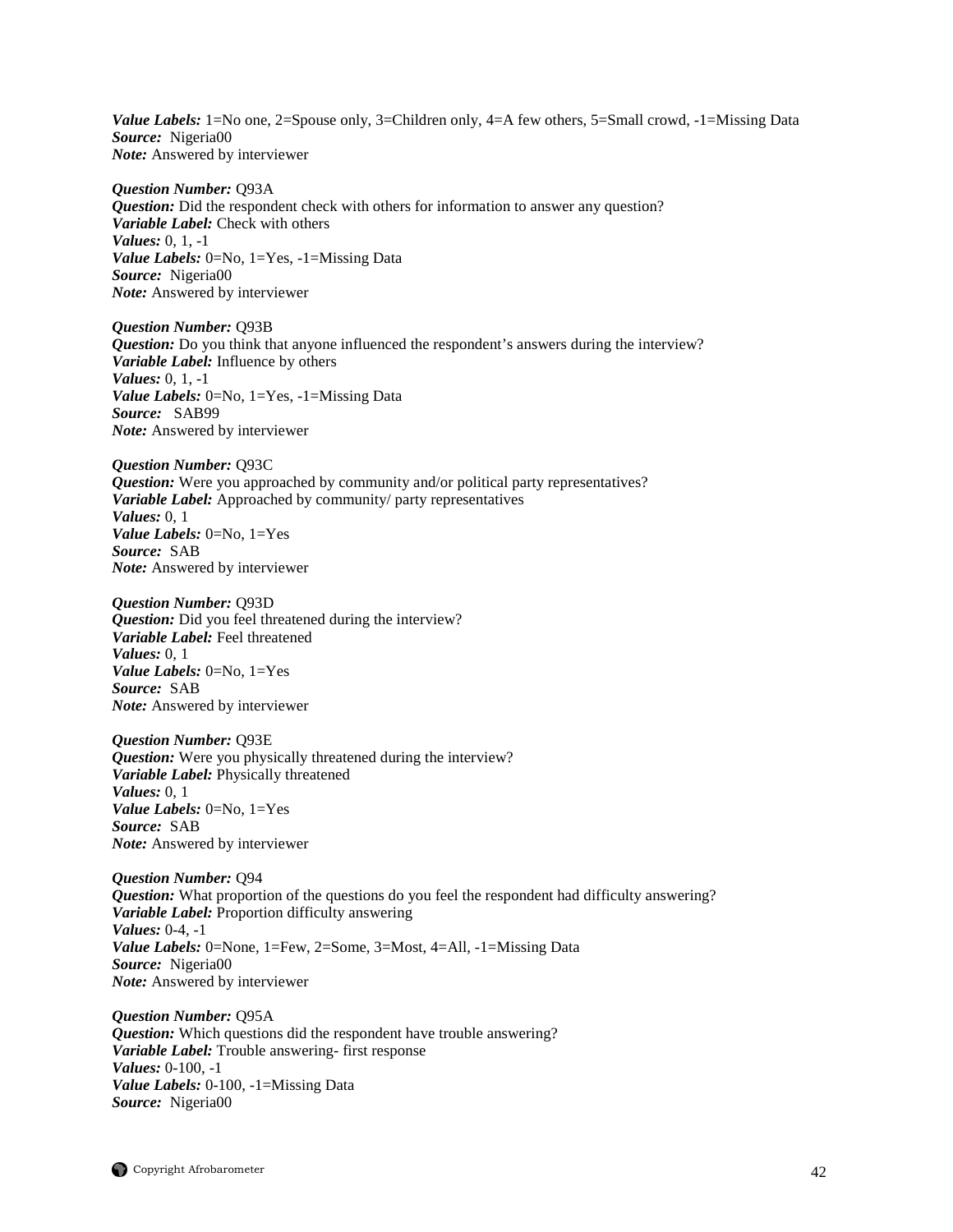*Note:* Answered by interviewer

*Question Number:* Q95B *Question:* Which questions did the respondent have trouble answering? *Variable Label:* Trouble answering- second response *Values:* 0-100, -1 *Value Labels:* 0-100, -1=Missing Data *Source:* Nigeria00 *Note:* Answered by interviewer

*Question Number:* Q95C *Question:* Which questions did the respondent have trouble answering? *Variable Label:* Trouble answering- third response *Values:* 0-100, -1 *Value Labels:* 0-100, -1=Missing Data *Source:* Nigeria00 *Note:* Answered by interviewer

*Question Number:* Q96A *Question:* What was the respondent's attitude toward you during the interview? Was he or she: friendly, in between, or hostile? *Variable Label:* Respondent friendly *Values:* 1-3 *Value Labels:* 1=Friendly, 2=In between, 3=Hostile *Source:* SAB *Note:* Answered by interviewer

*Question Number:* Q96B *Question:* What was the respondent's attitude toward you during the interview? Was he or she: interested, in between, or bored? *Variable Label:* Respondent interested *Values:* 1-3 *Value Labels:* 1=Interested, 2=In between, 3=Bored *Source:* SAB *Note:* Answered by interviewer

*Question Number:* Q96C *Question:* What was the respondent's attitude toward you during the interview? Was he or she: cooperative, in between, or uncooperative? *Variable Label:* Respondent cooperative *Values:* 1-3 *Value Labels:* 1=Cooperative, 2=In between, 3=Uncooperative *Source:* SAB *Note:* Answered by interviewer

*Question Number:* Q96D *Question:* What was the respondent's attitude toward you during the interview? Was he or she: patient, in between, or impatient? *Variable Label:* Respondent patient *Values:* 1-3 *Value Labels:* 1=Patient, 2=In between, 3=Impatient *Source:* SAB *Note:* Answered by interviewer

*Question Number:* Q96E *Question:* What was the respondent's attitude toward you during the interview? Was he or she: at ease, in between, or suspicious?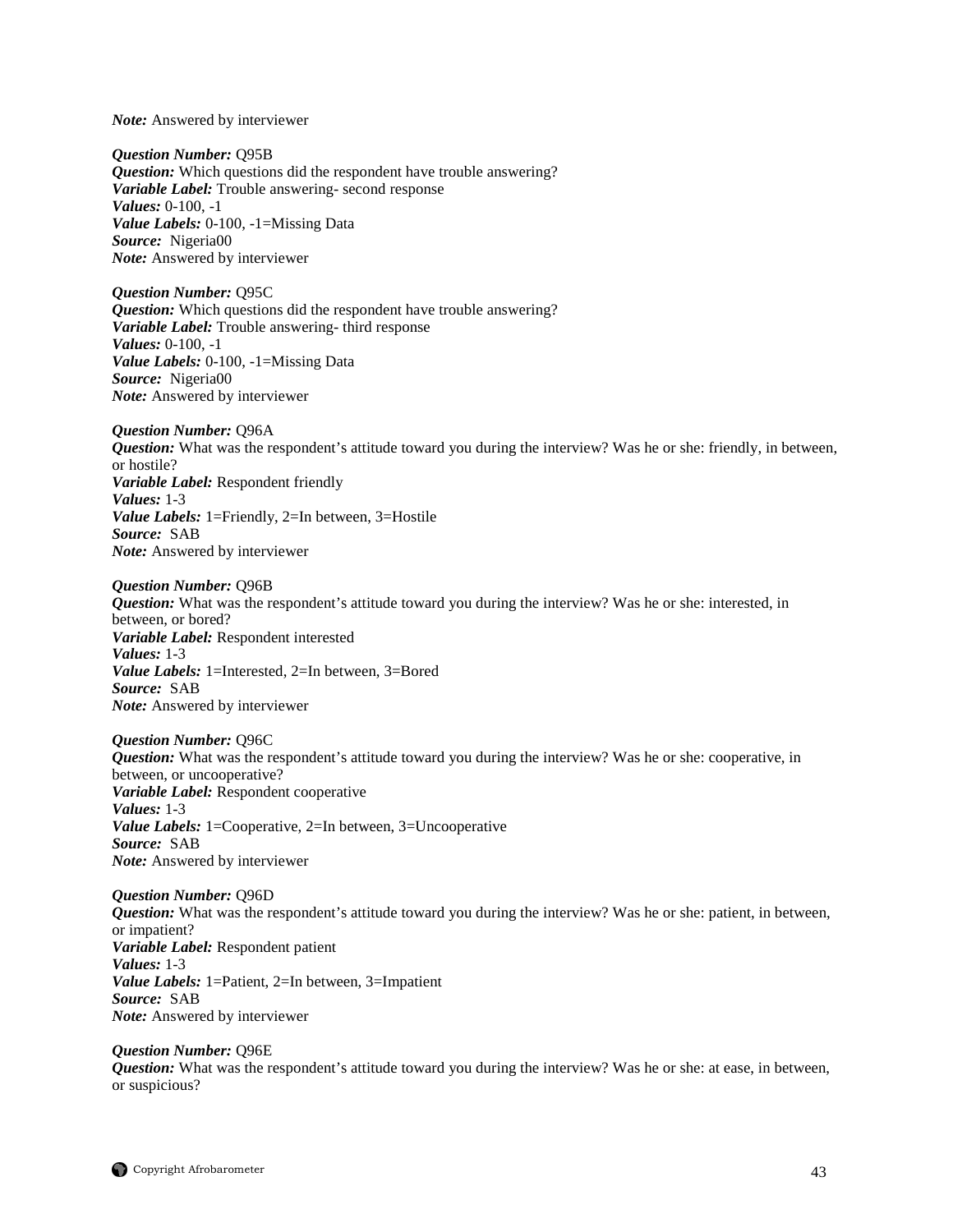*Variable Label:* Respondent at ease *Values:* 1-3 *Value Labels:* 1=At ease, 2=In between, 3=Suspicious *Source:* SAB *Note:* Answered by interviewer

*Question Number:* Q96F *Question:* What was the respondent's attitude toward you during the interview? Was he or she: honest, in between, or misleading? *Variable Label:* Respondent honest *Values:* 1-3 *Value Labels:* 1=Honest, 2=In between, 3=Misleading *Source:* SAB *Note:* Answered by interviewer

*Question Number:* Q98 *Question:* Interviewer's number *Variable Label:* Interviewer's number *Values:* ZIM01-ZIM20 *Source:* SAB *Note:* Answered by interviewer

*Question Number:* Q99 *Question:* Interviewer's age *Variable Label:* Interviewer's age *Values:* 24-45 *Source:* SAB *Note:* Answered by interviewer

*Question Number:* Q100 *Question:* Interviewer's gender *Variable Label:* Interviewer's gender *Values:* 1, 2 *Value Labels:* 1=Male, 2=Female *Source:* SAB *Note:* Answered by interviewer

*Question Number:* Q101 *Question:* Do you come from a rural or urban area? *Variable Label:* Interviewer urban or rural *Values:* 1, 2 *Value Labels:* 1=Rural, 2=Urban *Source:* SAB *Note:* Answered by interviewer

*Question Number:* Q102 *Question:* Interviewer's home language *Variable Label:* Interviewer's home language *Values:* 1-3, 440-444, -1 *Value Labels:* 1=English, 2=French, 3=Portuguese, 440=Ndebele, 441=Shona, 442=Venda, 443=Kalanga, 444=Tonga, -1=Missing Data *Source:* SAB *Note:* Answered by interviewer

*Question Number:* Q103 *Question:* Interviewer's highest level of education *Variable Label:* Interviewer's education *Values:* 3-9, -1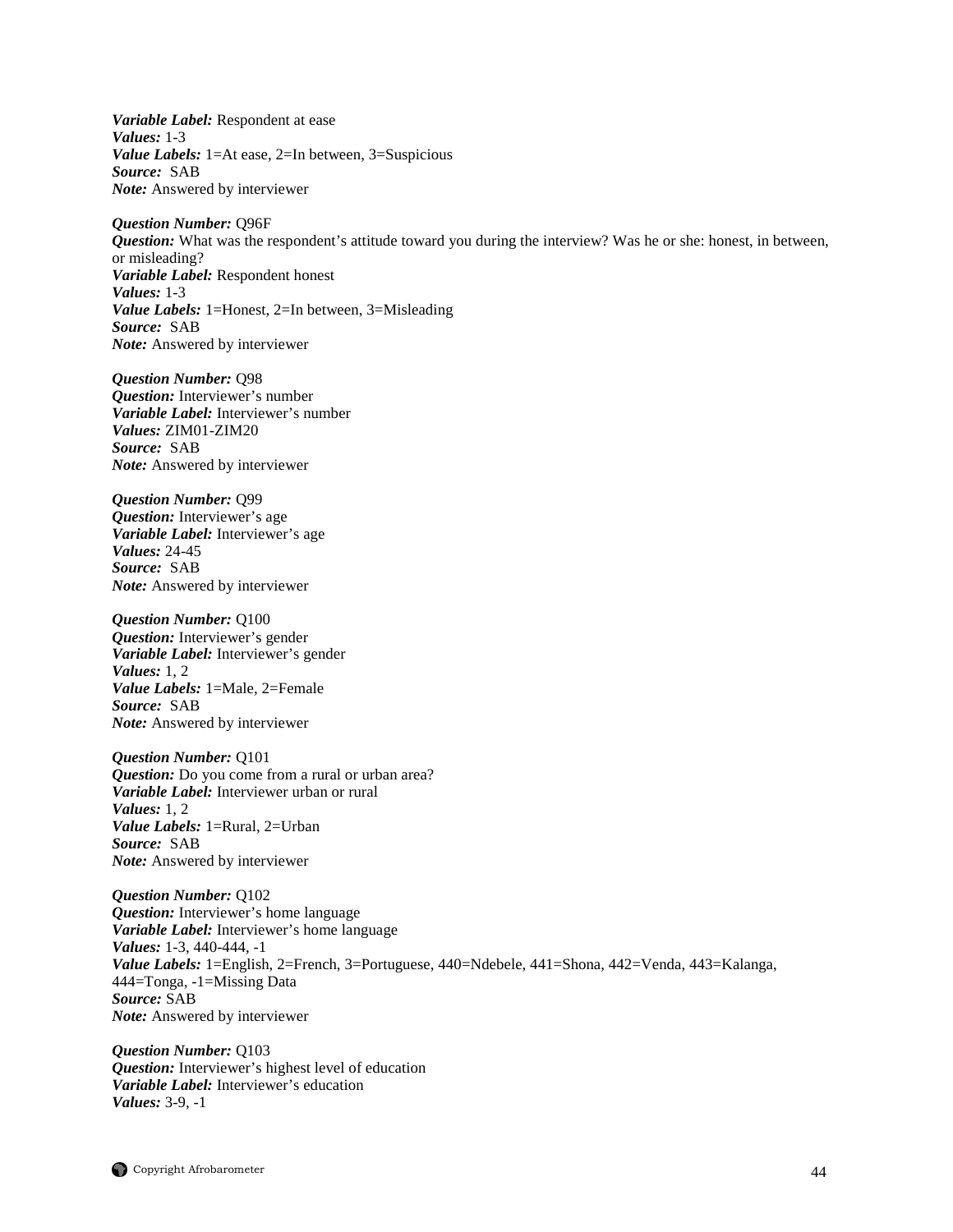*Value Labels:* 3=Primary school completed, 4=Some high school, 5=High school completed, 6=Post secondary qualifications (not university), 7=Some university, college, 8=University, college completed, 9=Post graduate, - 1=Missing Data *Source:* SAB *Note:* Answered by interviewer

*Question Number:* Q104A *Question:* Were the following services present in the primary sampling unit/enumeration area: Post-office? *Variable Label:* Post-office in the PSU/EA *Values:* 0, 1, 9 *Value Labels:* 0=No, 1=Yes, 9=Can't determine *Source:* SAB *Note:* Question was filled in conjunction with field supervisor

*Question Number:* Q104B *Question:* Were the following services present in the primary sampling unit/enumeration area: School? *Variable Label:* School in the PSU/EA *Values:* 0, 1, 9 *Value Labels:* 0=No, 1=Yes, 9=Can't determine *Source:* SAB *Note:* Question was filled in conjunction with field supervisor

*Question Number:* Q104C *Question:* Were the following services present in the primary sampling unit/enumeration area: Police station? *Variable Label:* Police station in the PSU/EA *Values:* 0, 1, 9 *Value Labels:* 0=No, 1=Yes, 9=Can't determine *Source:* SAB *Note:* Question was filled in conjunction with field supervisor

*Question Number:* Q104D *Question:* Were the following services present in the primary sampling unit/enumeration area: Electricity grid that most houses could access? *Variable Label:* Electricity grid in the PSU/EA *Values:* 0, 1, 9 *Value Labels:* 0=No, 1=Yes, 9=Can't determine *Source:* SAB *Note:* Question was filled in conjunction with field supervisor

*Question Number:* Q104E *Question:* Were the following services present in the primary sampling unit/enumeration area: Piped water system that most houses could access? *Variable Label:* Piped water system in the PSU/EA *Values:* 0, 1, 9 *Value Labels:* 0=No, 1=Yes, 9=Can't determine *Source:* SAB *Note:* Question was filled in conjunction with field supervisor

*Question Number:* Q104F *Question:* Were the following services present in the primary sampling unit/enumeration area: Sewage system that most houses could access? *Variable Label:* Sewage system in the PSU/EA *Values:* 0, 1, 9 *Value Labels:* 0=No, 1=Yes, 9=Can't determine *Source:* SAB *Note:* Question was filled in conjunction with field supervisor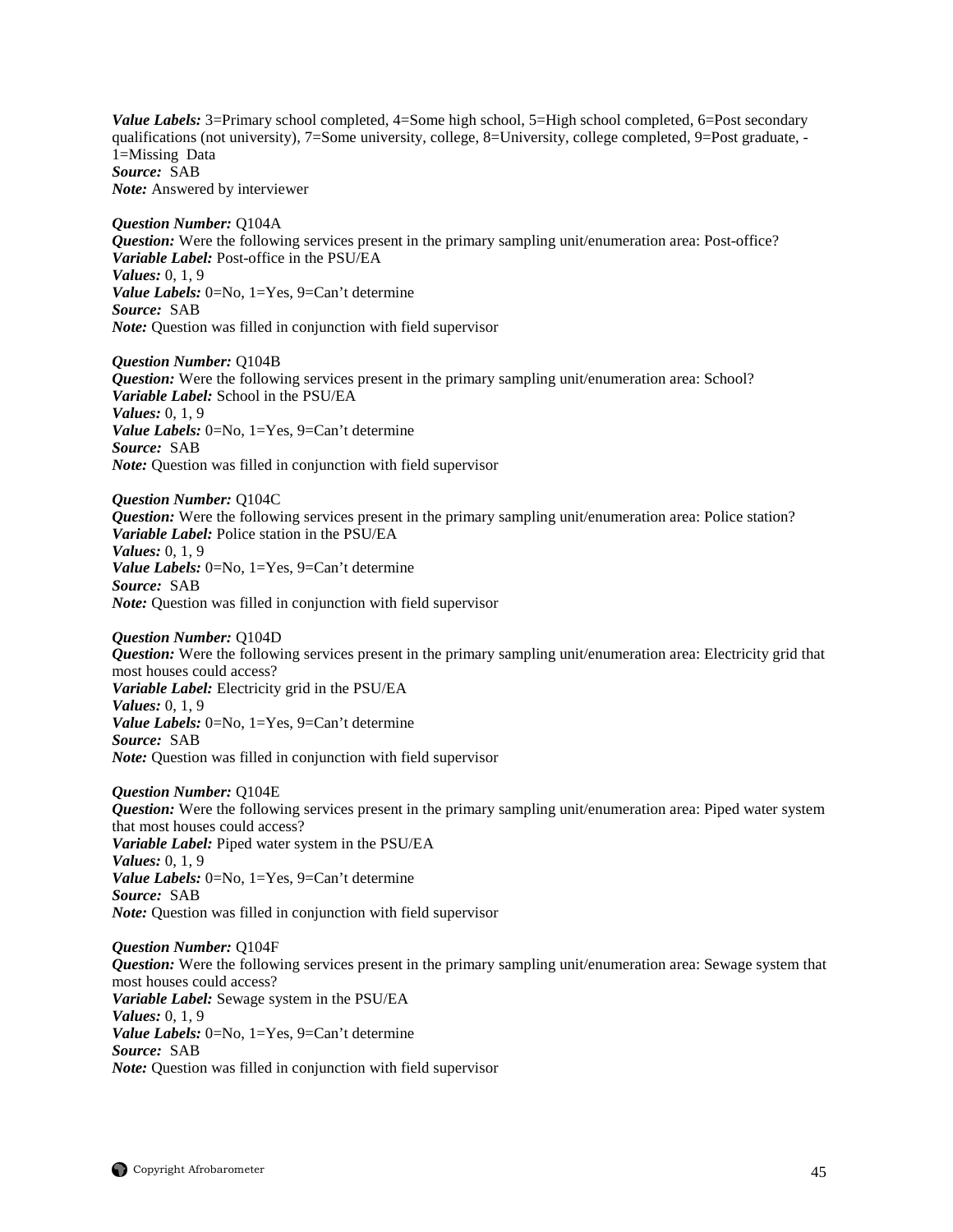*Question Number:* Q104G *Question:* Were the following services present in the primary sampling unit/enumeration area: Health clinic? *Variable Label:* Health clinic in the PSU/EA *Values:* 0, 1, 9 *Value Labels:* 0=No, 1=Yes, 9=Can't determine *Source:* SAB *Note:* Question was filled in conjunction with field supervisor

## *Question Number:* Q104H

*Question:* Were the following services present in the primary sampling unit/enumeration area: Recreational facilities, e.g., a sports field? *Variable Label:* Recreational facilities in the PSU/EA *Values:* 0, 1, 9 *Value Labels:* 0=No, 1=Yes, 9=Can't determine *Source:* SAB *Note:* Question was filled in conjunction with field supervisor

*Question Number:* Q104I *Question:* Were the following services present in the primary sampling unit/enumeration area: Any churches, mosques, temples or other places of worship? *Variable Label:* Places of worship in the PSU/EA *Values:* 0, 1, 9 *Value Labels:* 0=No, 1=Yes, 9=Can't determine *Source:* SAB *Note:* Question was filled in conjunction with field supervisor

## *Question Number:* Q104J

*Question:* Were the following services present in the primary sampling unit/enumeration area: Any town halls or community buildings that can be used for meetings? *Variable Label:* Community buildings in the PSU/EA *Values:* 0, 1, 9 *Value Labels:* 0=No, 1=Yes, 9=Can't determine *Source:* SAB *Note:* Question was filled in conjunction with field supervisor

*Question Number:* Q104K *Question:* Were the following services present in the primary sampling unit/enumeration area: Market stalls (selling groceries and/or clothing)? *Variable Label:* Market stalls in the PSU/EA *Values:* 0, 1, 9 *Value Labels:* 0=No, 1=Yes, 9=Can't determine *Source:* SAB *Note:* Question was filled in conjunction with field supervisor

*Question Number:* Q105A *Question:* In the PSU/EA, did you (or any of your colleagues) see: Any policemen or police vehicles? *Variable Label:* Police in the PSU/EA *Values:* 0, 1, 9 *Value Labels:* 0=No, 1=Yes, 9=Don't Know *Source:* SAB *Note:* Question was filled in conjunction with field supervisor

*Question Number:* Q105B *Question:* In the PSU/EA, did you (or any of your colleagues) see: Any soldiers or army vehicles? *Variable Label:* Soldiers/army in the PSU/EA *Values:* 0, 1, 9 *Value Labels:* 0=No, 1=Yes, 9=Don't Know *Source:* SAB